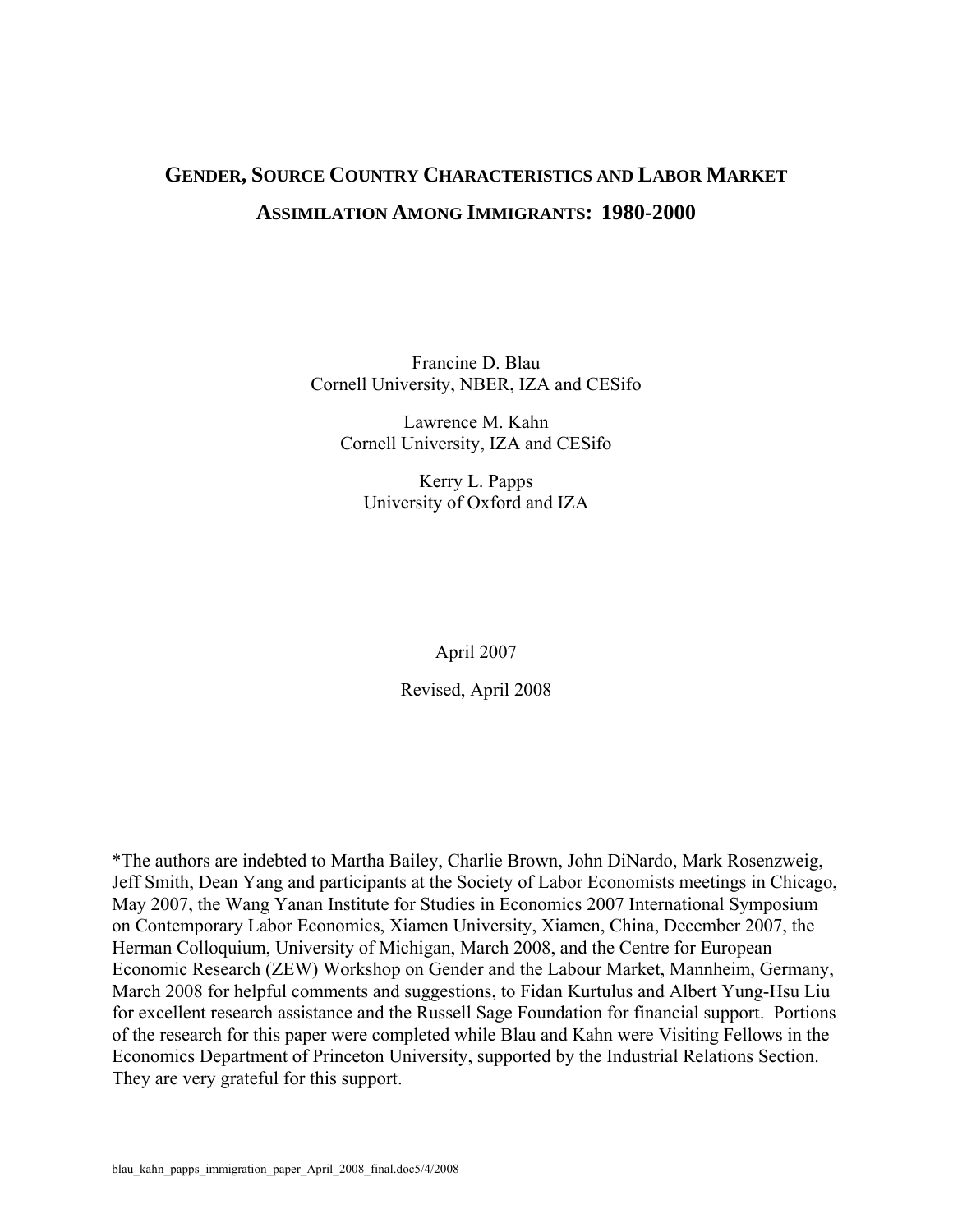# **GENDER, SOURCE COUNTRY CHARACTERISTICS, AND LABOR MARKET**

# **ASSIMILATION AMONG IMMIGRANTS: 1980-2000**

# **Abstract**

We use 1980, 1990 and 2000 Census data to study the impact of source country characteristics on the labor supply assimilation profiles of married adult immigrant men and women. Women migrating from countries where women have high relative labor force participation rates work substantially more than women coming from countries with lower relative female labor supply levels, and this gap is roughly constant with time in the United States. These differences are substantial and hold up even when we control for wage offers and family formation decisions, as well as when we control for the emigration rate from the United States to the source country. Men's labor supply profile slopes are unaffected by source country female labor supply, a result that suggests that the female findings reflect notions of gender roles rather than overall work orientation. Findings for another indicator of traditional gender roles, source country fertility rates, are broadly similar, with substantial and persistent negative effects of source country fertility on the labor supply of female immigrants except when we control for presence of children, in which case the negative effects only become evident after ten years in the United States.

(*JEL* D10, J16, J22, J24, J61)

Francine D. Blau Lawrence M. Kahn School of Industrial and School of Industrial and Labor Relations Labor Relations Cornell University Cornell University 350 Ives Hall East 362 Ives Hall East Ithaca, NY 14853-3901 Ithaca, NY 14853-3901 NBER, IZA and CESifo IZA and CESifo

Kerry L. Papps Department of Economics and Nuffield College University of Oxford New Road, Oxford OX1 1NF UNITED KINGDOM IZA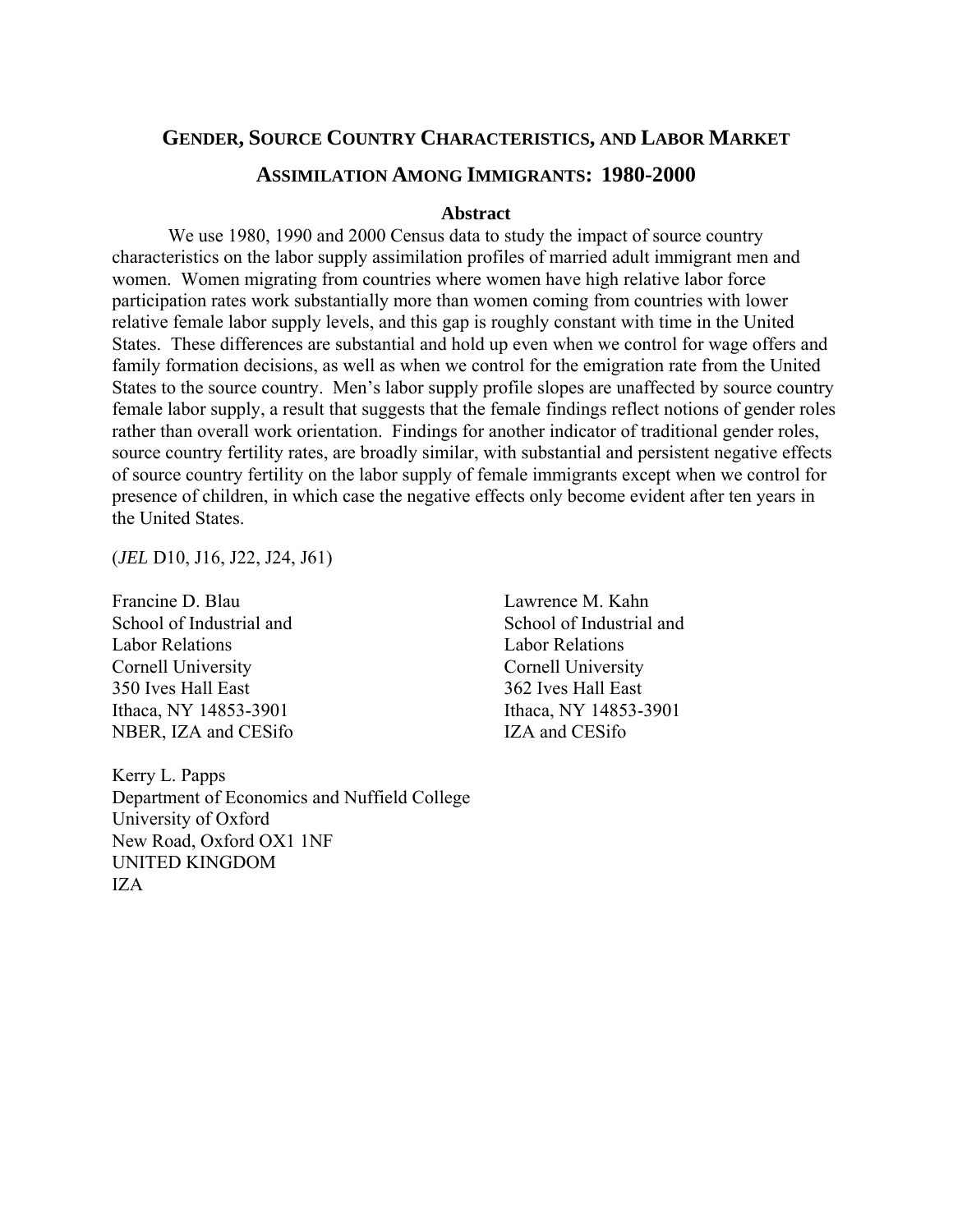# **I. Introduction**

A steady flow of new immigration has resulted in an increase in the foreign born share of the US population from 4.8 percent in 1970 to 11.1 percent in 2000. Perhaps more dramatically, the percentage of the foreign born population that came from Europe or North America fell from 70.4 to 18.5 percent between 1970 and 2000, with a corresponding increase in the Asian and Latin American share from 28.3 percent in 1970 to 52.4 percent in 1980 and 78.2 percent in 2000 (US Bureau of the Census website: http://www.census.gov). Thus, while the shift in source country composition was especially rapid between 1970 and 1980, further substantial changes occurred between 1980 and 2000. As we document in more detail below, this change in source country distribution has resulted in an immigrant population that increasingly comes from poorer countries with lower levels of education. An additional feature of the immigrant population that is less frequently noted is that immigrants typically come from countries with a more traditional division of labor by gender than the United States. Moreover, over the 1980-2000 period, the gender gap in labor supply in the United States narrowed much more than in immigrant source countries. If immigrant women's labor supply behavior mirrors that in their home countries, rising shares of the US population composed of immigrants from countries with more traditional gender roles will cause the US female labor force participation rate to be lower than otherwise. On the other hand, if immigrant women's labor supply eventually assimilates to US levels, this effect would be lessened.

While some evidence suggests that source country female participation does influence immigrant women's labor supply behavior in the United States (Antecol 2000), little is known about its effect on the assimilation process. The assimilation profile can shed light on what will happen in the long run as these women are exposed to labor market conditions and social norms in the United States. For example, women from a more traditional country may have on average a 20% hours shortfall relative to comparable immigrant women from less traditional countries. This could reflect a substantial and persistent 20% shortfall throughout their time in the United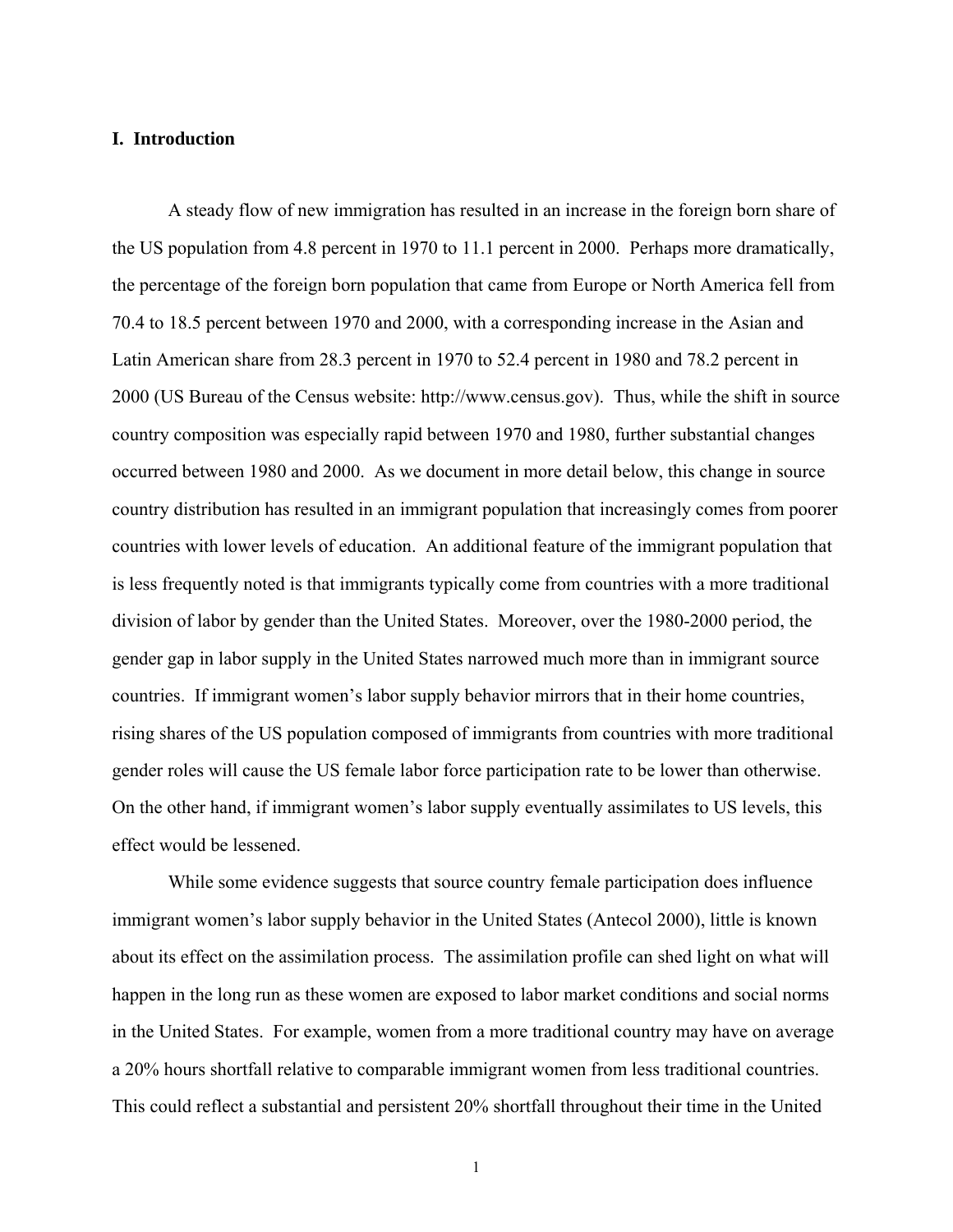States, or, say, a 40% shortfall during the early stages of their time in the United States, which falls to zero with longer residence. The two scenarios have different implications for convergence of the group to comparable natives and may impact the labor supply behavior of the second generation of immigrants as well.

In this paper, we study the impact of traditional gender roles in immigrant source countries on the assimilation of married immigrant women and men into the US labor market, focusing primarily on women for whom gender roles are expected to have a greater effect. We focus on married immigrants in order to consider explicitly the division of labor in the family among immigrants compared to natives. Family migration models have recently been developed to shed light on this question. At issue is the shape of the assimilation profile itself. One version of such models predicts that women will initially take dead-end jobs to finance their husbands' human capital investments, and eventually drop out of the labor market or reduce their labor supply as their husbands' labor market outcomes improve (Baker and Benjamin 1997). Rather than convergence, this view predicts a negatively-sloped labor supply profile for immigrant women relative to natives, a finding that has been observed for Canada (Baker and Benjamin 1997). However, for the United States, Blau, Kahn, Moriarty and Souza (2003) find immigrant women's labor supply profiles to be upward sloping, much like those of immigrant men. Here we further probe this question to determine whether the predictions of the family migration model are more likely to be observed for women coming from countries with a traditional division of labor by gender. If this is the case, women from more traditional source countries are expected to fall further behind natives and immigrants from less traditional source countries as time in the United States increases.

Even if women from both traditional and nontraditional source countries have upward sloping profiles, it is unclear a priori which group is likely to assimilate more rapidly. Some considerations suggest that assimilation profiles of women from less traditional source countries will be steeper. This steepening may occur via wages if women from countries with higher participation rates are more career-oriented and hence invest more in labor market skills.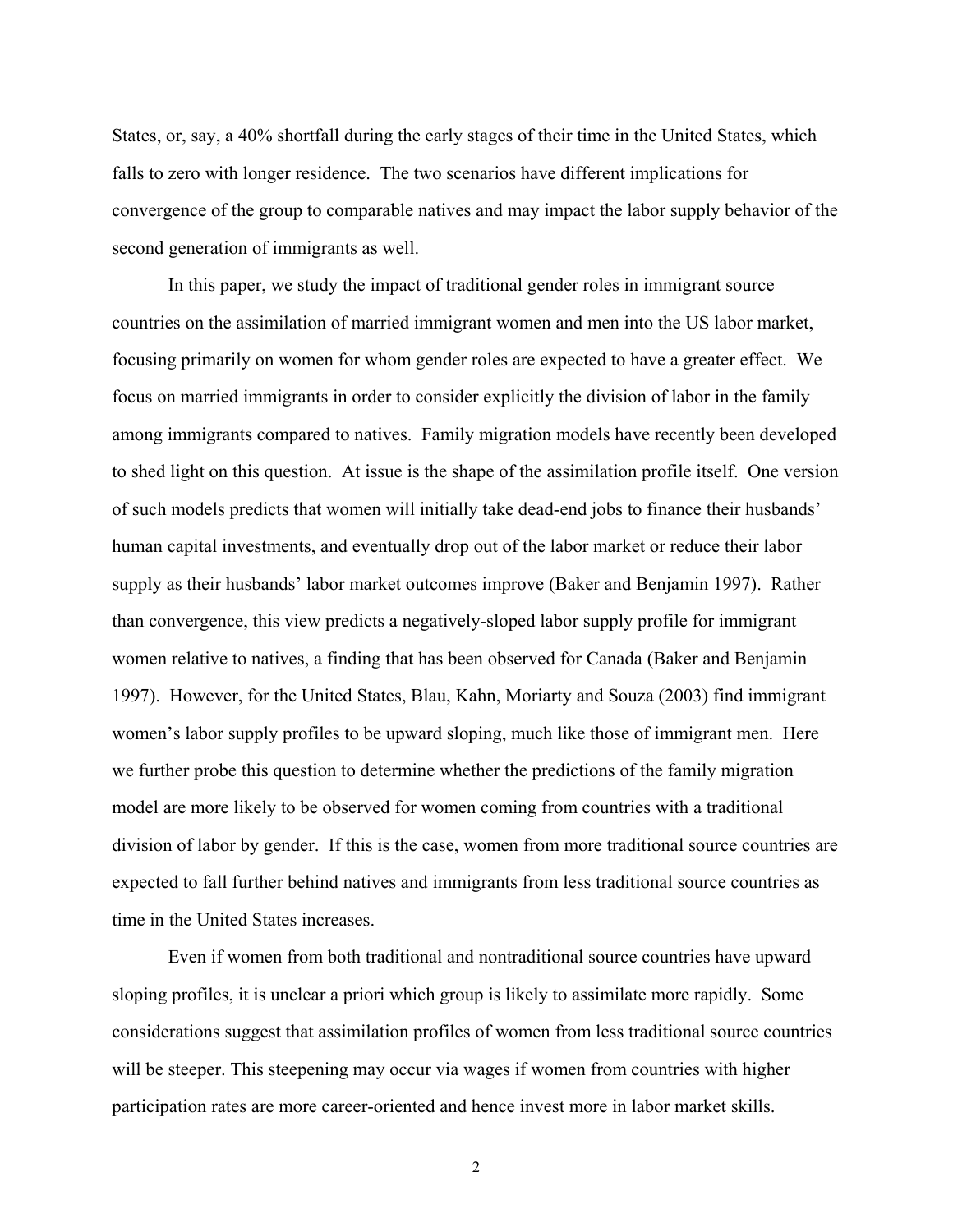Moreover, even controlling for wages, they may be better able to search for and learn about market opportunities. An additional scenario predicting a more rapid assimilation of labor supply for such women is one where, upon arrival in the United States, all immigrants experience major disruptions in their labor market activity, regardless of their source country characteristics. For example, married immigrant women from both types of source countries may be "tied movers" (Mincer 1978), reducing their initial labor market activity. However, women arriving from countries with higher female labor supply may ultimately be planning on higher labor supply in the United States, thus steepening their assimilation profiles relative to women from lower female labor supply countries. On the other hand, women from countries with more traditional gender roles may have higher rates of assimilation in that they may be acculturating to US norms as well as accumulating information about US labor market opportunities. In this latter case, any initial differences in labor supply between women from more and less traditional source countries will diminish over time, whereas in the former case, initial differences will be magnified.

Studying the impact of source country characteristics on immigrant women's labor supply in the United States can also yield insights into the issue of cultural assimilation. The higher female labor force participation rates in the United States than in many immigrant source countries may ultimately be due to tastes and beliefs about women's appropriate roles in society, although they may also be due to different economic incentives in the United States and the countries of origin. For example, women in the United States may have higher relative wage levels than in some source countries, providing incentives for higher labor force participation rates and greater investment in labor market related human capital. If differences in labor supply behavior between immigrant women from high and low participation source countries tend to persist over time in the United States, it suggests that cultural factors are indeed important. If, however, the labor supply of women from both groups tends to converge as both assimilate to the US native levels, one might conclude that the hold of home country beliefs on women's appropriate roles is relatively weak in the face of US work incentives and possibly a US work-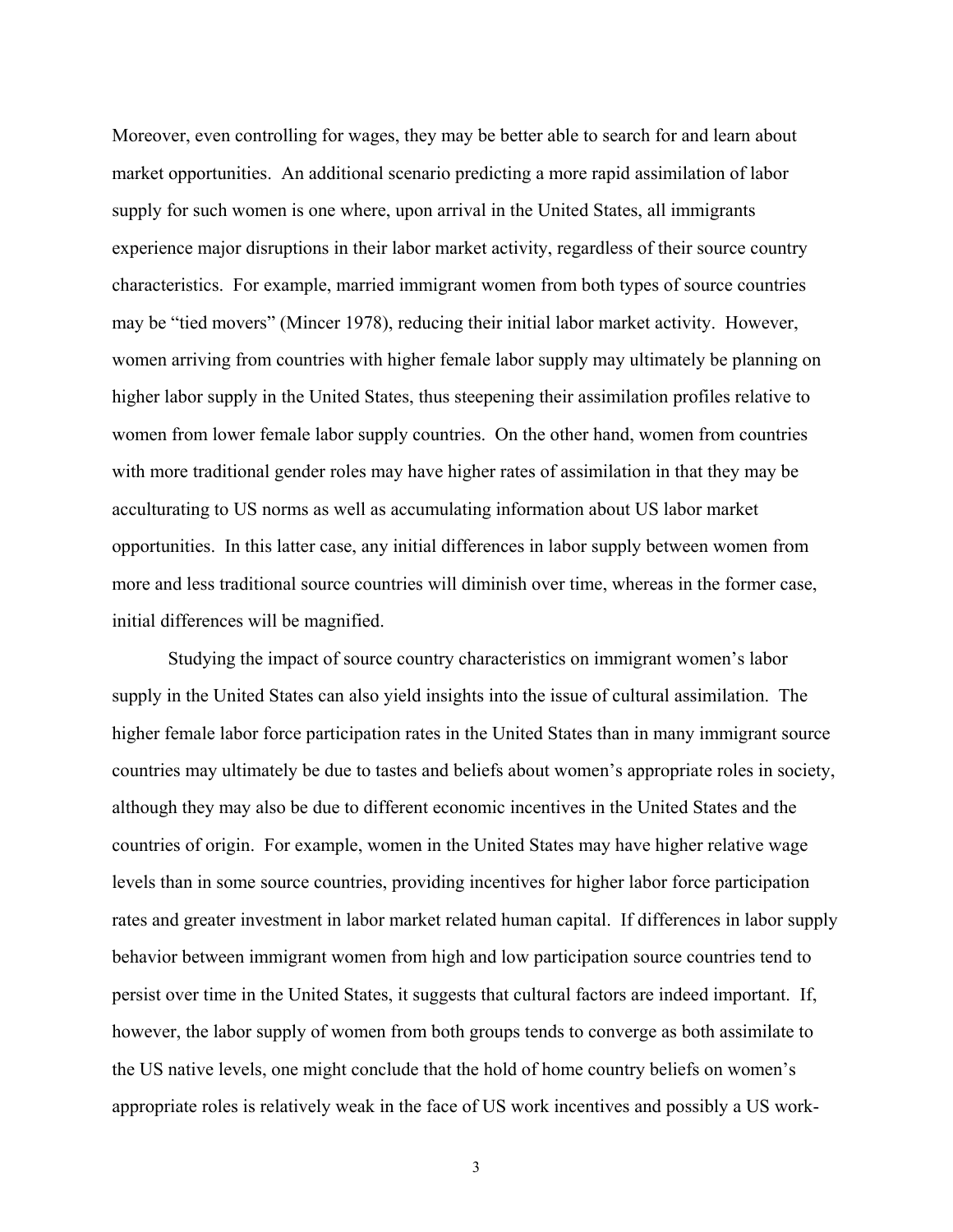oriented culture. (Of course, it is also possible that immigration is selective of women who planned to assimilate toward native labor supply levels.) Because immigrants are likely to differ from natives in significant unmeasured ways, comparing labor supply assimilation paths of immigrants from more and less traditional source countries may shed additional light on the impact of cultural factors.

To examine the impact of source country characteristics on immigrant women's assimilation into the US labor market, we use the 1980-2000 US censuses, which we augment with an extensive set of source country characteristics data, as described in the Appendix. These characteristics include source country levels of female labor force participation relative to men's and women's completed fertility as indicators of how traditional the division of labor in the source country is. In addition, we control for other source country characteristics that may affect immigrants' labor supply behavior in the United States, including income (GDP per capita in constant US dollars), primary and secondary school enrollment rates, the fraction of immigrants to the United States from the country who were refugees, whether the country is English speaking and whether English is an official language of the country, and the distance from the source country to the United States. A conceptually important feature of our analyses is that we measure these characteristics at the time each immigrant came to the United States and interact each of them with years since the immigrant migrated to the United States. This is appropriate, since we would like a measure of the tastes or economic incentives one left behind in deciding to migrate to the United States and changes in the strength of their effect over time in the United States.

 Some recent papers have studied the impact of source country characteristics on the labor supply and fertility of immigrants or their descendants and have informed our study. A study by Blau (1992), using the 1970 and 1980 Censuses, found a positive effect of source country fertility rates at the time of immigrants' arrival in the United States on immigrant women's fertility compared to otherwise similar natives, suggesting an impact of gender roles in source countries on the behavior of immigrant women in the United States. Antecol (2000) provided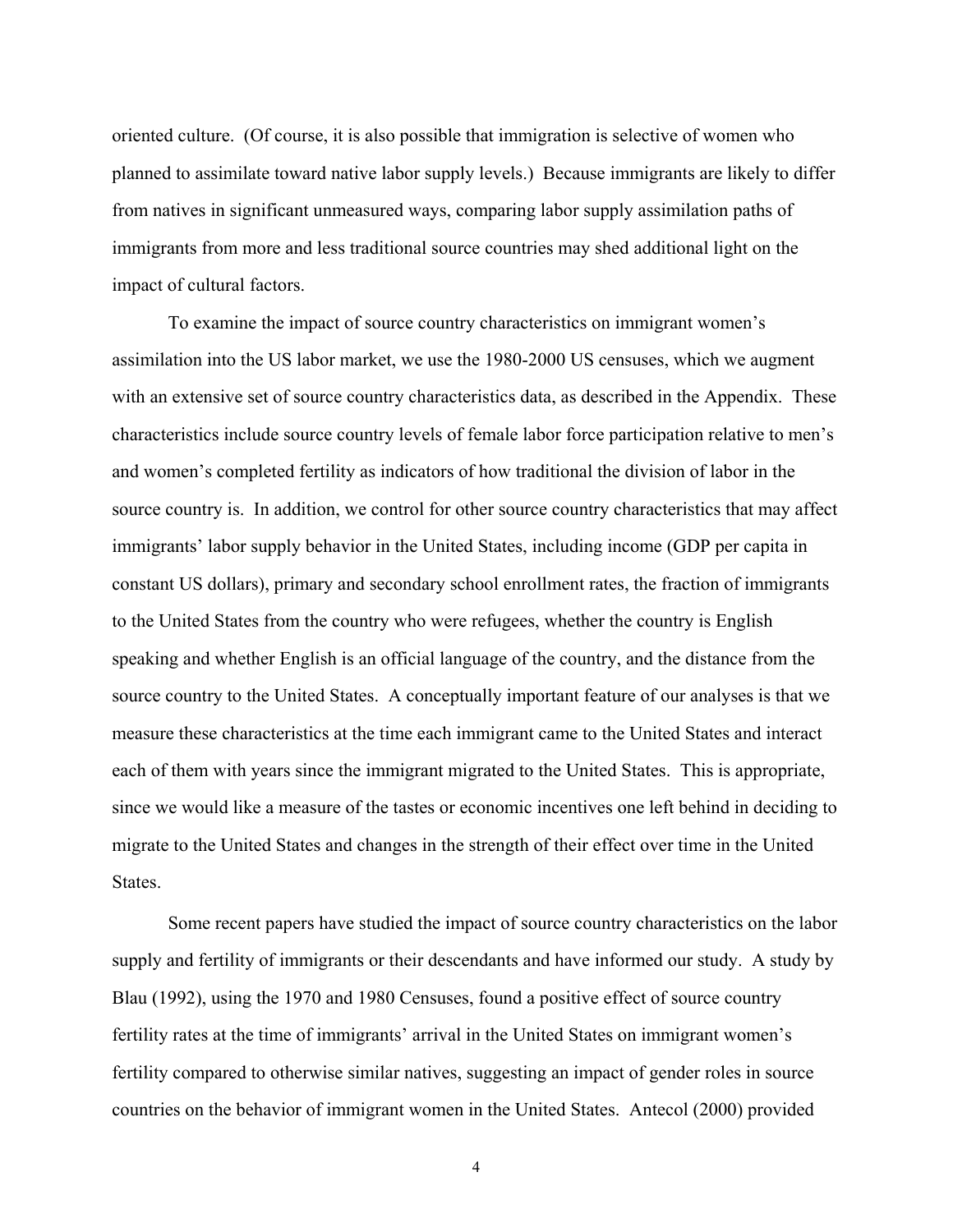further evidence of such a relationship. Using the 1990 Census, she found that source country female labor force participation rates (measured as of 1990) were positively correlated with US labor force participation, even controlling for human capital characteristics. Also of interest is Antecol's finding of a positive, though weaker, correlation between US and source country participation for "second and higher generation" immigrants, defined by their answer to the Census question on ancestry. A paper by Fernández and Fogli (2006) also suggests an impact of source country characteristics on the second generation. Using 1970 Census data on US-born women with foreign-born parents, they found that source country female labor supply and fertility each had a positive effect on the corresponding outcome of second generation women in the United States.

 We build on these studies in several ways. Most importantly, we investigate the impact of source country characteristics on the labor supply *assimilation profiles* of immigrant women in addition to their levels of labor supply. Thus, in contrast to earlier work, we will be able to disentangle the routes through which source country characteristics ultimately affect labor supply in the United States, i.e., the impact on initial levels and on assimilation paths. Moreover, contrasting the assimilation profiles of women from more and less traditional source countries is a useful way to uncover the possible impact of long-term cultural factors, and also allows us to determine whether the family migration model works better for immigrants from more traditional source countries. In addition, as in Blau (1992), we measure these characteristics as of the time each immigrant came to the United States. This is a potentially important innovation, particularly if indicators such as GDP, fertility or female labor force participation change over time within countries. Finally, earlier work tended to focus on one or two features of the source country such as female labor supply (Antecol 2000) or labor supply and fertility (Fernández and Fogli 2006). As in Blau (1992), we use a broader set of variables to characterize home countries, increasing the likelihood that our models estimate the true effect of source country female labor supply and fertility rather than the impact of omitted factors that are correlated with these variables.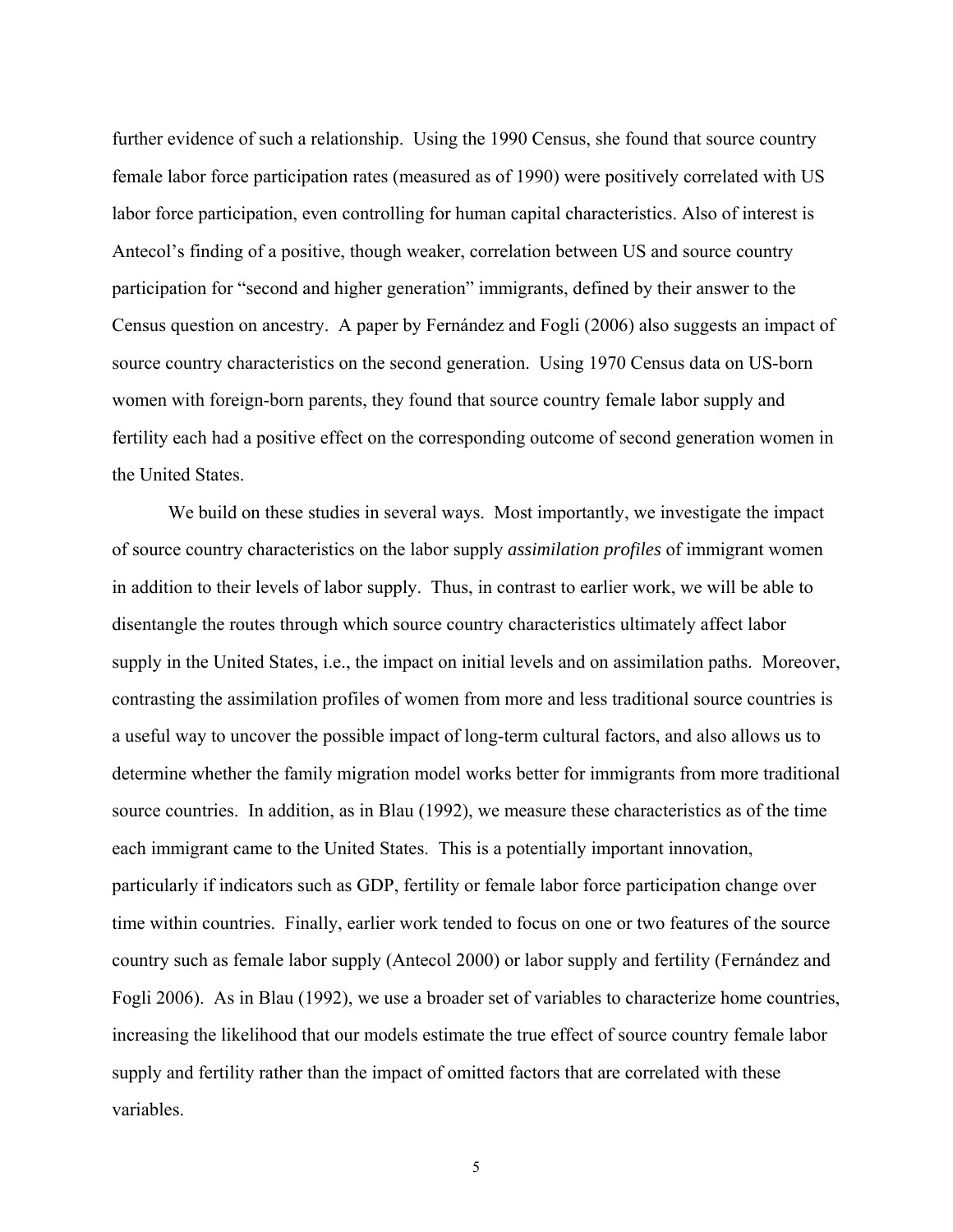#### **II. Data and Descriptive Patterns**

 Our basic data source is the 1980, 1990 and 2000 US Census of Population public use micro-samples. In addition, as described in detail in the Appendix, we have assembled a timeseries, cross-sectional database on source country characteristics, which we have merged into the Census microdata for immigrants based on their country of origin and the date they arrived in the United States. Because of changes in the list of countries, we have had in some cases to aggregate countries and compute appropriately weighted country characteristics. We also performed some imputations for missing data. (See the Appendix for further details.) Note that the measure of source country female labor supply we employ is women's labor force participation relative to men's (female LFP/male LFP). This relative measure is appropriate in that it captures the gender division of labor explicitly. A further advantage is that it implicitly adjusts for problems in measuring the labor force, particularly at different levels of economic development, at least to the extent that such problems affect men's and women's measured participation rates similarly.

We focus on individuals aged 18-65 who are married to someone aged 18-65 and restrict the immigrant sample (respondents and spouses) to those who migrated as adults—age 18 or over. We follow this procedure because our empirical approach relies on within immigrant arrival cohort changes to estimate assimilation effects. If child immigrants are included, some immigrants who recently arrived in the United States as children will be excluded from our sample of those aged 18-65 in an initial Census but will have attained age 18, and therefore eligibility for our sample, in subsequent Censuses. Thus, the composition of the sample would automatically change with time in the United States as those arriving as children comprise a higher share of those with longer duration of residence (Friedberg 1993). This is likely to bias the results because those migrating to the United States as children may be less affected by home country characteristics and more similar to native-born Americans when they reach adulthood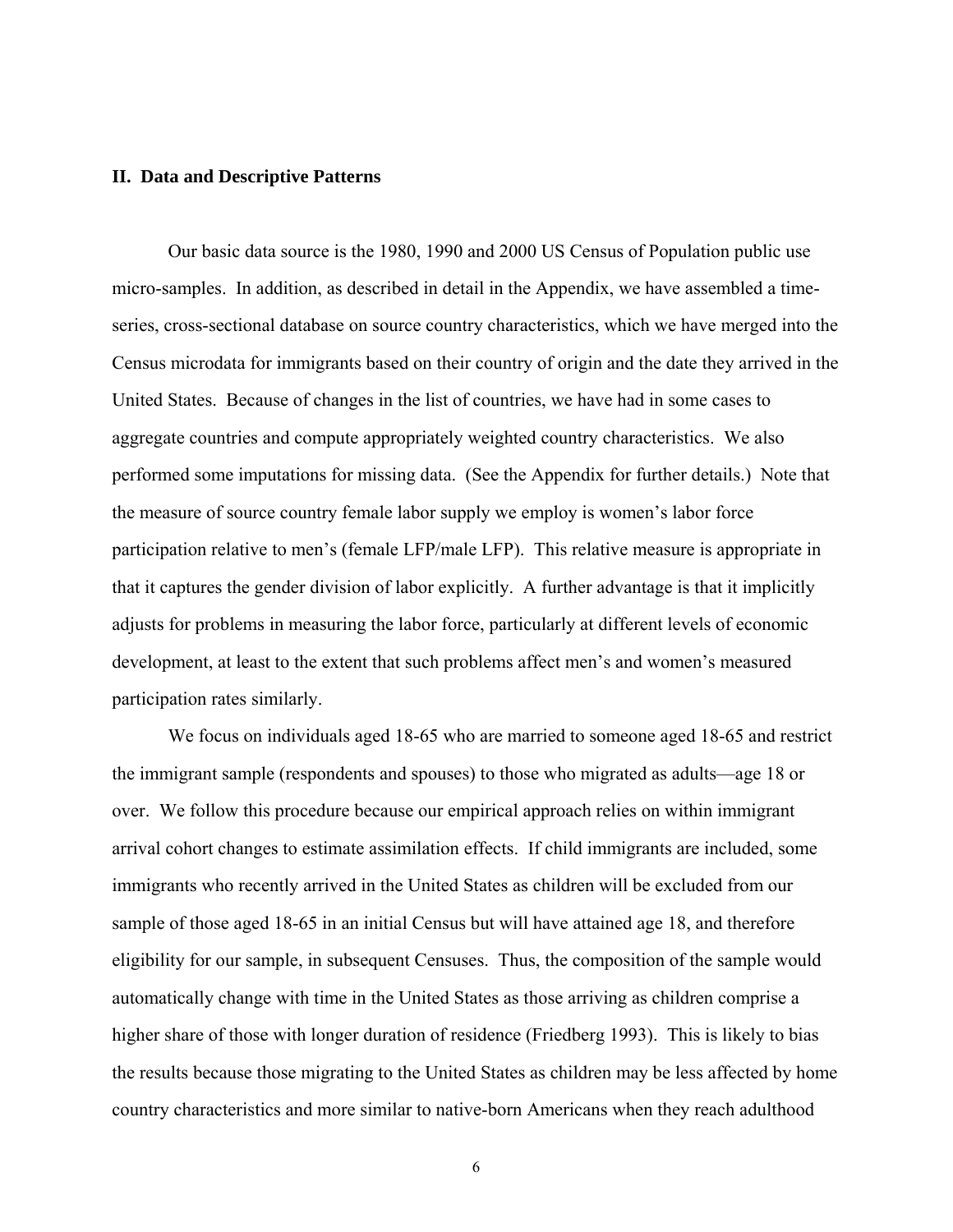than those migrating as adults. This also implies that adult immigrants, who are the large majority of immigrants, are the more appropriate samples on which to observe the assimilation process in any case. We use all immigrants for whom we can match source country characteristics and, for tractability, we take a 4% sample of natives, whom we appropriately weight in all analyses.<sup>[1](#page-8-0)</sup> Overall, we were able to match over 99% of immigrants who had valid, non-allocated values for country of birth and year entered the United States to source countries for which we were able to compute the country variables.

 Tables 1 and 2 contain descriptive information on labor market outcomes and personal characteristics for our sample of married individuals. Means are presented separately for all (adult) immigrants, recent (adult) immigrants (defined as those who migrated within the last five years), and natives in each of the three Censuses, for women (Table 1) and men (Table 2). Overall, immigrant women appear to behave more traditionally than US-born women. For example, Table 1 shows that immigrant women work less (measured by average annual work hours, including those with zero hours) and have more children than US women, even though they are about the same age. Moreover, while immigrant and native women both increased their labor supply between 1980 and 2000, the native-immigrant gap grew considerably: in 1980, natives worked 65 hours (8%) more than immigrants; however, by 2000, the gap was 319 hours (32%). Recent immigrant women are less comparable because they are 5-7 years younger than immigrant women overall and native women. However, it is notable that they work less than immigrant women overall and their hours gap with natives grew even more steeply; in 1980, recent immigrant women's hours were 72% of natives' but fell to only one half by 2000.

Wage and education gaps between immigrant and native women have increased as well. Among employed wage and salary workers, immigrant and native women earned the same hourly wages in 1980; but by 2000, natives outearned immigrants by 11%. Similarly, immigrants tend to have lower educational attainment, with higher concentrations of high school dropouts and lower concentrations of high school graduates and those with some college. And,

 $\overline{a}$ 

<span id="page-8-0"></span><sup>1</sup> Borjas (1995) also followed a similar procedure.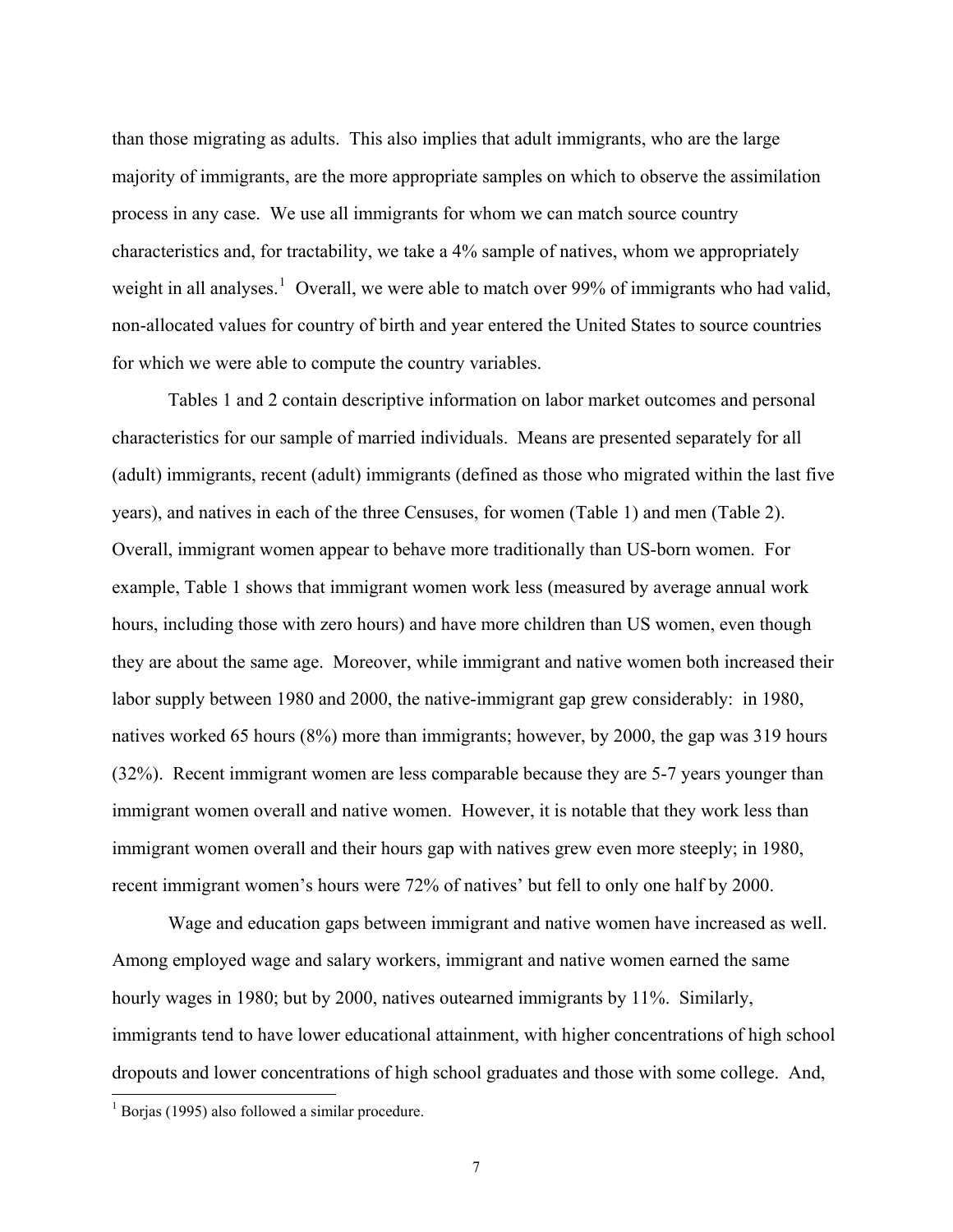while educational attainment rose for both immigrant and native women, it rose by more for natives. However, in each year, immigrant women were slightly more likely than natives to be college graduates, reflecting a substantial upper tail in the educational distribution of immigrants as well. Finally, while natives became slightly less likely to be white, non-Hispanic over the period (their incidence of being white, non-Hispanic fell from 89% to 87%), the likelihood that immigrants were white, non-Hispanic decreased by much more—from 42% in 1980 to 23% in 2000. Thus, compared to natives, the stock of immigrant women became less skilled and more dominated by low wage ethnic groups over the period.

 In contrast to women, immigrant men worked only 8% fewer hours than native men in 1980, a gap that increased only slightly (to 11%) by 2000. This relative stability, combined with the changes for women, implies that the gender gap in labor supply fell much more for natives than for immigrants. As in the case of women, immigrant men's wages declined relative to those of natives: an 8.0% native advantage in 1980 rose to 18.1% by 2000, a comparable change to that for women. There were also similar changes in relative education and ethnicity for men as for women.

 The finding of a growing immigrant-native labor supply gap in the United States raises the question of whether there are similar trends when female labor supply in immigrant source countries is compared to that in the United States. To the extent that source country labor supply patterns mirror the growing native-immigrant gap in labor supply, we may also ask whether this is associated with a shift in the composition of countries from which immigrants originate versus differential time trends within sending countries and the United States. These questions are addressed in Tables 3 and 4, which are based on our sample of 106 countries. (Illustrative values for the 25 top immigrant source countries for activity ratios and fertility rates are shown in Table A-1.)

Table 3 shows the mean characteristics of source countries for immigrant women, with source country characteristics measured at the time immigrants migrated to the United States. (We omit a corresponding table for men, since the source countries of immigrant men and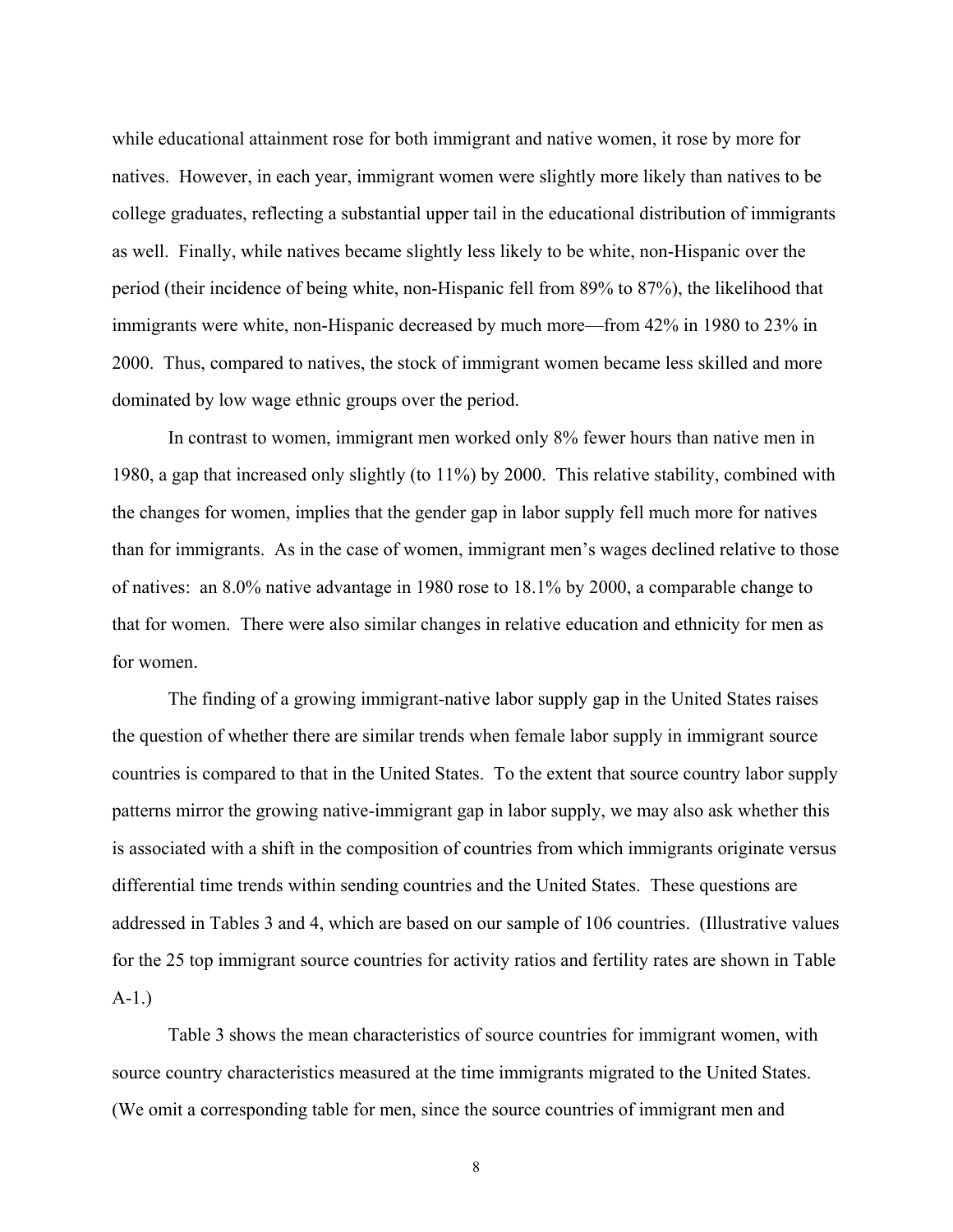women tend to be quite similar.) The table also shows the corresponding means for the United States, similarly weighted by the number of immigrants in each arrival period cell. Panel A shows means for the stock of all immigrants. The largest weights in this panel will come from countries and time periods for which there were a lot of immigrants to the United States. Panel B shows means for recent immigrants, thus removing the time of arrival as a weighting factor and focusing on recent inflows.

 Table 3, Panel A indicates that, in each year, the average immigrant woman came from a country which, at the time of her arrival in the United States, had lower relative female labor force participation and higher fertility than the United States had at the same time. These patterns are also true for recent immigrants (Panel B). Thus, throughout this period, immigrants tended to come from countries with a more traditional division of labor by gender than the United States. Moreover, although average home country relative female labor supply at the time of arrival increased over the period, the corresponding US value increased by considerably more, resulting in a growing gap between US and source country relative female labor force participation. In 1980, for example, the average ratio of female to male participation rates was 0.45 for immigrant source countries compared to 0.51 for the United States over the same time period; by 2000 the comparable figures were 0.57 for immigrant source countries and 0.72 for the United States. A similar pattern held for recent immigrants: in 1980, average relative female participation was 0.51 for immigrant source countries compared to 0.59 for the United States; by 2000 the comparable figures were 0.60 for immigrant source countries and 0.78 for the United **States**.

 The average immigrant woman also came from a country with much lower per capita income than the United States and, whether one measures the income gap by raw (real) dollars or in relative terms, the difference between US and home country income grew both for immigrants overall and for recent immigrants between 1980 and 2000. Furthermore, immigrants and recent immigrants were less likely to have come from English-speaking countries in 2000 than 1980, although a larger share of immigrants and recent immigrants as of 2000 came from countries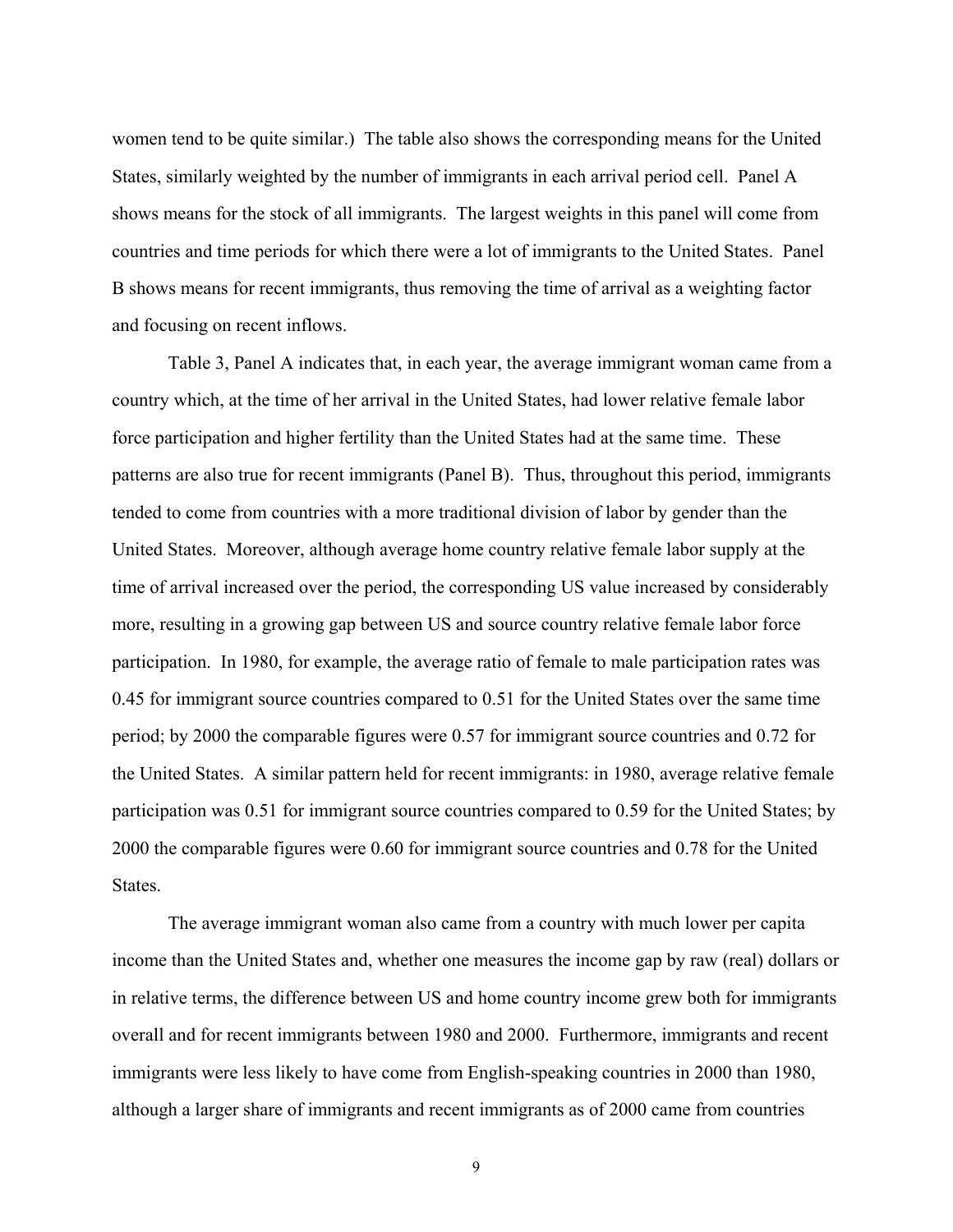which used English as an official language (but were not English-speaking). Primary and secondary enrollment gaps between the United States and immigrant source countries have narrowed, and the (small) primary enrollment gap has been entirely eliminated. However, the secondary enrollment gap remains quite large. Thus, most of these indicators suggest that both the 2000 stock and 2000 flow of immigrant women came from countries likely to have imparted fewer skills relevant for US labor market participation and success relative to native women than their 1980 counterparts.

 Home country fertility, another potentially important factor affecting cultural and economic assimilation, behaved differently for the stock vs. the flow of immigrants between 1980 and 2000. On the one hand, home country fertility at time of arrival fell for the stock of immigrants from 1980-2000, but by less than the corresponding US fertility decline. Corresponding US fertility for the 2000 stock was about 53% of the immigrant home country level, compared to 63% in 1980. In contrast, home country fertility for recent immigrants decreased substantially relative to US fertility and was only 44% above the US level for recent immigrants in [2](#page-11-0)000, compared to 2.3 times the US level in  $1980<sup>2</sup>$  Thus although origin countries have higher fertility than the United States, the gap is closing at the margin.

 Table 4 investigates the degree to which these changes in the source country characteristics of immigrants are due to changes in the mix of source countries versus withincountry changes over time by showing results for fixed country weights.<sup>3</sup> For example, for the stock of immigrants (Panel A), had the distribution of origin countries stayed the same, source country fertility would have decreased by much more while GDP per capita would have risen. However, the relative female participation rate—the key variable for our study—would have increased by about the same amount as when source country mix is allowed to vary. A more focused look at the impact of changing source country composition is shown in Panel B for

<sup>&</sup>lt;sup>2</sup> Using recent arrival weights, US fertility fell between 1980 and 1990 and then rose back to its 1980 level by 2000.

<span id="page-11-1"></span><span id="page-11-0"></span><sup>&</sup>lt;sup>3</sup> The English speaking, English official and distance variables are not included in the table since they are of course constant when fixed country weights are employed. Thus the changes for the English speaking and English official variables noted above are entirely due to shifting composition.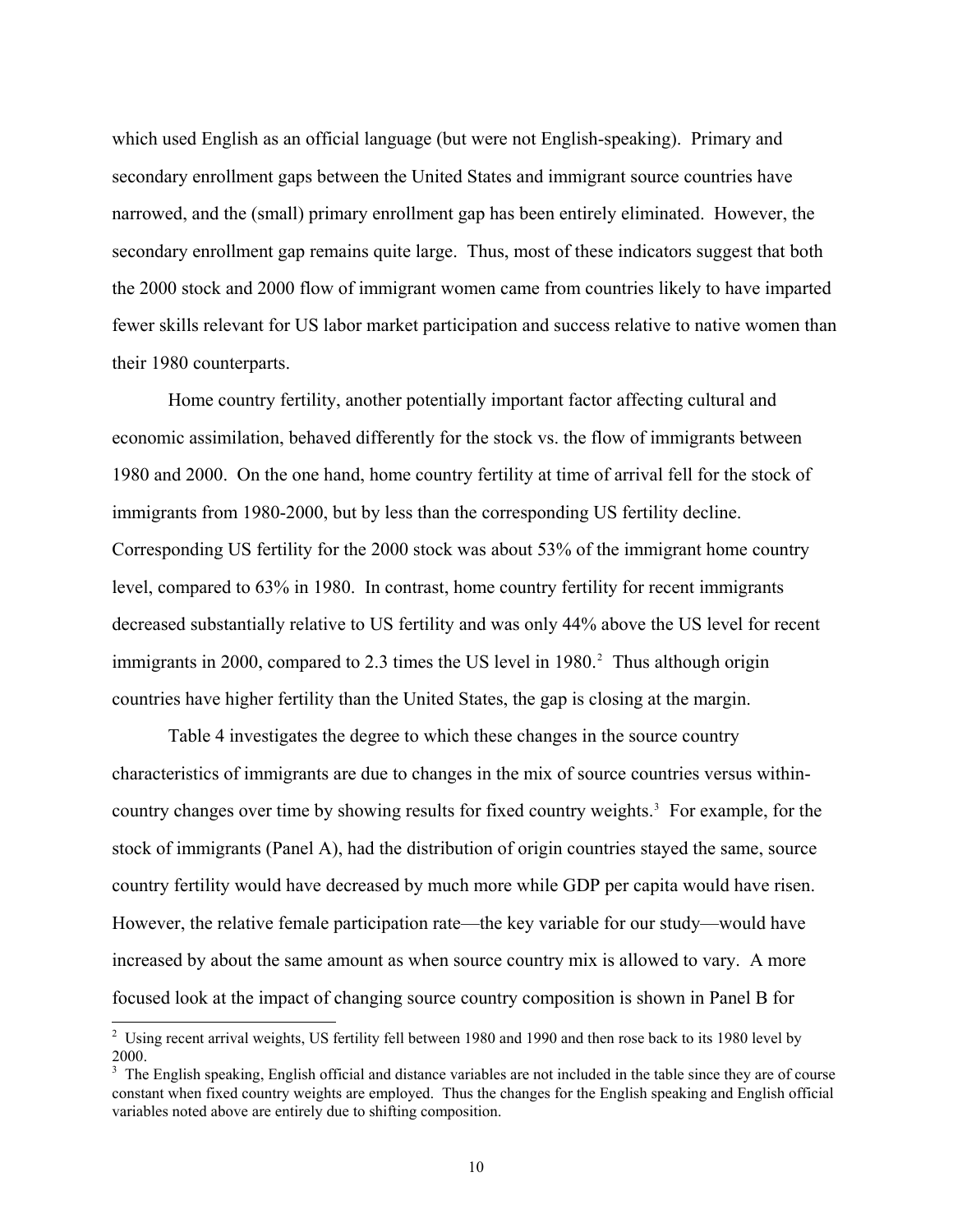recent arrivals. We see that for these recent immigrants, the home country relative female participation rate would have risen by 10.8-11.3 percentage points from 1980 to 2000 with constant country weights, in contrast to its actual rise of 8.4 percentage points. Thus, at the margin, source countries are shifting somewhat toward those with lower relative female participation. In addition, at the margin, source countries are shifting toward lower income countries, although, within these countries, income per capita is rising. In contrast, the changing country mix for new immigrants does not seem to have affected fertility at the margin, as the home country fertility rate fell by 1.8-1.9 births, both controlling and not controlling for source country composition.

 In sum, on average, the annual work hours of both the stock of female immigrants and the flow are lower than those of native women and declined relative to native women's over the 1980-2000 period. The native-immigrant hours gap was considerably smaller for men and increased only slightly over the period. Thus, by this measure, the gender division of labor became increasingly more traditional among immigrants compared to natives. At the same time, we have seen that, on average, immigrant women come from countries with considerably lower relative female labor force participation than prevailed in the United States at their time of arrival. Moreover, this US-source country gap in relative female participation increased considerably over time, primarily due to faster female participation increases in the United States than within immigrant source countries, rather than to a shift in the mix of source countries. Source countries also have considerably higher fertility rates than the United States, although these differences are declining among recent arrivals. Low and declining source country GDP per capita (relative to the United States), a decreasing fraction of source countries that are English speaking and the persistent US-source country gap in secondary school enrollments may also affect the market preparedness of immigrant women, although the rising share of immigrants coming from countries using English as an official language and increasing secondary school enrollment rates in source countries are potentially countervailing factors.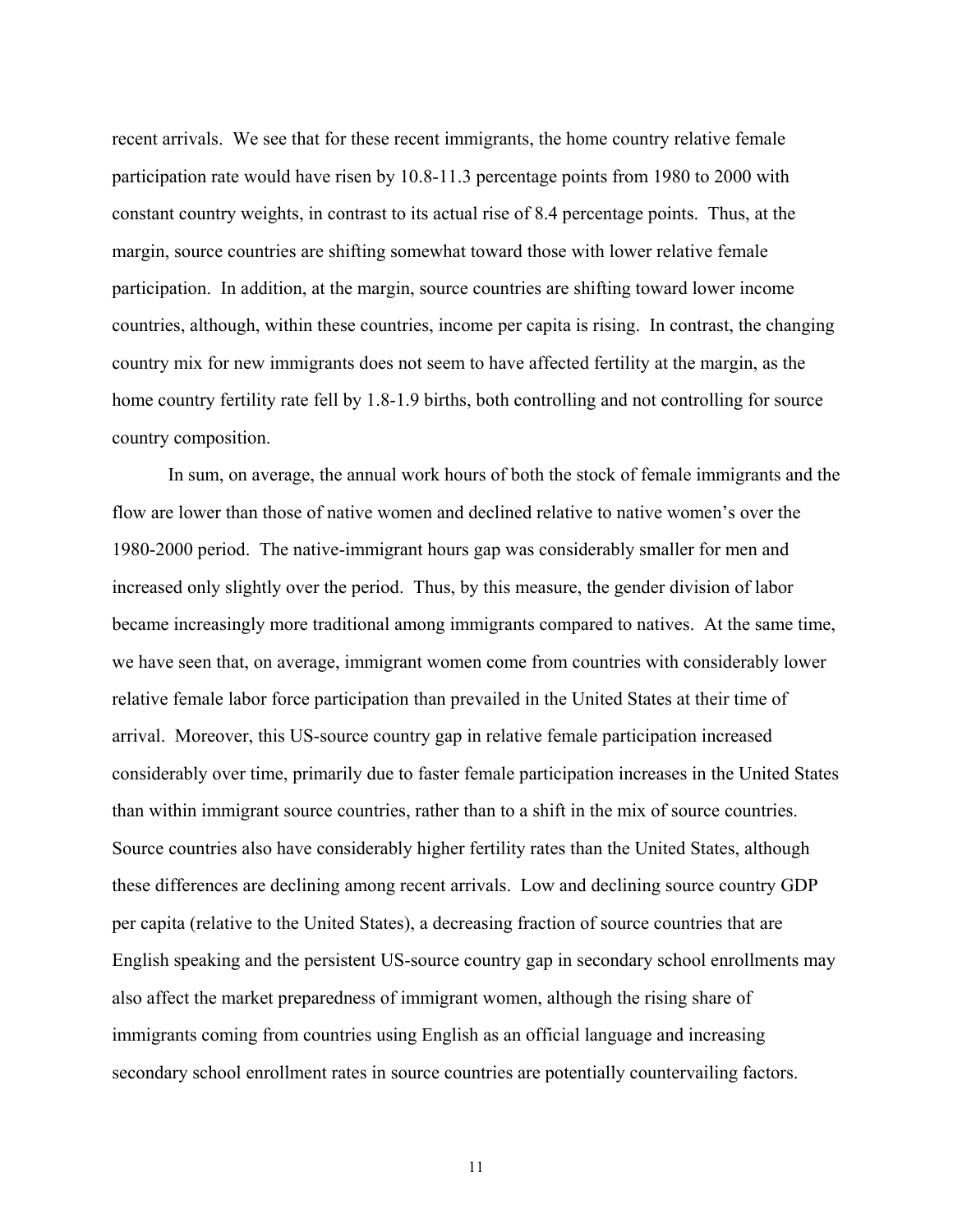The importance of source country characteristics for immigrant women's behavior in the United States is broadly suggested by Figures 1a and 1b, which examine the simple relationship between immigrant women's annual hours relative to natives and activity rate ratios and total fertility rates in their countries of origin. The annual hours of immigrant women relative to natives are measured by the coefficients on country fixed effects from a first-stage regression estimated on pooled 1980, 1990 and 2000 Census data of annual hours on age, age squared, two year dummies, and country fixed effects (for all 106 countries). Source country variables are measured at the time of immigrant arrival and are averaged across Censuses for each immigrant source country. The trend lines plotted in the figures are estimated across all 106 countries and indicate a positive and significant relationship between immigrant annual hours relative to natives and source country activity rate ratio and a negative and significant relationship between immigrant annual hours relative to natives and source country total fertility rate.<sup>[4](#page-13-0)</sup> The data points in each figure are included to illustrate the estimated relationship and (to keep the figure legible) include only the top 25 source countries (countries are ranked by their weighted share of the sample of married women across all years, with only adult immigrants included). In what follows we more closely examine the impact of these and other source country characteristics on the labor supply behavior of immigrant women.

# **III. Empirical Procedures**

 Our goal is to estimate the impact of source country characteristics on married immigrant women's and men's labor supply assimilation into the US labor market. We use pooled 1980, 1990 and 2000 Census microdata to examine this issue. In each case, we compare immigrants to natives with the same observable characteristics. Thus, assimilation here refers to the degree to which immigrants' labor supply patterns converge to those of comparable natives. As noted, we

<span id="page-13-0"></span><sup>&</sup>lt;sup>4</sup> The trend line shown in each figure is estimated weighting observations by the inverse of the standard errors from the first-stage regression.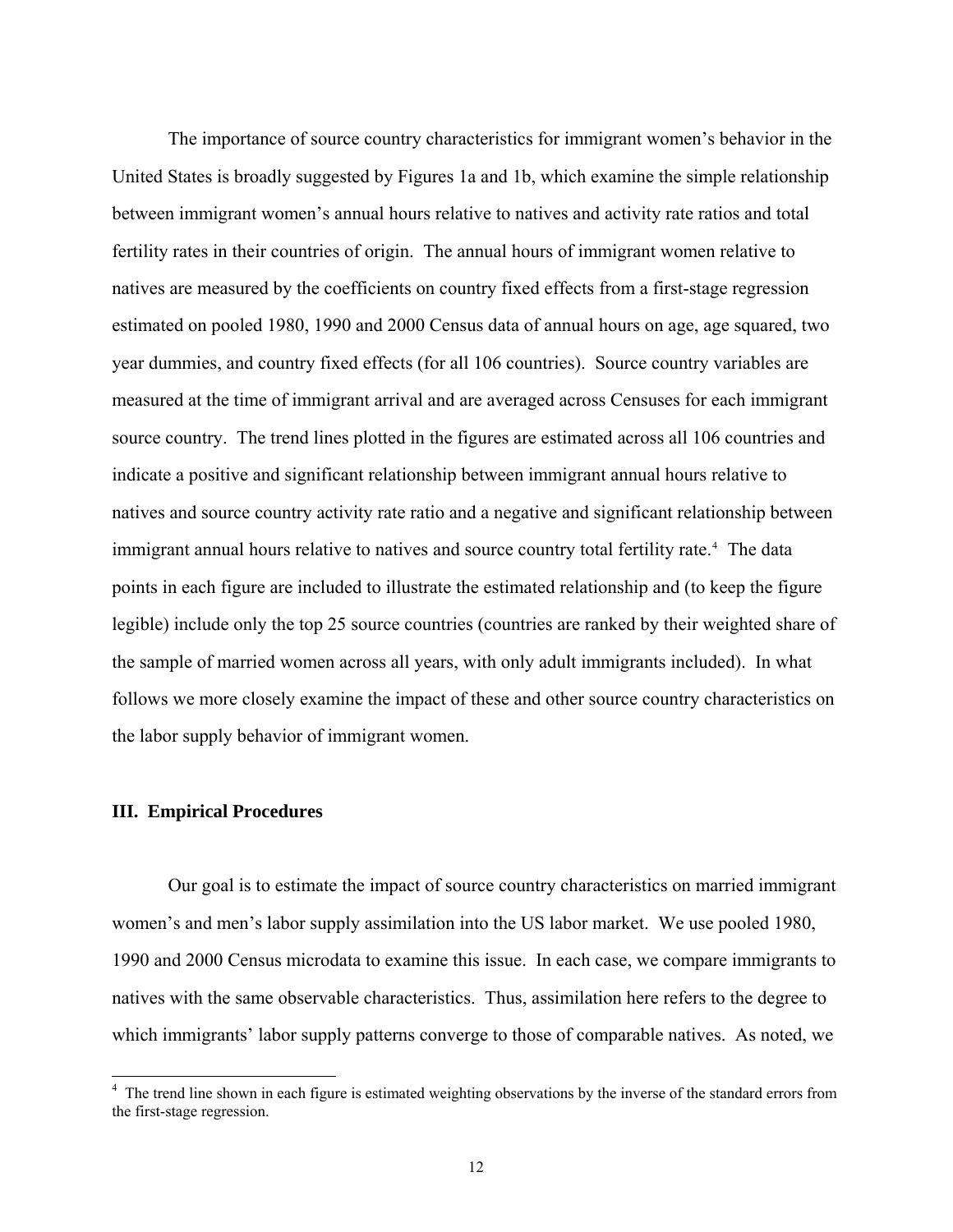restrict our analyses to married individuals in order to study assimilation in a family context among the group most likely to reflect the impact of more traditional source country norms.

To analyze labor supply, we estimate equations of the following form on the pooled sample of married adult immigrants and natives separately for men and women:

(1) 
$$
H_{it} = \mathbf{B}'\mathbf{X}_{it} + \Sigma_c a_c A \text{own}_{cit} + \Sigma_s b_s Y \text{own}_{sit} + \Sigma_s \Sigma_o d_{so} Y \text{own}_{sit} Z \text{own}_{oit} + \Sigma_c e_c A \text{spouse}_{cit} + \Sigma_s f_s Y \text{spouse}_{sit} + \Sigma_s \Sigma_o g_{so} Y \text{spouse}_{sit} Z \text{spouse}_{oit} + k_{90} T_{90it} + k_{00} T_{00it} + u_{it},
$$

where for individual i in year  $t$  (t=1980, 1990 or 2000), H is annual hours worked in the previous year (usual weekly hours \* weeks worked, including those who did not work outside the home),  $X$  is a vector of controls,  $Aown_c$  and  $Aspace_c$  are respectively a series of own and spouse immigrant cohort-of-arrival dummy variables, Yown, and Yspouse, are respectively a series of dummy variables referring to own and to spouse's years since migration (YSM), Zown<sub>o</sub> and  $Z$ spouse<sub> $o$ </sub> are respectively a series of country of origin characteristics for the individual and his/her spouse,  $T_{90}$  and  $T_{00}$  are year dummies referring to 1990 and 2000, respectively, and u is an error term. We cluster the standard errors at the respondent's country of origin level, treating the US as an origin country for natives. After creating sampling weights to reflect the random sample of natives and taking into account Census sampling weights for 1990 and 2000, we adjust each year's weights so that the total weight of each year's observations is the same. While we pool three Censuses, our results were very similar when we analyzed assimilation profiles using the 1980-1990 or 1990-2000 periods separately.

 We define the cohort of arrival and years since migration variables for immigrants and their spouses as follows. First, note that the immigrant arrival period is defined in the 1980 and 1990 Censuses in interval form. Using this information, we define sets of cohort of arrival and years since migration dummy variables that are consistent across the three Censuses. We specify the years since migration variables as dummies, rather than forming a continuous variable (say by evaluating the intervals at their midpoints) in order to capture all the available information in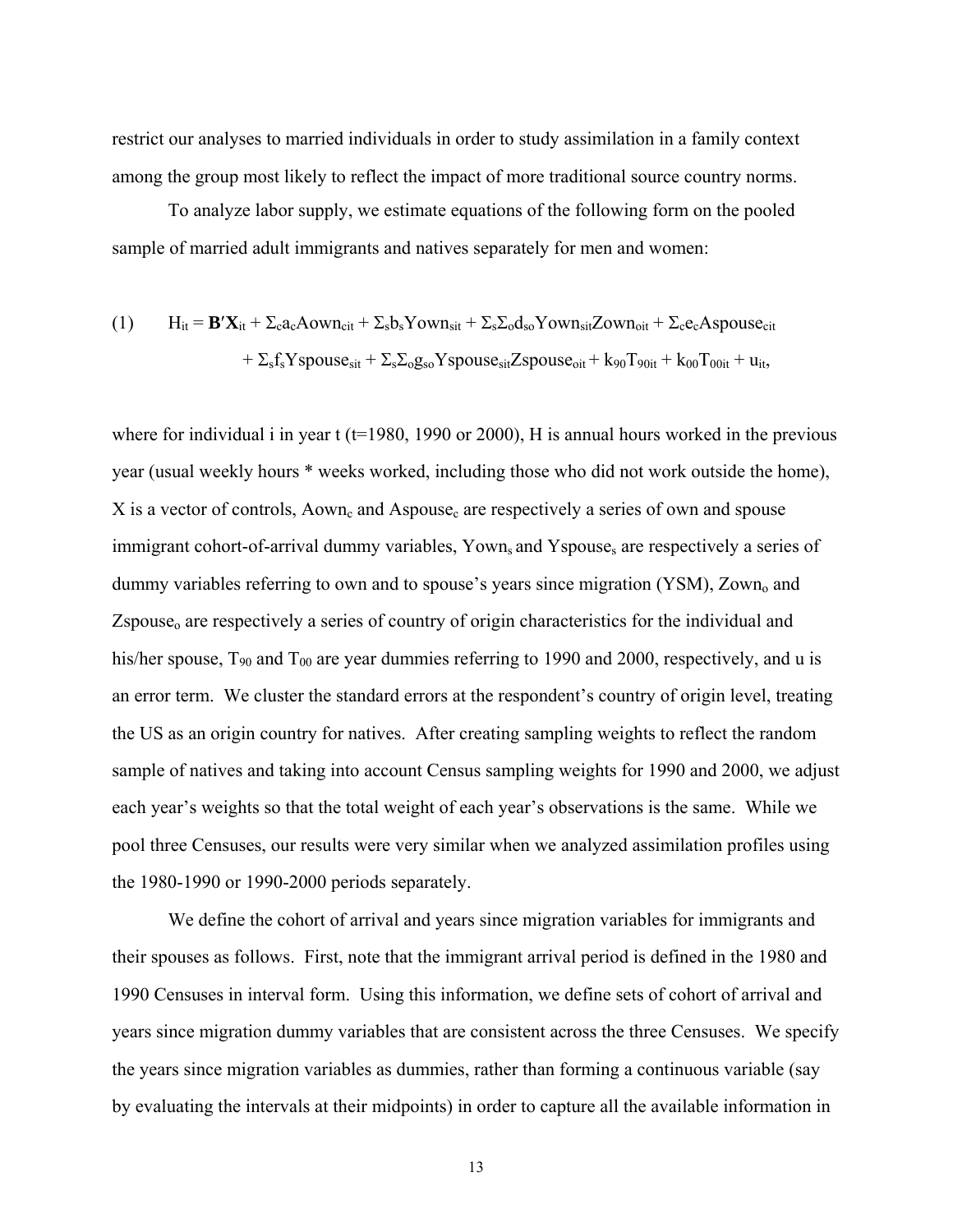the most flexible form. The cohort of arrival dummies include all but one possible arrival cohort: 1995-2000, 1991-94, 1985-90, 1980-84, 1975-79, 1970-74, 1965-69, and 1960-64 (these are the Aown<sub>c</sub> and Aspouse<sub>c</sub> dummies). As equation (1) indicates, we included a separate set of arrival dummies for the respondent and the respondent's spouse. For example, an immigrant who arrived in 1987 and was married to an immigrant who arrived in 1982 would be assigned a 1 for the 1985-90 immigrant dummy and 1 for the 1980-84 spouse immigrant dummy. The full set of years since migration dummies is included: 0-5, 6-10, 11-15, 16-20, and 21-30 years in the US (these are the Yown<sub>s</sub> and Yspouse<sub>s</sub> dummies). The sum of these years since arrival dummy variables for the respondent would be identical to an immigrant dummy variable, and the sum of the spouse years since arrival dummies would be identical to a spouse immigrant dummy variable; therefore, such indicators are not separately included in equation (1). Using the full set of years since migration dummies requires us to omit one of the possible cohort dummy variable categories, and we have chosen the 1950-59 cohort for both the respondent and spouse. Pooling the sample across three Census years and assuming common period effects for immigrants and natives together allow us to separately identify immigrant cohort and assimilation effects (Borjas 1985).

The interval form of the arrival period in the 1980 and 1990 Censuses affects our restriction of the sample to adult immigrants and to adult immigrant spouses.<sup>[5](#page-15-0)</sup> For each interval, we only include immigrants who we can definitely conclude were at least 18 years old on arrival in the US. $<sup>6</sup>$  $<sup>6</sup>$  $<sup>6</sup>$  For comparability, similar procedures are followed for the 2000 Census data. This</sup> also requires us to exclude individuals in the open-ended arrival category in those years (i.e., pre-1950), since we cannot ascertain whether such individuals migrated as children or adults; we also exclude spouses of such individuals. The resulting maximum years since migration is thus

 $5$  As in the case of own characteristics, we expect spouse home country characteristics to be less salient for those who migrated as children than for those who migrated as adults.

<span id="page-15-1"></span><span id="page-15-0"></span><sup>&</sup>lt;sup>6</sup> That is, if the immigrant arrived between  $A_0$  and  $A_1$ , we take only individuals for whom  $(A_0 - BY) \ge 18$ , where BY is birth year as calculated from the individual's reported age. An alternative would have been to evaluate the arrival intervals at the midpoint and calculate age of arrival accordingly. We follow former procedure due to its greater accuracy in excluding child immigrants (see Bleakley and Chin 2004).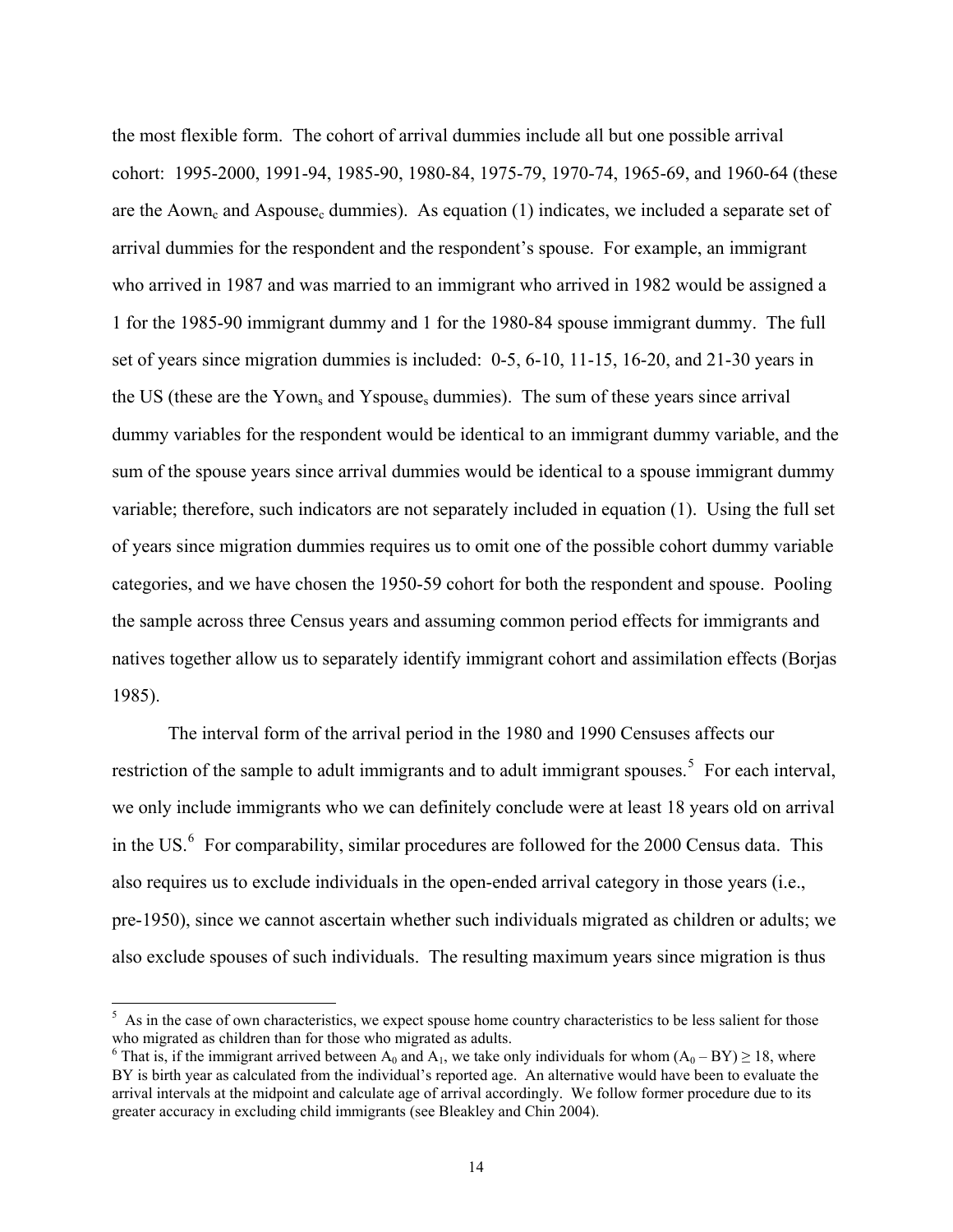30 for 1980, and, for comparability, a maximum of 30 years since migration is also set for 1990 and 2000. This explains why the above years since migration dummies exhaust the sample of adult immigrants.

The origin country characteristics  $Zown_0$  and  $Zspace_0$  are measured as of the time the individual migrated to the United States and are set equal to zero for natives. Thus, they are in effect interactions between an immigrant dummy variable and the country characteristics. Because the years since migration dummies (Yown<sub>s</sub> or Yspouse<sub>s</sub>) add up to one for each immigrant respondent or immigrant spouse, for each country characteristic, the sum of its interactions with the years since migration variables equals the country characteristic itself. Therefore we do not include main country characteristics effects  $(Zown<sub>o</sub> or Zspouse<sub>o</sub>)$ .<sup>[7](#page-16-0)</sup> The specification in equation (1) allows the source country variables to affect both the level of labor supply and the impact of time in the United States on labor supply. Source country variables were selected to serve as indicators of the degree to which the home country has a traditional division of labor by gender, the extent of labor market preparedness of men and women, and to address possible issues of selective migration. They include: the female labor force participation rate/male labor force participation rate; the total fertility rate (an estimate of completed female fertility); GDP per capita in 2000 US dollars; the proportion of immigrants arriving in the period who were refugees; the female (female regression) or male (male regression) enrollment rates in primary school and secondary school; a dummy variable for whether the country is English speaking; a dummy variable for countries that are not English speaking but in which English is an official language; $<sup>8</sup>$  $<sup>8</sup>$  $<sup>8</sup>$  and the distance between the source country and the United States.</sup>

 Female relative labor supply and fertility rates in the source country are indicators of traditional gender roles in the country of origin which may, or may not, be replicated in the United States. Moreover, both home country female relative labor supply and fertility, as well as income, education, and use of English are all likely to be related to preparedness for work in the

 $7$  Our formulation is mathematically equivalent to including main Zown<sub>o</sub> and Zspouse<sub>o</sub> effects but omitting the interactions between  $Zown_0$  or  $Zspace_0$  and one YSM dummy.

<span id="page-16-1"></span><span id="page-16-0"></span><sup>&</sup>lt;sup>8</sup> The English speaking and English official variables are from Bleakley and Chin (2004).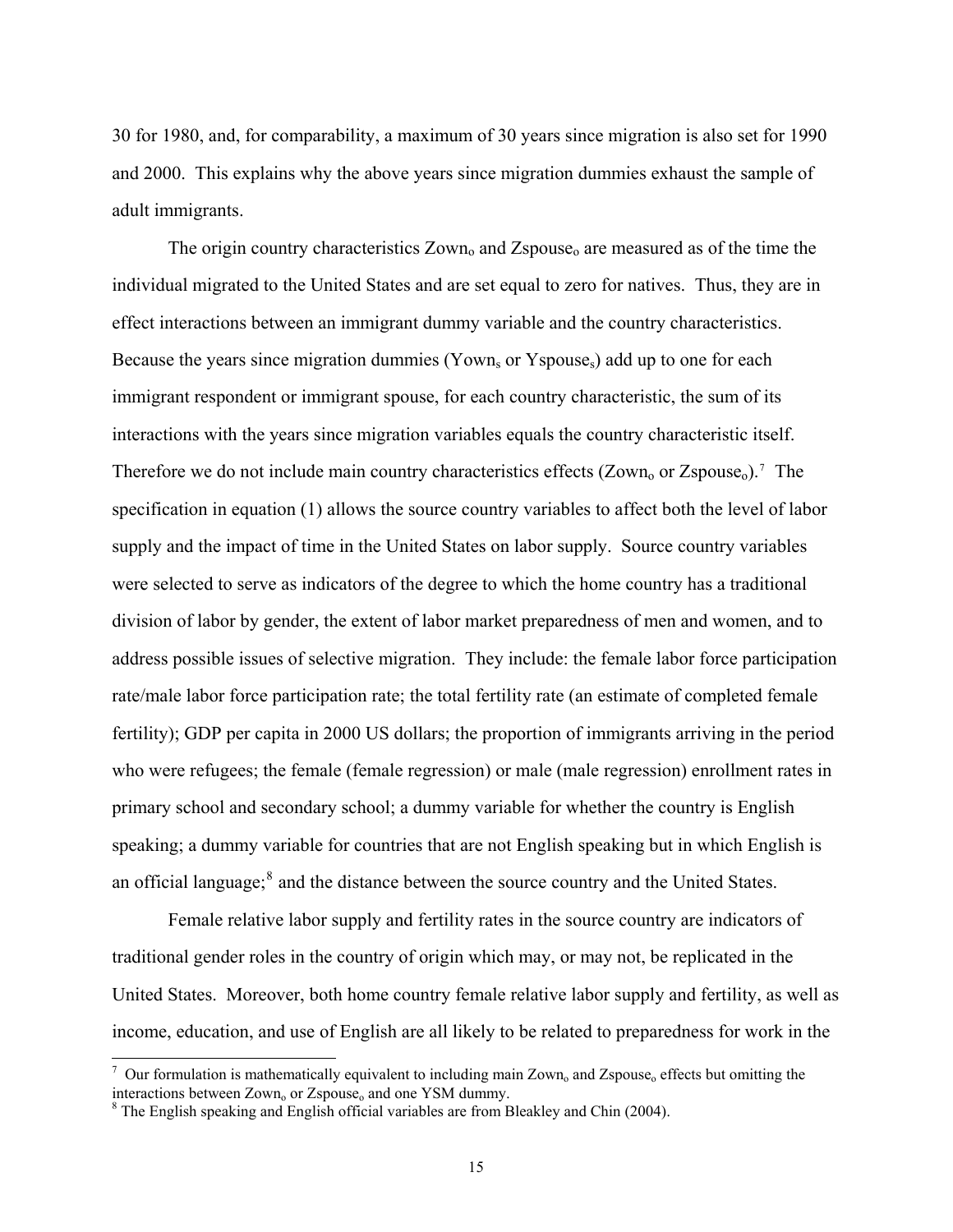US labor market. In addition, migration likely involves a disruption of work patterns due to housing and job search in the United States. Refugees and those who came a long distance may suffer the largest disruption, likely affecting their work assimilation profiles. In addition, because of the fixed costs of migration, those who come from a greater distance are likely to have higher labor market returns to migration than those coming from shorter distances, all else equal (Chiswick 1978). This potential selectivity can also be reflected in work assimilation patterns. For example, migrants moving from a longer distance may be more likely to have jobs lined up in the United States (contributing to their higher rate of return to migration), thus raising their work hours at entry and flattening their assimilation profiles (i.e., the opposite predictions from the disruption mechanism). Thus, the impact of distance on assimilation profiles is theoretically ambiguous.

 The combination of the cohort dummies and the assimilation effects allows us to completely characterize immigrant labor supply over time relative to that of natives, starting with arrival in the United States of each arrival cohort, controlling for the X variables and year effects. We implement three specifications for the X variables.

First, we control only for a vector R which includes the following variables for respondent and spouse: age, age squared, three education dummies (high school degree, some college, and college degree, with less than high school as the omitted category), interactions between an immigrant dummy and the three education dummies, and three race/Hispanic origin dummy variables (black non-Hispanic, other non-Hispanic, and Hispanic, with white non-Hispanic the omitted category). R also includes eight Census region dummies, and dummy variables for each of California, Texas, New York, Florida, Illinois and New Jersey, the states with the largest immigrant populations. Of special note in our controls is the inclusion of immigrant-education and spouse immigrant-education interaction terms.<sup>[9](#page-17-0)</sup> These variables allow the impact of education on labor supply to be affected by whether the education was obtained in

<span id="page-17-0"></span><sup>&</sup>lt;sup>9</sup> Recall that since the own and spouse cohort YSM dummies add up to an own and a spouse immigrant dummy respectively, we do not include main effects for immigrant and spouse immigrant.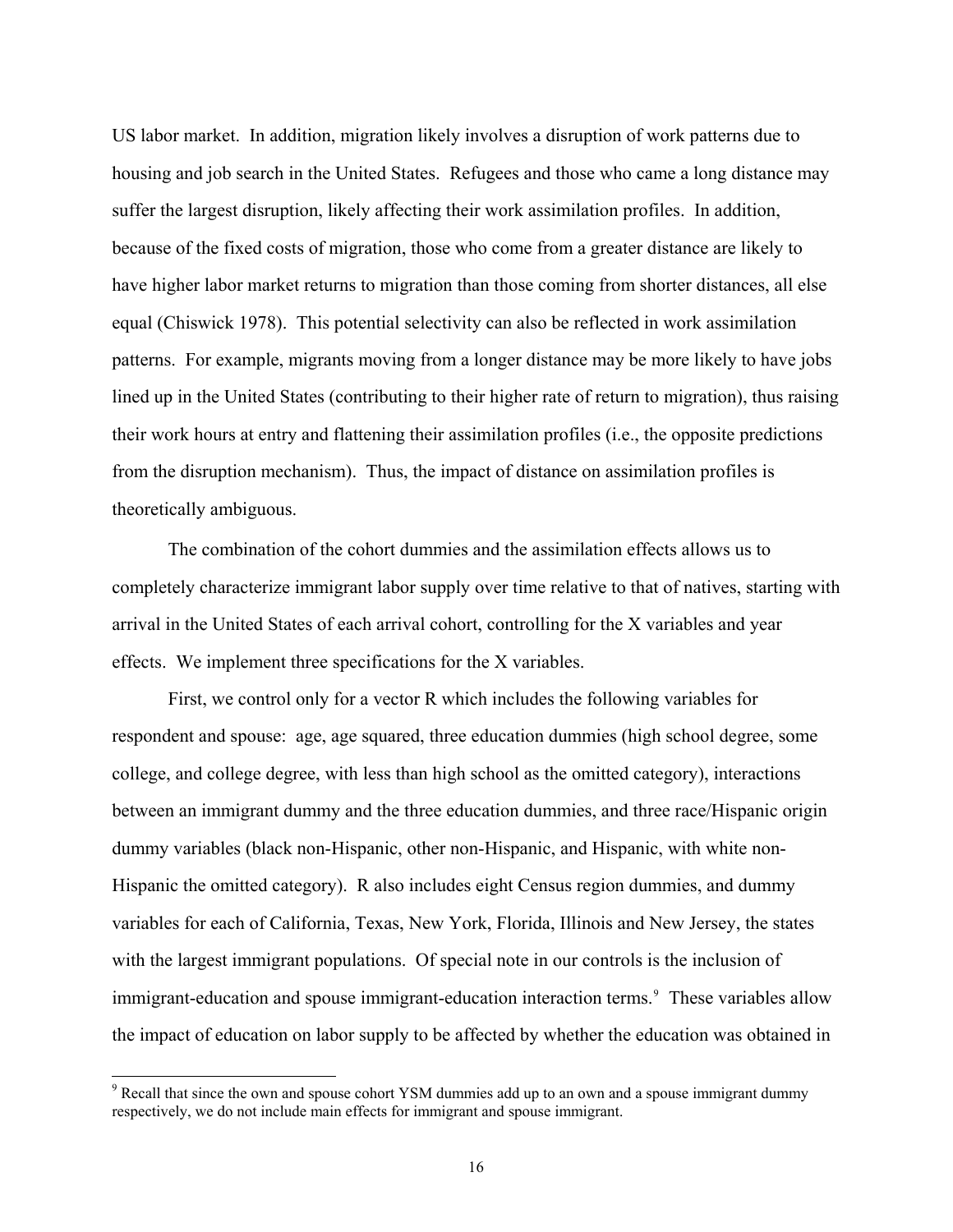the United States and further allow an immigrant (or immigrant spouse's) level of education to affect the assimilation process. In addition, because we have included home country enrollment levels, these interactions in effect transform the immigrant and spouse immigrant education impacts into effects relative to home country schooling. Implicitly then, these variables control for self-selection of immigrants by education, as well as for the substantive effect of education. Immigrants who are higher up in the educational distribution of their country of origin may differ in their unmeasured characteristics from those with an equal level of education who place lower in their home country's educational distribution. To the extent this type of selection is controlled for by our specification, we expect to obtain estimates of the effects of other explanatory variables that are less biased by selectivity.

Second, to account explicitly for the role of wage and other income in the assimilation process, we augment R with log of own and spouse wages and family nonwage income, where these variables are allowed to have separate effects in 1980, 1990 and 2000—that is, we fully interact log wages and own nonwage income with three year dummy variables referring to the 1980, 1990 and 2000 Censuses. As described in detail in the Appendix, hourly wages are defined as annual earnings divided by annual work hours for wage and salary workers. We consider hourly wage observations as invalid if they are less than \$1 or greater than \$200 per hour in 2000 dollars using the Personal Consumption Expenditures price index from the National Income and Product Market Accounts (see http://www.bea.gov). For nonworkers, the selfemployed and those with invalid wage observations or allocated earnings, wages are imputed using a regression approach. A separate wage regression is run for each combination of year (1980, 1990 or 2000), gender and weeks worked category (less than 20 or 20 and higher).<sup>[10](#page-18-0)</sup> Nonworkers are assigned predicted wages based on the regression using the under 20 weeks per

<span id="page-18-0"></span> $10$  The regressors used were own and spouse variables for age, age squared, 3 education categories, education interacted with an immigrant dummy, and 3 race/Hispanic categories, plus 8 region categories and dummy variables for the six states with the largest immigrant populations (California, Florida, Illinois, New Jersey, New York and Texas), as well as the own and spouse years since migration and years since migration\*source country variables specified above. Since the regressions were run separately by Census year, we cannot also include own or spouse arrival cohort dummy variables.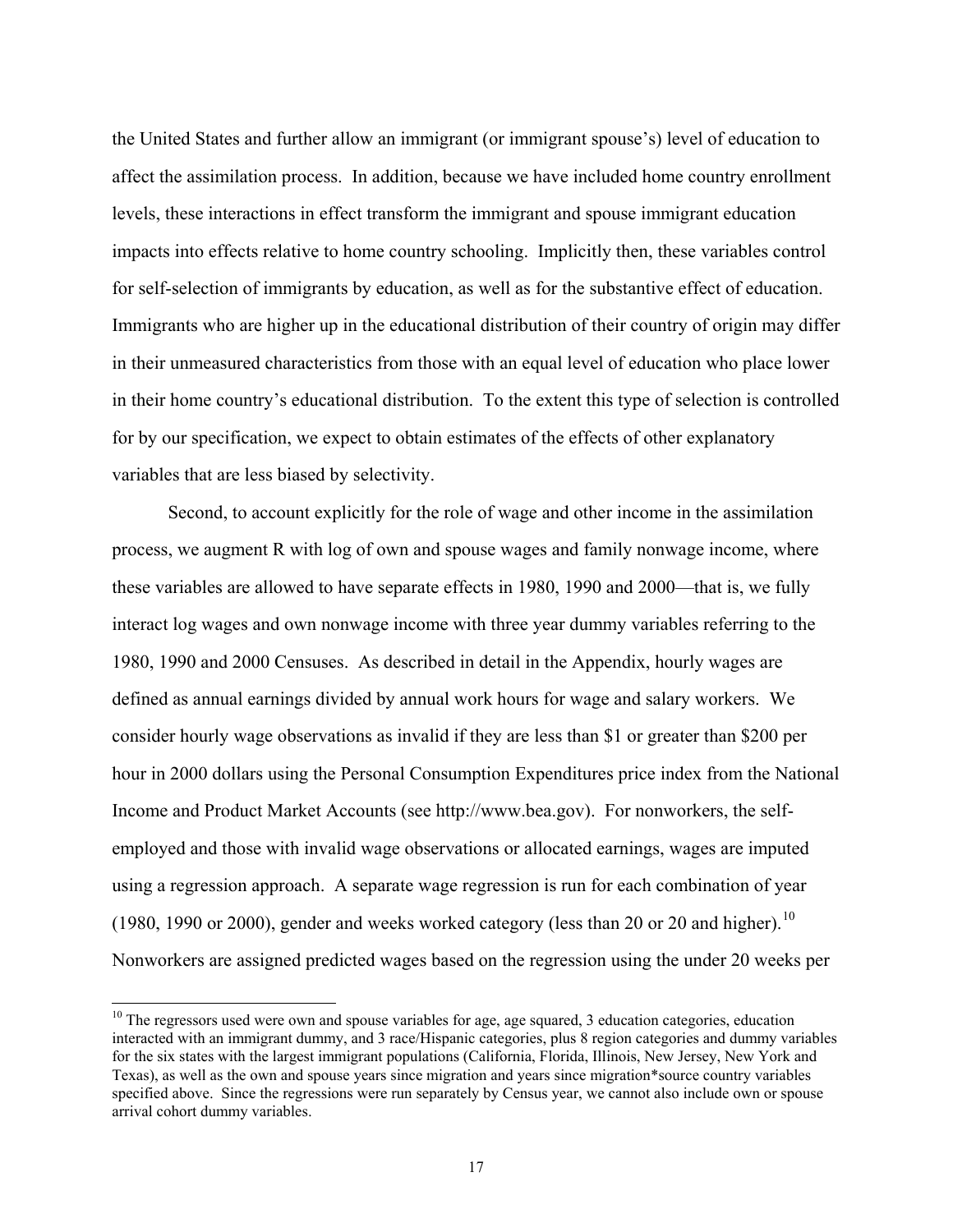year sample. The other categories of workers whose wages are imputed (i.e., the self-employed and those with invalid wage observations or allocated earnings) are given imputations using the regression corresponding to the weeks they worked (i.e., less than 20 or 20 and higher). This imputation is similar in spirit to that proposed by Juhn (1992) and Juhn and Murphy (1997).

Because the denominators of the wage variables and the annual hours dependent variable are the same, ordinary least squares (OLS) would very likely suffer from measurement error bias. We account for this by constructing instruments for the wage variables. Once we have an actual or simulated wage for everyone, we construct wage deciles for every person where the deciles are year-gender specific. We compute predicted wages for each person based on wage equations using all of that year's exogenous variables plus nine own wage decile dummy variables and nine spouse wage decile dummy variables. These predicted wages are then interacted with year dummy variables, yielding six predicted wage variables (own and spouse wages for each of the three Census years). In principle, these variables should be less contaminated with measurement error than the actual wage variables (Juhn 1992; Juhn and Murphy 1997; Baker and Benjamin 1997). We then use these predicted wage variables as instruments for actual wages. As discussed by Wooldridge (2002, pp. 116-117), this strategy is an example of the method of generated instruments, and the usual instrumental variables results for coefficient consistency and asymptotic standard errors hold, as long as the wage deciles are not correlated with the error term of the labor supply function.

Third, we augment the model just described with a vector of variables specifying the number of children in the following age categories: 0, 1, 2, 3-5, 6-11 and 12-17 years old. Children are counted if they are present in the household and are the own or adopted children of the woman or her spouse. The purpose of this specification is to account for fertility in the labor supply assimilation process. Because children of different ages are likely to have different effects on parents' labor supply, a detailed specification of the child variables is warranted.

Results from these three specifications can be compared to reach some conclusions about the routes through which source country characteristics affect labor supply. For example, it is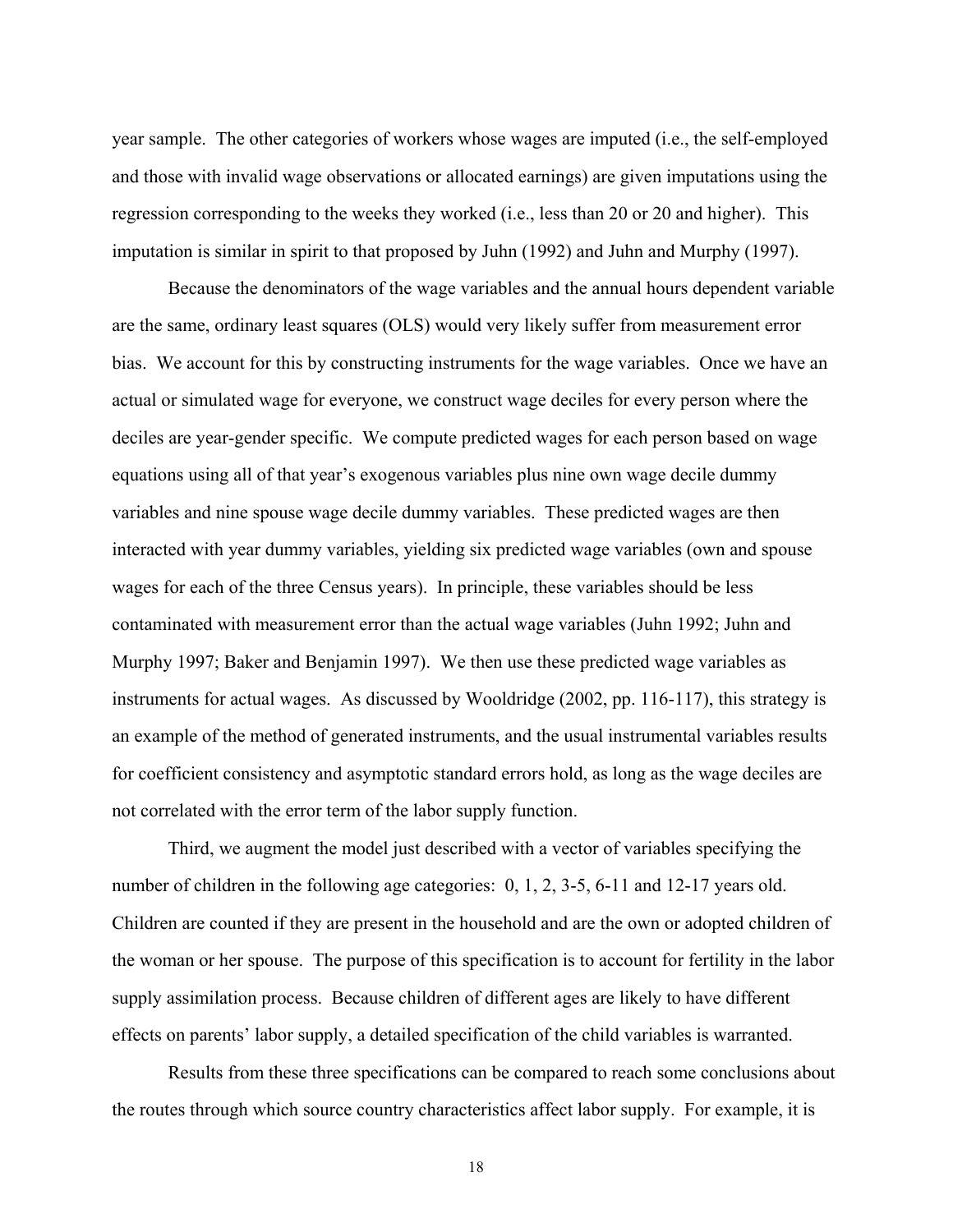possible that source country female labor supply positively affects immigrant women's wage offers in the United States, and that this indirectly raises their labor supply. Our models will be able to provide evidence on such mechanisms.

We restrict our sample to married individuals aged 18-65 with spouse aged 18-65, so that both members of the couple are of working age, and as mentioned earlier, we include only adult immigrants.

# **IV. Results**

#### **A. Baseline Results for Assimilation**

We begin by briefly considering, as a benchmark, the results for the basic specification in the conventional model excluding source country characteristics (see Table A-2). Of particular interest are the results for the years since migration dummy variables which show the general pattern of assimilation. We focus on the results for married adult immigrants, although the findings for all adult immigrants were very similar. We add the own and spouse years since migration coefficients in order to assess the assimilation profile for a married couple moving to the United States at the same time. The results of this simulation show a rising profile of work hours with time in the United States for both men and women. Further, the rate of increase is similar for men and women. Among married adult immigrant women, work hours increase by 357 hours for those with 21-30 years in the US compared to recent arrivals, an increase of 38% at the mean for immigrants; for married adult immigrant men, the increase is 670 hours or 36%. These differences are highly significant.

The cohort coefficients must be taken into account to make a comparison of immigrants' labor supply to natives'. This is done in Figure A-1, which shows simulated assimilation profiles for adult immigrant women married to adult immigrant men who came to the United States at the same time; the cohort arrival dummies are evaluated at the sample averages. As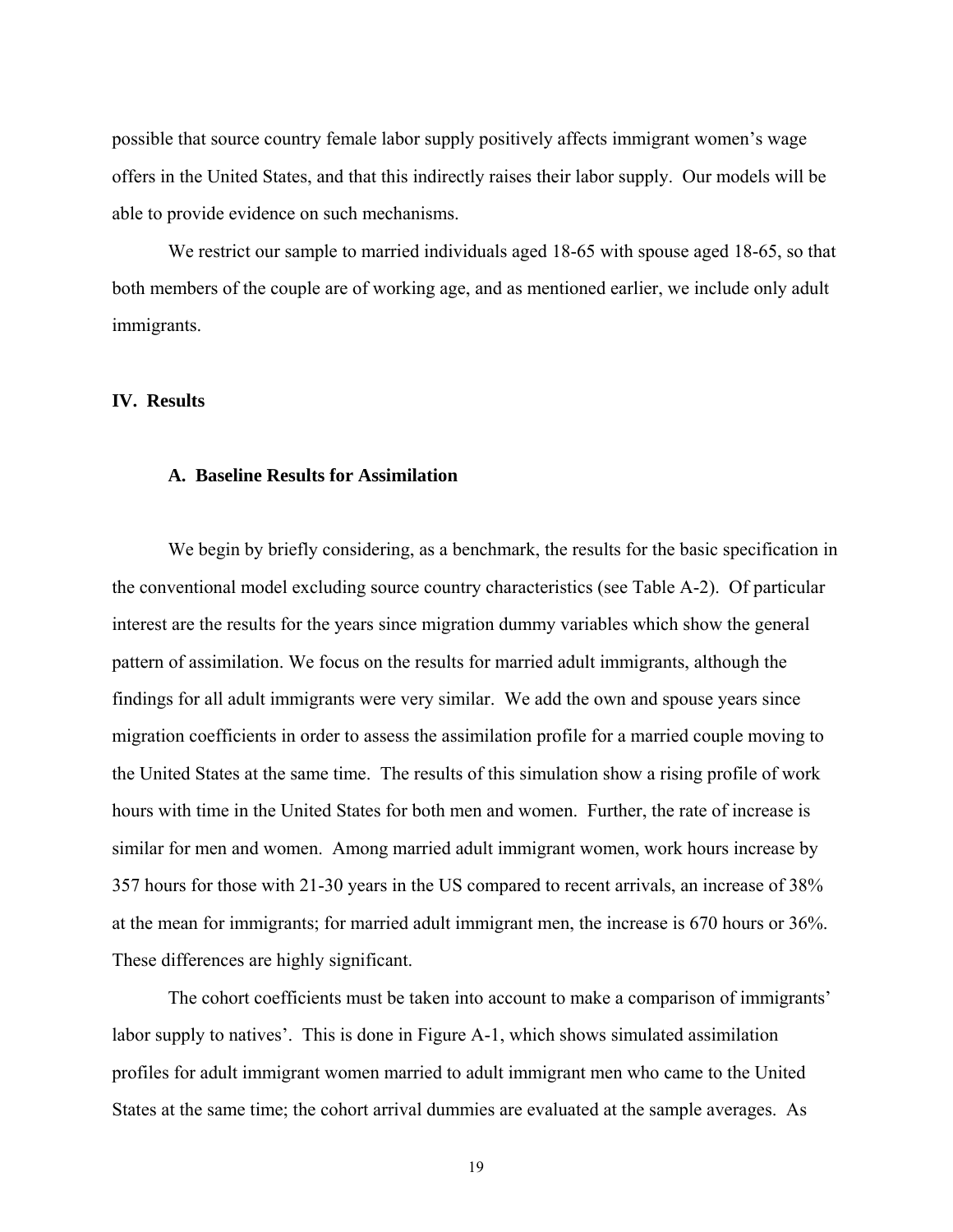may be seen in the figure, married immigrant women are estimated to work 392 hours less than comparable native women upon arrival in the United States (35.9% of the mean for all women of 1093) and fairly rapidly assimilate to native levels, working only 56 hours less after 6-10 years and remaining at approximately the native levels thereafter. Immigrant males' hours are 410 hours less than comparable native upon arrival (20.5% of the mean for all men of 1999 hours) and also rapidly assimilate to native levels by 6-10 years. However, males then surpass natives, working 260 hours more after 21-30 years in the United States (13.0% of the mean). As may be seen in Figure A-1, results are virtually identical when we estimate equation (1), which includes source country interactions, and evaluate those interactions at the sample means. Results are also the same when we include only source country main effects (results not shown). Thus, in the baseline, work hours of men and women increase by similar relative amounts with time in the United States. In the following sections, we will look explicitly at the role of source country characteristics in influencing this baseline pattern.

# **B. Average Effects of Source Country Characteristics on the Labor Supply of Immigrants**

Table 5 shows selected regression results for annual hours for married adult immigrants relative to comparable natives. In these models, we do not interact country characteristics with the years since migration dummies, in order to show the average effects of these characteristics for adult immigrants' work hours. (Additional regression results are shown in Appendix Tables A-3 and A-4). We include both own and spouse source country characteristics. The most useful results are those in the last two columns, where we show the sum of the own and spouse coefficients and the significance level of the sum. The sum corresponds to an experiment in which we compare a married couple migrating together from one country to an otherwise similar couple who migrated together from a different country. Coming from a country with a high level of relative female labor force participation significantly raises immigrant women's labor supply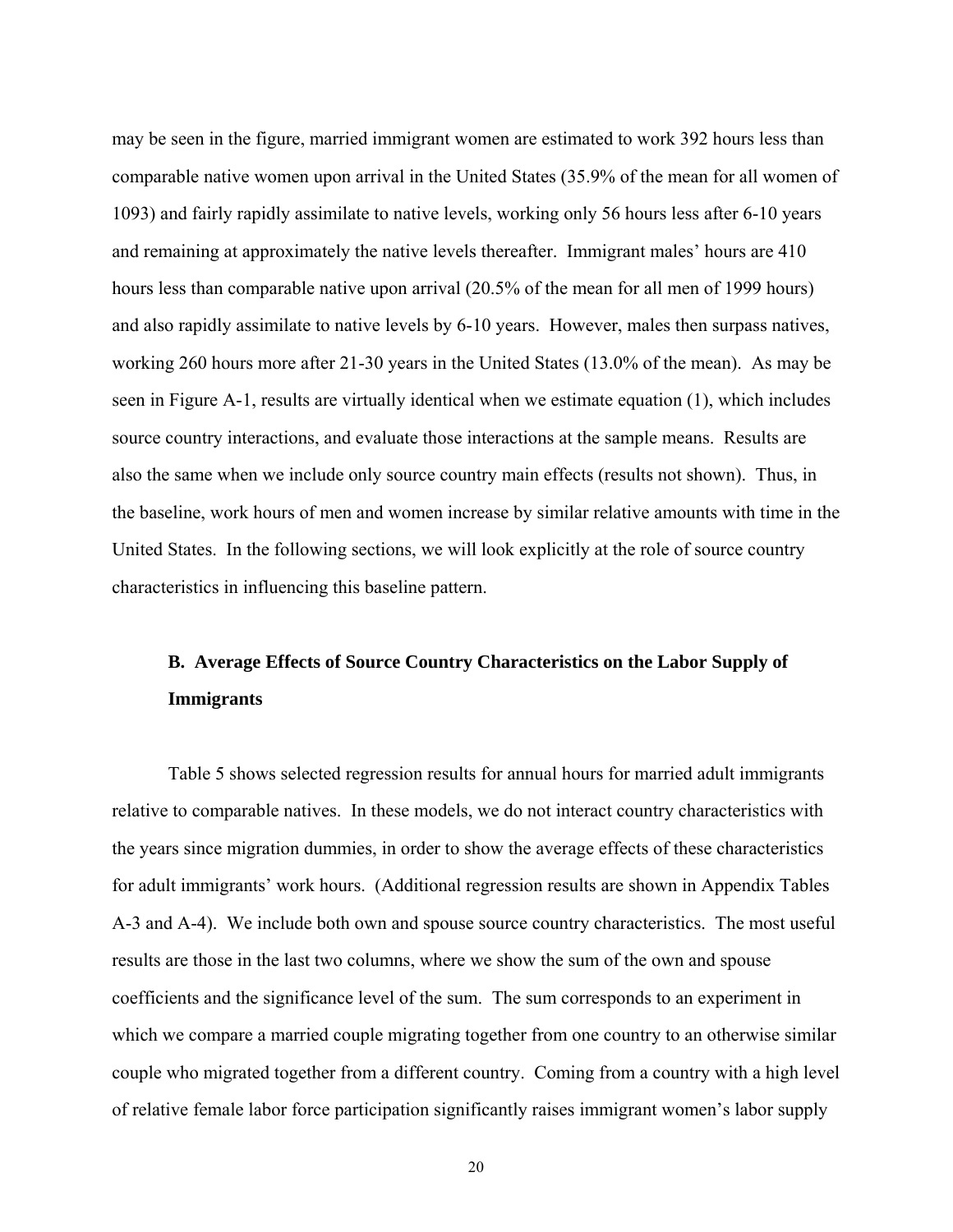in the United States in each specification. In the basic specification (Model 1), the effect is 549 hours. The effect is somewhat smaller, at 511 hours, when we include controls for own and spouse log wages and nonwage income (Model 2), suggesting that a portion of the home country female participation effect on annual hours operates through wages and income, though the bulk of it (over 90%) is present even controlling for wages and income. However, the effect in Model 3 is 544 hours, roughly the same as in Model 1, implying that the indirect effect of home country female participation does not operate through children, at least in the specification without interaction effects.

To assess the magnitude of these effects, we note that across the sample of married adult immigrant women, the  $75<sup>th</sup>$  percentile of the home country female relative activity rate is 0.636, while the  $25<sup>th</sup>$  percentile is 0.368. This calculation uses individual immigrants, not individual source countries, as the unit of analysis, thereby giving countries sending larger numbers of immigrants larger weight in computing the percentiles. The  $75<sup>th</sup>$  percentile figure corresponds roughly to the Austrian value for the relative female activity rate for 1996, while the  $25<sup>th</sup>$ percentile is roughly the level for Pakistan in 1994.<sup>[11](#page-22-0)</sup> Moving from the  $25<sup>th</sup>$  to the  $75<sup>th</sup>$  percentile with respect to home country female labor supply raises married adult immigrants' work hours in the United States by 137-147 hours per year, a noticeable effect that is 15-16% of their average annual work hours of 939.

A further indicator of a traditional home country division of labor is its fertility rate. Table 5a shows that coming from a higher fertility country significantly lowers married immigrants' work hours in the basic specification or when we control for own and spouse wages and nonlabor income. The  $75<sup>th</sup>$  percentile for fertility is 5.63 children (roughly Iran's 1990) level), while the  $25<sup>th</sup>$  percentile is 2.49 children (roughly Chile's 1996 value). Thus, changing home country fertility by the 75-25 gap (3.14 children) lowers married immigrants' US labor supply by 108-131 hours, or 12-14% of the mean, in either Model 1 or Model 2. However, when

<span id="page-22-0"></span> $11$  For these and other examples in the text of the countries corresponding to the percentiles, we sometimes refer to interpolated data.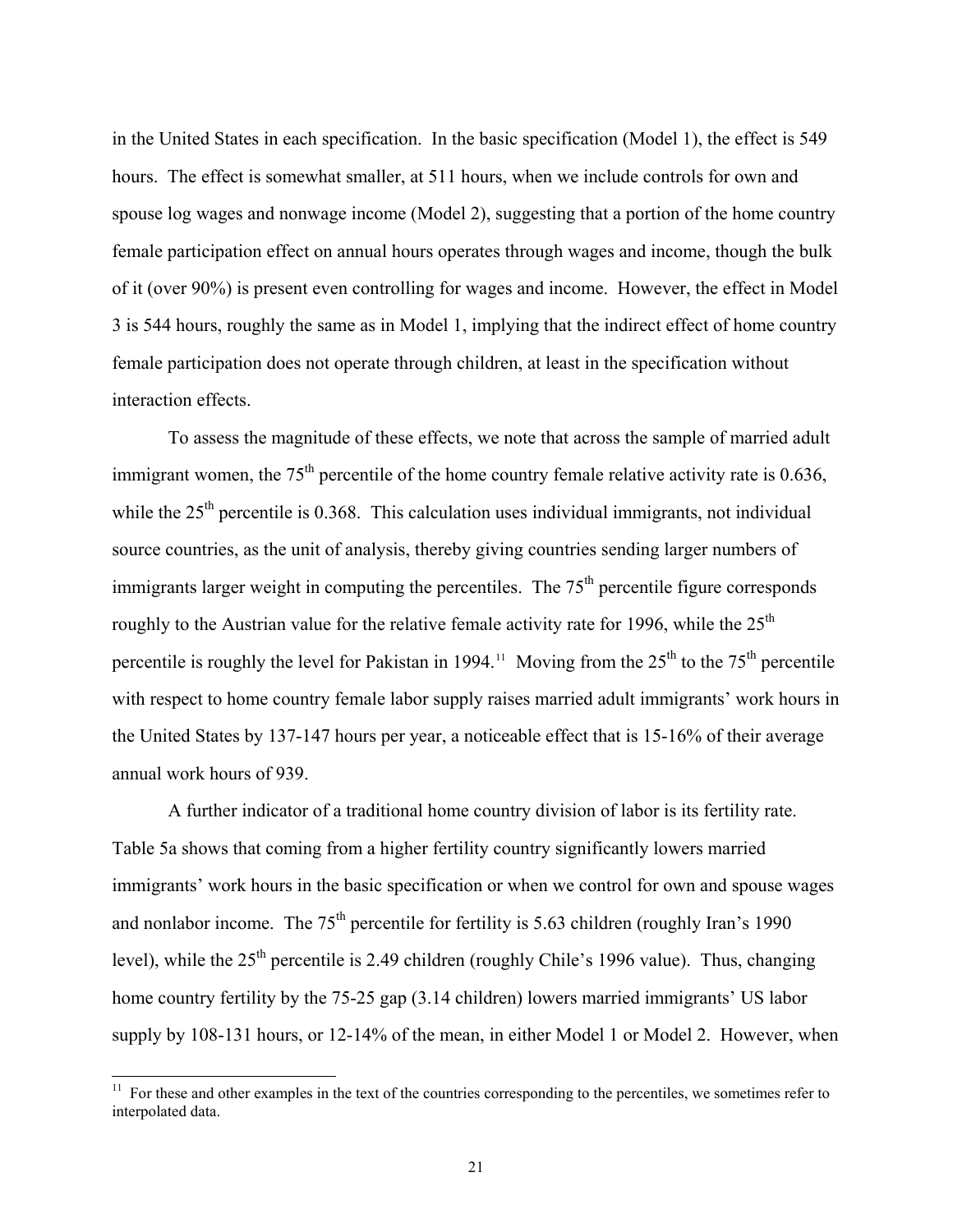we control for the woman's own fertility (as well as wages and nonlabor income), the effect of home country fertility becomes very small and insignificant. Thus, higher home country fertility leads to lower US labor supply for married adult immigrants, but this effect operates virtually entirely through fertility decisions.

An additional important set of results for women concerns home country use of English. Specifically, migrating from an English-speaking country raises US labor supply by 82-88 hours per year, or about 9% at the mean, and moving from a country where English is an official language raises labor supply by 178-214 hours, or 19-23% of the mean. These effects are highly significant in each case. The estimated effect of an English-speaking country is very similar whether or not we control for own and spouse wages, nonlabor income and fertility; moreover, while the impact of English as an official language on women's annual hours declines across Models 1, 2 and 3, it is noteworthy that most of this effect (over 80%) holds up even when we control for US wage offers and fertility.

While other significant source country effects on immigrant women's labor supply are observed in Table 5a, their magnitudes are small to moderate. For example, although GDP per capita has significant negative effects (suggesting an income effect to the extent that measured nonwage income does not completely capture permanent income), moving from the  $25<sup>th</sup>$  to the 75th percentile in GDP per capita lowers immigrant women's labor supply by 85-127 hours, or 9- 14% of the mean.<sup>[12](#page-23-0)</sup> Coming from a country with a higher refugee proportion lowers women's labor supply, with significant or marginally significant coefficients. The distribution of refugee percentage is very skewed, with the 75th percentile at 2% but the 90th percentile at 94.7% refugees. But, even increasing the refugee proportion from the  $10^{th}$  (0 refugees) to the  $90^{th}$ percentile (0.947, roughly Cuba's 1974 level) still lowers hours by only 46-87 hours (5-9% of the mean). Also, while raising the home country primary school enrollment rate significantly raises women's work hours, the effect of a  $25<sup>th</sup>$  to  $75<sup>th</sup>$  percentile increase in primary school

<span id="page-23-0"></span><sup>&</sup>lt;sup>12</sup> The 25<sup>th</sup> percentile in GDP per capita (\$838) corresponds roughly to Afghanistan in 1996, while the 75<sup>th</sup> percentile (\$5078) roughly to Uruguay's 1991 level.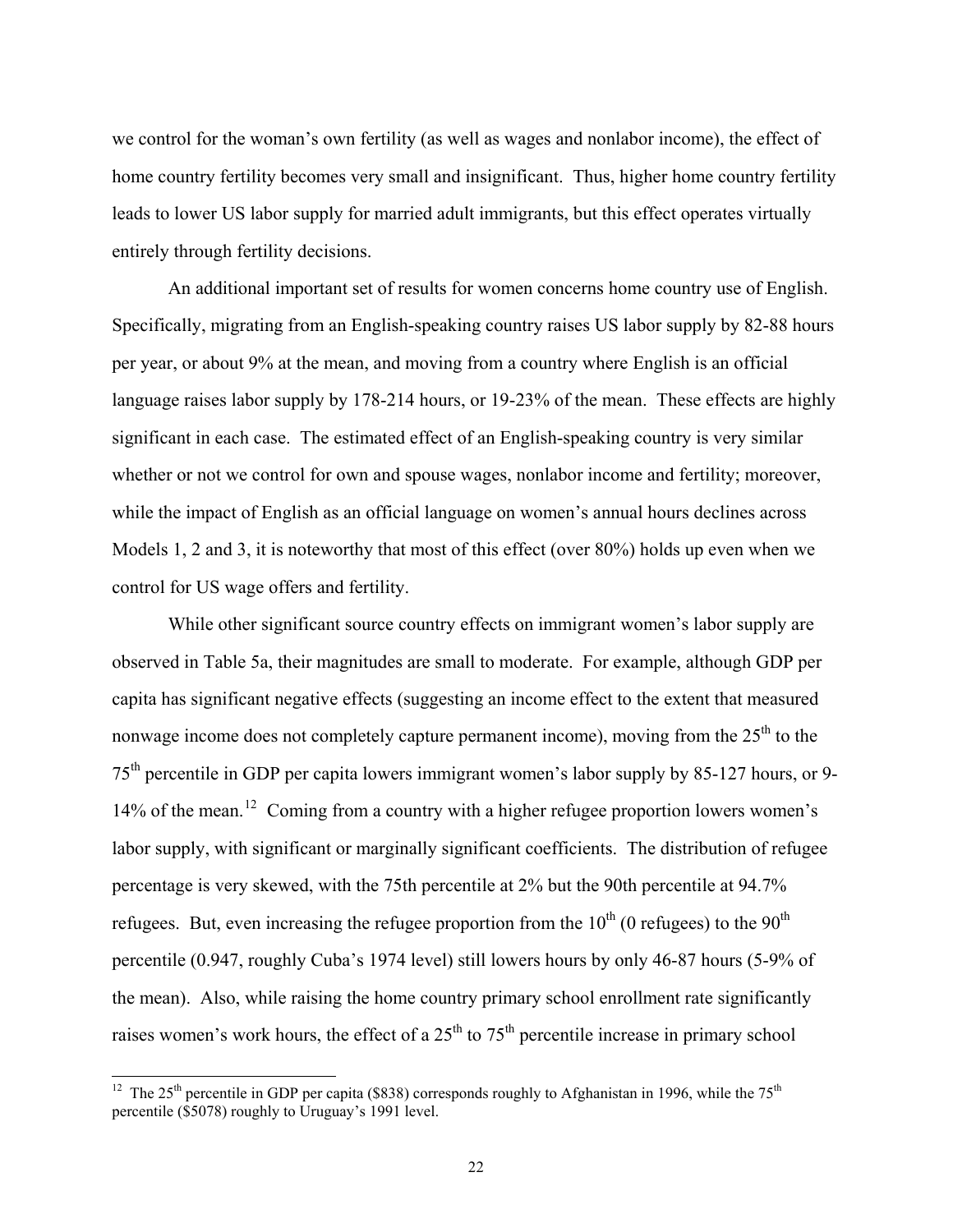enrollment only raises annual work hours by 29-31 (3% of the mean). Finally, on average, coming from a longer distance from the United States significantly reduces women's labor supply, lowering their annual hours by 66-75 (7-8% of mean hours) at the mean of the distance variable, 4137 miles.

Table 5 also shows some significant source country effects for men's labor supply. For example, men coming from an English-official country work 149-157 more hours than those coming from a non-English-official country, but these effects are only about 8-9% of their average work hours of 1839. A higher refugee percentage lowers work hours significantly, and moving from the 10<sup>th</sup> to the 90<sup>th</sup> percentile lowers men's hours by 298-300, or about 16%, per year. This effect thus suggests considerable disruption for refugees and below we will provide additional evidence on this issue by studying the impact of refugee proportion on the assimilation profile. Finally, home country fertility has negative and significant effects on men's labor supply; the absolute effect is similar in Models 1 and 2 to those for women but of course is about half as large relative to the men's mean work hours as for women. However, in Model 3, home country fertility continues to have a similar effect for men as in Models 1 and 2, unlike for women. It thus appears that for men, coming from a country with high fertility is associated with less preparedness for work in the United States. This interpretation could also characterize the results for women. However, the small and insignificant effect of home country fertility on women's labor supply in Model 3 (which controls for children), suggests that, in the case of women, it is indeed larger family size that lowers the labor supply of women from high fertility source countries. Nonetheless, it is possible that it is lack of labor market preparedness rather than cultural factors associated with the source country that causes this larger family size. Thus, the results for men suggest some caution in our interpretation of the findings for women and illustrate the value of comparing effects of source country characteristics across gender groups. It is interesting that there is no symmetric negative effect of female/male participation rate on *male* annual hours (the coefficient for this variable is insignificantly positive and small in magnitude in the male regressions). This strengthens our confidence that source country labor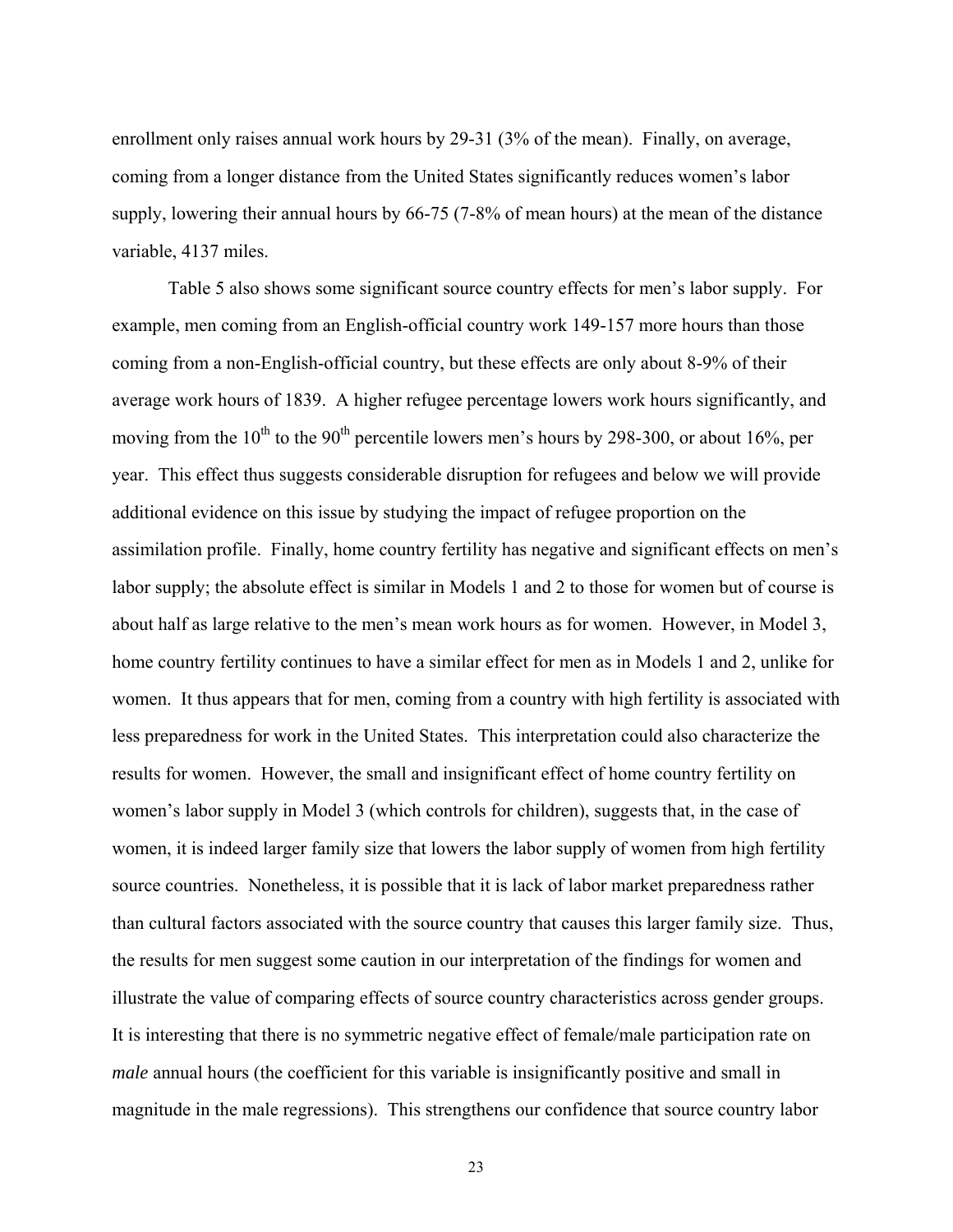supply patterns do indeed have a gender-specific effect on female immigrants that is suggestive of a cultural effect.

### **C. Source Country Characteristics and Assimilation Profiles for Labor Supply**

We now present results for the impact of source country characteristics on men's and women's labor supply assimilation profiles. The basic findings are summarized in Tables 6 and 7. One motivation for studying the impact of source country characteristics on the assimilation of immigrants' labor supply is to gain insight into the decisions made by immigrant families. Do immigrant families migrating from countries with a traditional division of labor by gender reproduce that division of labor in the United States, or do they conform to US patterns? If the latter, how quickly does such assimilation occur? Tables 6 and 7 address such questions by showing the results of estimating equation (1). As discussed earlier, we show results for three specifications: a) Model 1 or the "basic specification" where we exclude wages and nonlabor income, as well as children variables; b) Model 2 where we include controls for wages and nonlabor income, and c) Model 3 where in addition to controls for wages and nonlabor income, we add children variables.

The basic specification estimates the total effect of the indicated explanatory variable by allowing it to affect work hours both directly and indirectly through its effects on wage offers, nonlabor income, and family formation decisions. For example, growing up in a country where women typically work may affect women's skills and thus their wage offers, as well as their tastes for working and jobseeking skills, given their opportunities. It may also affect their family formation decisions, causing them to have fewer children, and influencing their tastes for work given their family status. Model 2 nets out the indirect effect of the explanatory variable on wages and nonlabor income by estimating its impact on annual hours, controlling for these variables. Model 3 or the full specification estimates the direct effect of the explanatory variable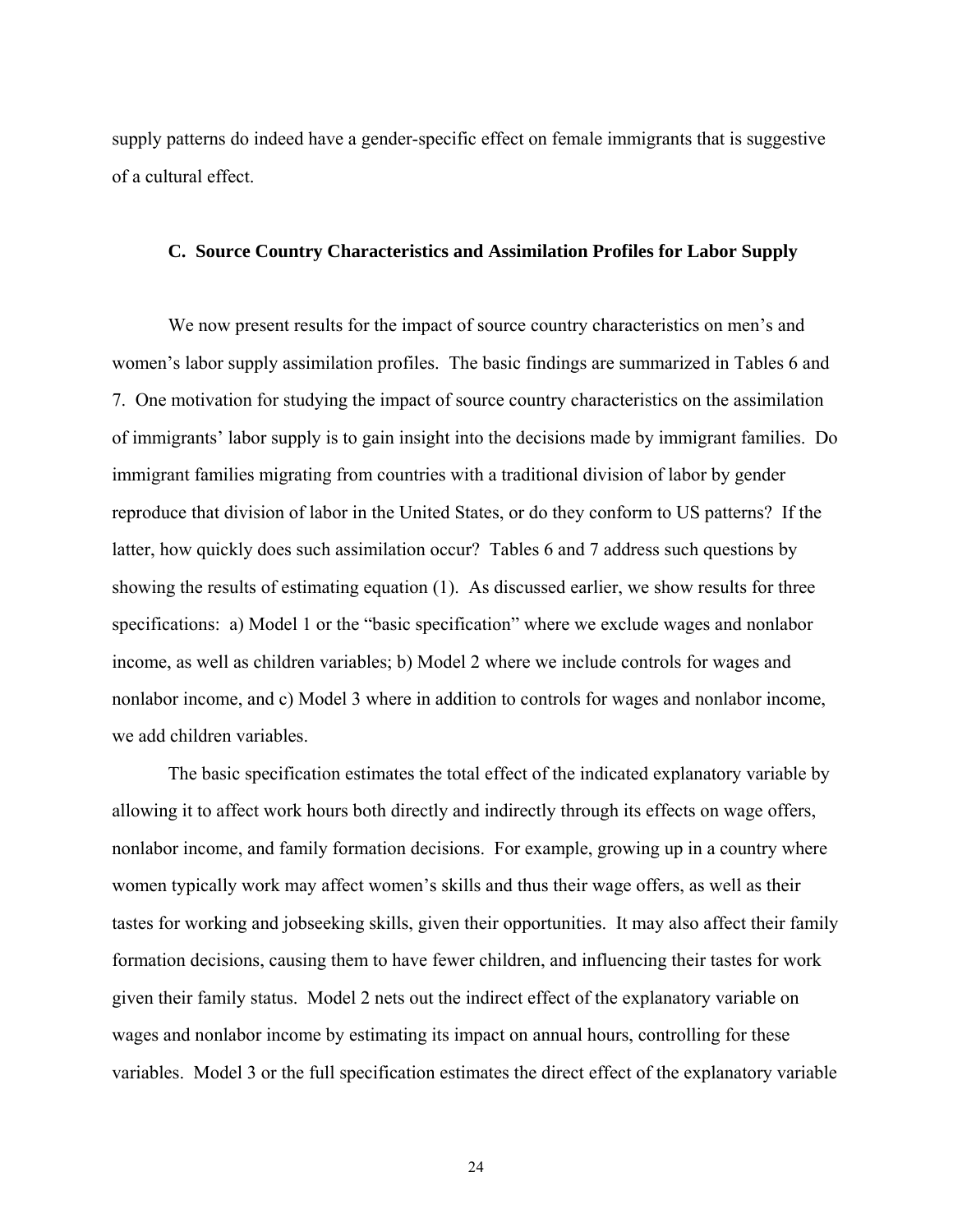on annual hours, net of any indirect effects on wages, nonlabor income or family formation, since these variables are fully controlled.

Looking first at the results for relative female labor supply in the female regressions, several important findings emerge. First, and most importantly, in each of the three specifications, the source country relative activity rate has a positive, significant effect on annual hours in each YSM category. Thus, as suggested by the results for models including only source country main effects, source country female labor supply is strongly positively associated with immigrant women's labor supply behavior in the United States. We are now able to see that this effect is roughly stable across YSM categories; the effect of the activity rate ratio on labor supply at 6-10 through 21-30 years since migration is not significantly different from its effect at arrival  $(0-5 \text{ years})$ .<sup>[13](#page-26-0)</sup> Thus, the factors mentioned earlier that might potentially cause the gap between women from high and low activity rate source countries to intensify or decay over time in the United States appear to roughly cancel out. Finally, as was the case in models including source country variables without interaction effects, wages and presence of children do not appear to account for very much of the observed relationship between female activity rate and labor supply in the basic specification. The coefficients on the interactions are reduced only slightly when wages are included in Model 2 and then usually increase to roughly their original levels when the child dummies are additionally added in Model 3.

These effects and the relationship of immigrant women's labor supply to the native-born reference group are illustrated in Figure 2 for the basic specification. The figure shows simulated assimilation profiles for adult immigrant women married to adult immigrant men who came to the United States from the same country and at the same time, assuming the couple migrate from a country with (i) a high female relative activity rate, at the  $75<sup>th</sup>$  percentile of our sample, or (ii) a low female activity rate, at the  $25<sup>th</sup>$  percentile. In order to construct the profiles,

<span id="page-26-0"></span><sup>&</sup>lt;sup>13</sup> This conclusion is of course made taking into account both the married woman's years since migration-female activity rate interactions and the interactions of her spouse's variables.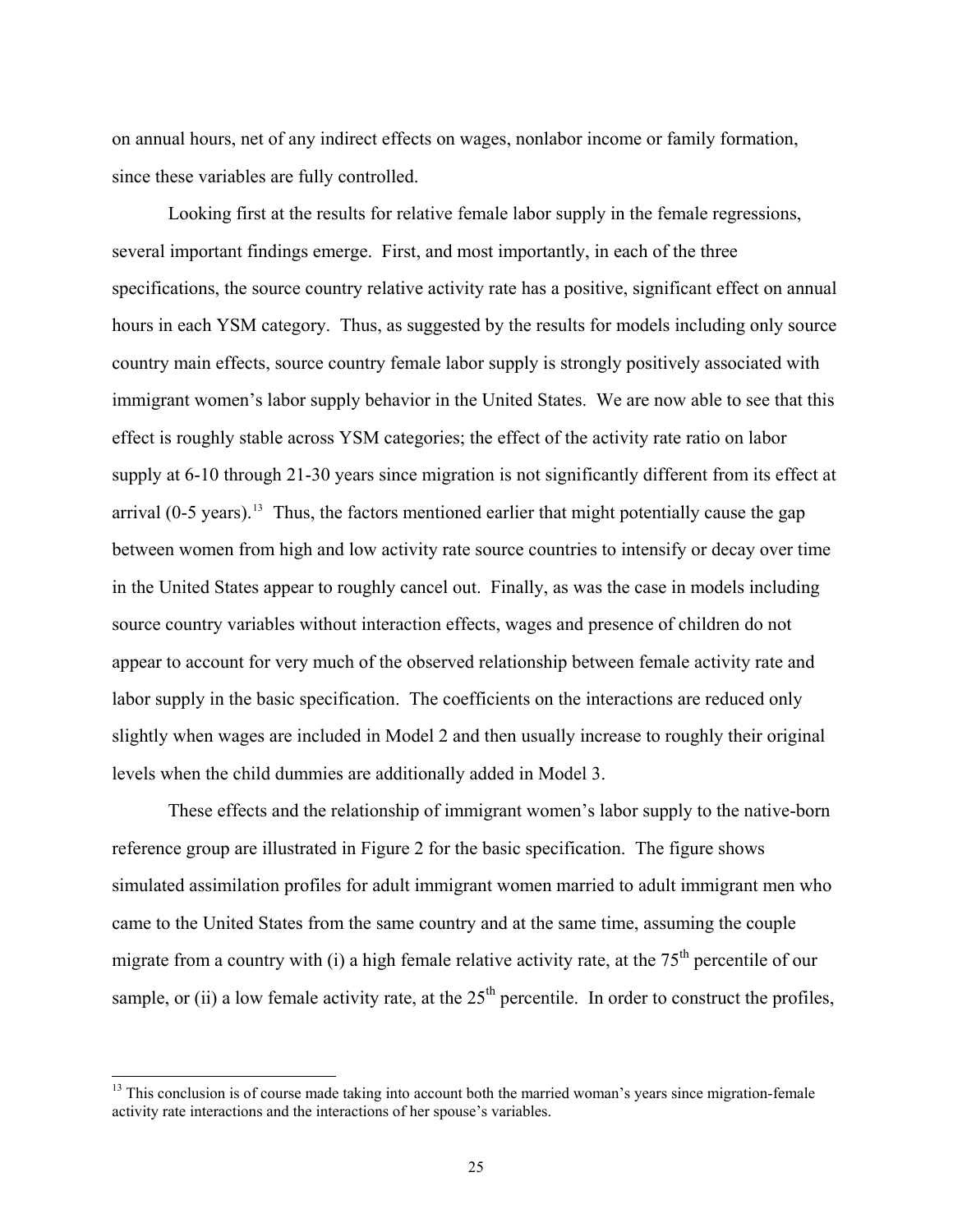we assume the sample averages for the cohort arrival dummies and the source country characteristics apart from the female relative activity rate.

As may be seen in the figure, there is a substantial and persistent gap between the annual hours of women from high and low activity rate countries: an unweighted average of 136 hours across YSM categories, corresponding to 14% of immigrant women's mean hours of 939. Both groups of women work less than comparable natives upon arrival; 279 hours less for women coming from a high female activity rate country and 403 hours less for those migrating from a low female activity rate country. These are sizable deficits of 26 to 37% relative to the sample average work hours (including natives) of 1093. Work hours for women from both types of countries assimilate dramatically over time relative to comparable natives. Women from high female labor supply countries work roughly the same number of hours as natives after 6-10 years and work at or above the native levels thereafter. Women in families migrating from low female labor supply countries continue to work less than natives throughout their residence in the United States, but by the 21-30 year mark they have reduced their deficit to 126 hours (12%). These upward sloping assimilation profiles for women from both high and low female labor supply source countries are inconsistent with the family migration model.

The assimilation results for married adult immigrant women can be compared to those for married men, as shown in Table 7 and Figure 3 for the basic specification. (The findings for Models 2 and 3 are virtually identical and are thus not shown.) The activity rate ratio interactions are not significant and, in the figure, the profiles for men born in high and low female labor supply countries are virtually identical. Thus, source country female labor supply clearly has much more important effects on immigrant women's than immigrant men's labor supply, as expected given that men's labor supply is in general less sensitive to their environment than women's (Blau and Kahn 2007). The gender difference in findings is suggestive of an impact of culture and norms of the source country, though the finding could also reflect the effect of differences between the two types of countries in the labor market preparation of women.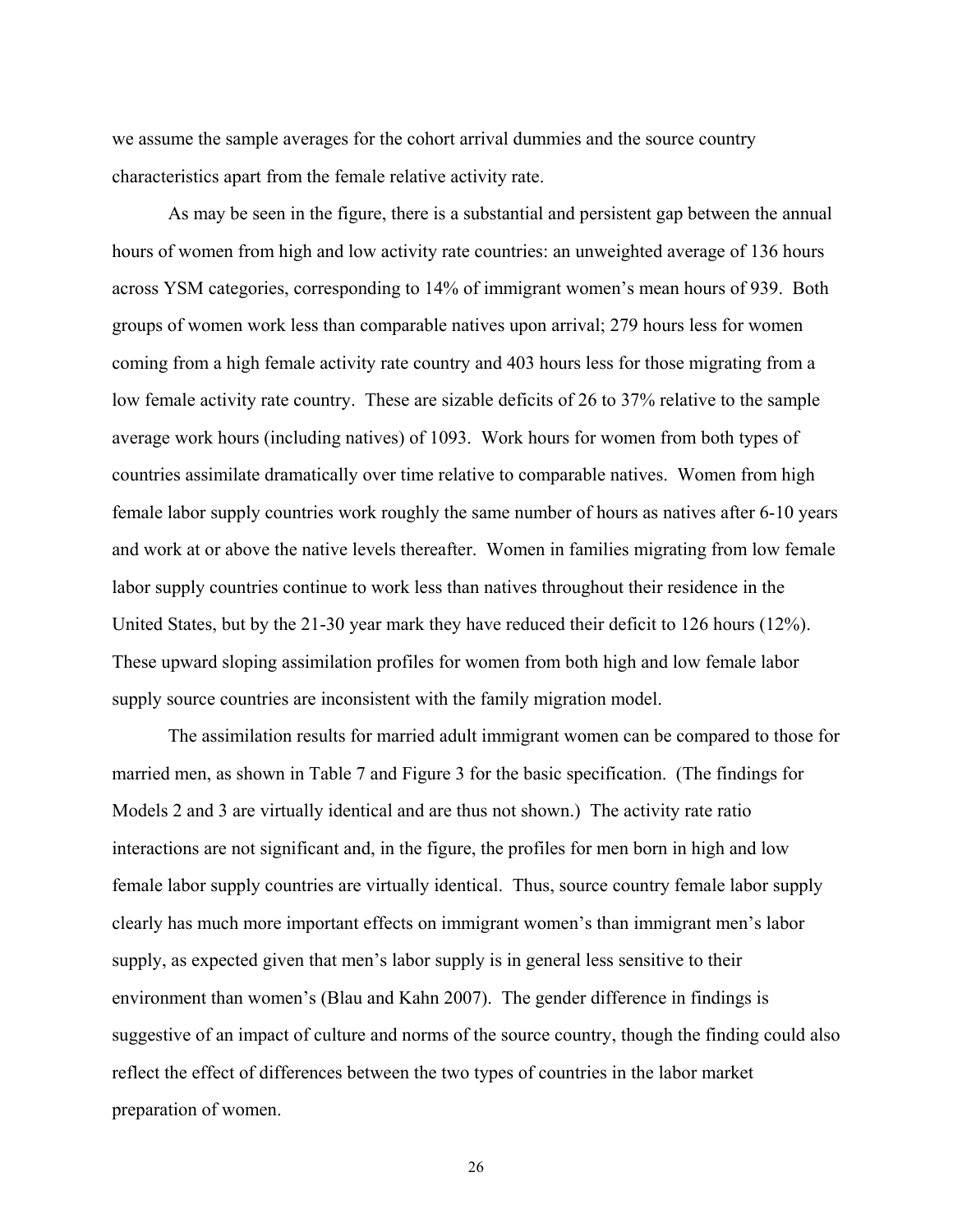Additional information about gender roles and family migration patterns can be obtained by examining the impact of source country fertility on labor supply assimilation profiles for married immigrant women and men (Tables 6 and 7). The results for the basic specification for men and women show the reduced form or full effects of home country fertility on labor supply profiles. In this specification, for each YSM category, work hours are negatively related to source country fertility; these differences are significant for men in each case and for women in three of the five cases (at 11-15, 16-20 and 21-30 years since migration). Evaluating these effects at the  $25<sup>th</sup>$  and  $75<sup>th</sup>$  percentiles of the source country fertility rates yields an impact of between 80 and 185 hours for women (9-20% of the immigrant mean) and 101 and 204 hours for men (5-11% of the immigrant mean). There is no evidence in the basic specification that the effect of source country fertility differs with time in the United States for men; for women the effect of fertility is significantly more negative at 11-15 years since migration than at arrival. Thus, as in the case of the activity rate, we find substantial and persistent differences in the labor supply behavior of women from high and low fertility source countries, and, as in the fertility specification excluding source country interactions, we find similar evidence for men as well.

The relationship of immigrant women's labor supply to the native-born reference group in the basic specification is illustrated in Figure 4a. Women from both high and low fertility source countries work less than their native counterparts upon arrival in the United States (the point estimates of the difference are 294-374 or 27-34% of the mean for all women) and assimilate towards native labor supply with time in the United States. Women from low fertility source countries slightly exceed comparable natives by 6-10 years in the United States; their labor supply remains at or slightly above native levels thereafter. The labor supply of women from high fertility source countries remains below that of comparable natives, but by 21-30 years since migration they have narrowed the hours deficit to 112 hours, or 10 % less. The assimilation profile rises more steeply between arrival and 11-15 years since migration for women from a low fertility source country (349 hours, or 37% of the mean) than for women from a high fertility source country (244 hours, or 26%), a difference that is significant. But for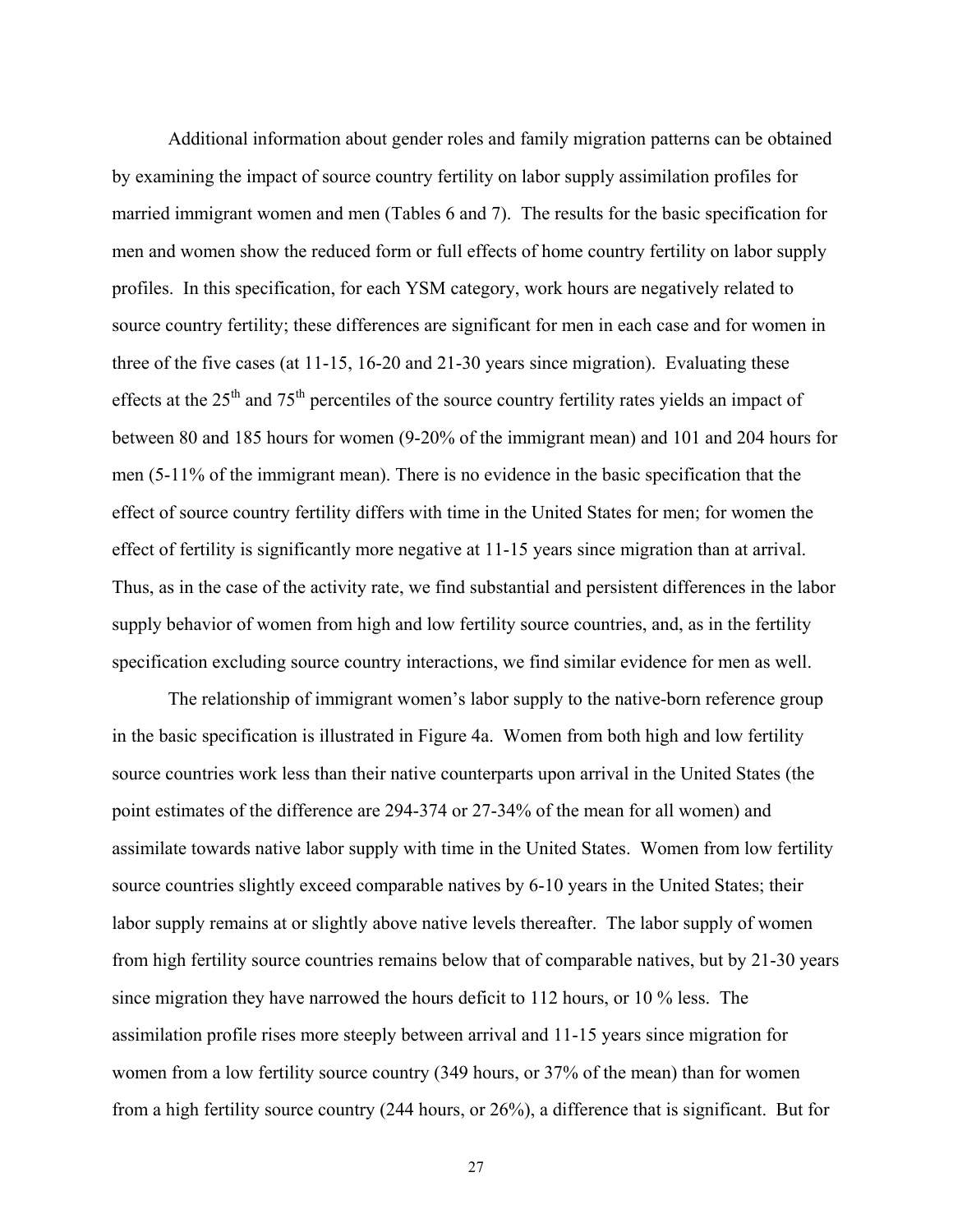<span id="page-29-0"></span>no other YSM category is the coefficient on the fertility variable significantly different from its coefficient at 0-5 years, and, indeed, after 21-30 years since migration, the hours gap for high versus low fertility origin countries is 117 hours, only marginally more that the arrival gap of 80 hours. For immigrant men, a 309-440 hour deficit relative to comparable natives upon arrival becomes a 191-318 hour advantage by 21-30 years of residence, as labor supply increases fairly steadily and by similar amounts over time in the United States for men from both high and low fertility source countries (Figure 5).

 Results in Table 6 enable us to ascertain the role of wages and presence of children in accounting for the differences in the labor supply behavior of women from high and low fertility source countries.<sup>[14](#page-29-0)</sup> Results additionally controlling for wage and nonwage income (Model 2) are fairly similar to those from the basic specification, although the coefficient on the interaction with 11-15 years is now no longer significantly different from 0-5 years. However, when we further add controls for children in the full specification (Model 3), patterns look markedly different, as illustrated in Figure 4b. Hours on arrival are actually higher for women in couples migrating from high fertility countries, although this difference is not significant, and, interestingly, labor supply of women from high and low fertility source countries converges after 6-10 years at about the level for comparable natives. This suggests, perhaps not surprisingly, that the differences between women from these two types of source countries in Models 1 and 2 are associated with differences in family formation patterns. However, after 6-10 years, the profiles diverge with women from low fertility source countries hovering at around the native levels, while the annual hours of women from high fertility source countries progressively decrease relative to both immigrants from low fertility source countries and comparable natives. While the hours differences between migrants from high and low fertility countries for given YSM categories are not statistically significant for YSM categories less than 21-30, the difference at 21-30 years is large (144 hours) and statistically significant.

<sup>&</sup>lt;sup>14</sup> As was the case for source country female labor supply, the results for men in Table 7 and Figure 5 are virtually unchanged when we control for wages and nonlabor income (Model 2) or additionally for children (Model 3).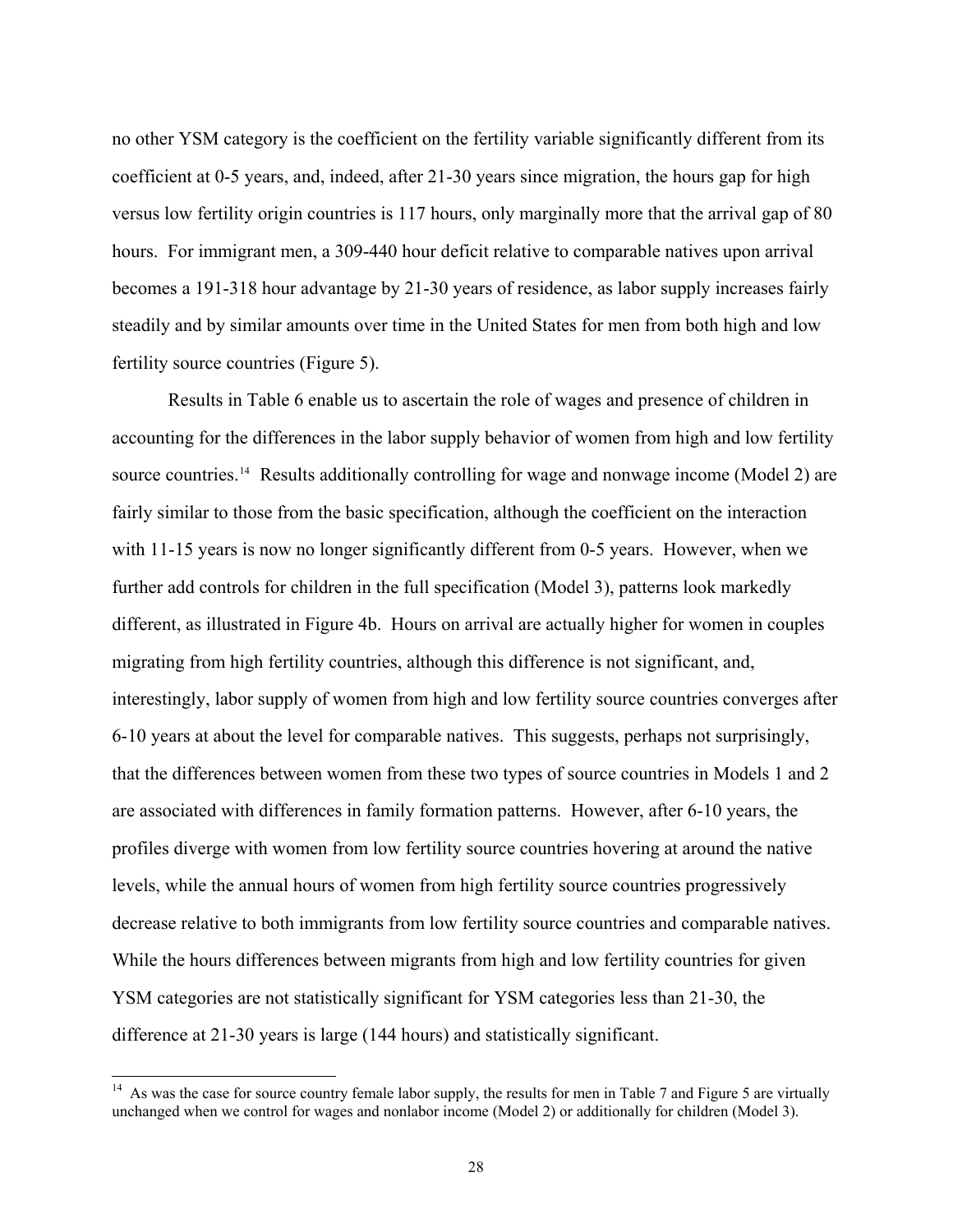The pattern of labor supply with years since migration for women from high fertility source countries provides some limited evidence in favor of the family migration model in Model 3, which controls for current fertility (as well as wages and nonlabor income). It suggests that, after assisting with family income and their husbands' job-related investments, women from high fertility source countries may take advantage of their families' growing financial stability to scale back more in line with traditional patterns. That this pattern should emerge only after controlling for the presence of children may reflect offsetting effects of source country fertility. On the one hand, higher source country fertility raises the number of children and thus lowers hours worked when children are not controlled for. On the other hand, it may be indicative of more traditional gender roles that make adherence to the family migration model more likely, but this adherence can only be observed once we control for the presence and ages of children.

Even focusing on the results for Model 3, however, the evidence in support of the family migration model is mixed. The profile initially slopes upward even for women migrating from high fertility countries, a finding counter to the strong version of the family migration model, although perhaps reflecting the impact of initial disruption that lowers labor supply for women from both high and low fertility source countries. In addition, even though work hours of women from high fertility source countries decline after 6-10 years of residence, the immigrantnative hours gap for this group always remains smaller than it was upon arrival in the United States. Moreover, the family investment model postulates that childbearing would be postponed to accommodate the need for wives' financial contributions and that does not seem the case here. Further, the male profiles are virtually the same whether or not we control for the children variables (results not shown). Thus, there is no evidence that men's investment behavior is affected by home country fertility. Rather, as in the case of the models with source country interactions excluded, men coming from low fertility source countries work more than those coming from high fertility source countries, whether or not we control for wages, nonlabor income and number of children. As mentioned earlier, low home country fertility may also be a proxy for work orientation in addition to its potential value as an indicator of gender roles. Our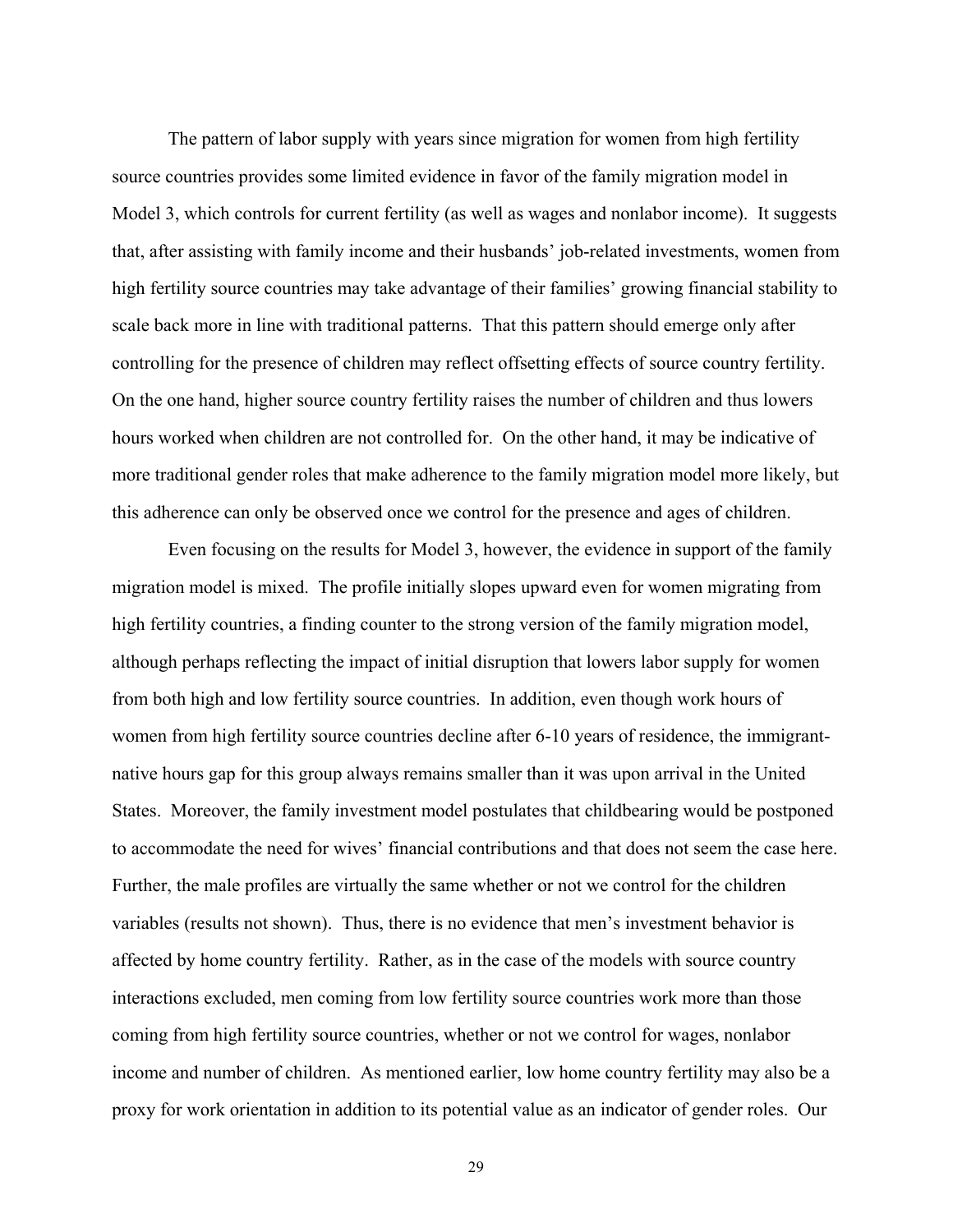findings for males suggest some caution in interpreting the results for women as indicators of traditional gender roles in the source country.

In addition to the effect of traditional gender roles (i.e. relative female activity rates and fertility), Tables 6 and 7 show some interesting effects of other source country characteristics on immigrants' labor supply assimilation profiles. We focus our discussion on the basic specification (Model 1). First, coming from a country where English is an official language has large, statistically significant positive effects on both women's and men's labor supply on arrival: 244 hours for women (26% of the immigrant mean) and 370 hours for men (39% of the immigrant mean). For both men and women, this difference falls dramatically. For men, the interactions with YSM are no longer significant after 10 years in the United States; for women the interactions remain significant until the 21-30 years YSM category. The impact of coming from an English speaking country also shows a pattern of positive effects on men's and women's labor supply that decline with time in the United States, although coefficients are smaller and less often significant.

Second, for both men and women, coming from a longer distance significantly reduces work hours at arrival. For example, increasing the distance by 5000 miles (roughly the difference between Canada's distance and Japan's distance to the United States) reduces women's work hours at arrival by 145 and men's by 175. However, for both men and women, the interactions of distance with YSM category are no longer significant after 0-5 years and are smaller in absolute value than the effect at arrival. Thus, coming from a long distance appears to produce an initial disruption for both men and women that is made up after a relatively short time in the United States. Since distance does not affect long-run work hours for either men or women (or, from Table 5, the average work hours of immigrant men or women), it does not appear to be an indicator of positive or negative selection with regard to work behavior. It is also worth noting that refugee proportion has a negative effect on labor supply that is substantial and significant for men. The effect for males falls in magnitude from -431 at arrival to -215 after 21-30 years, suggesting the disruptive effects of leaving as a refugee (as argued earlier);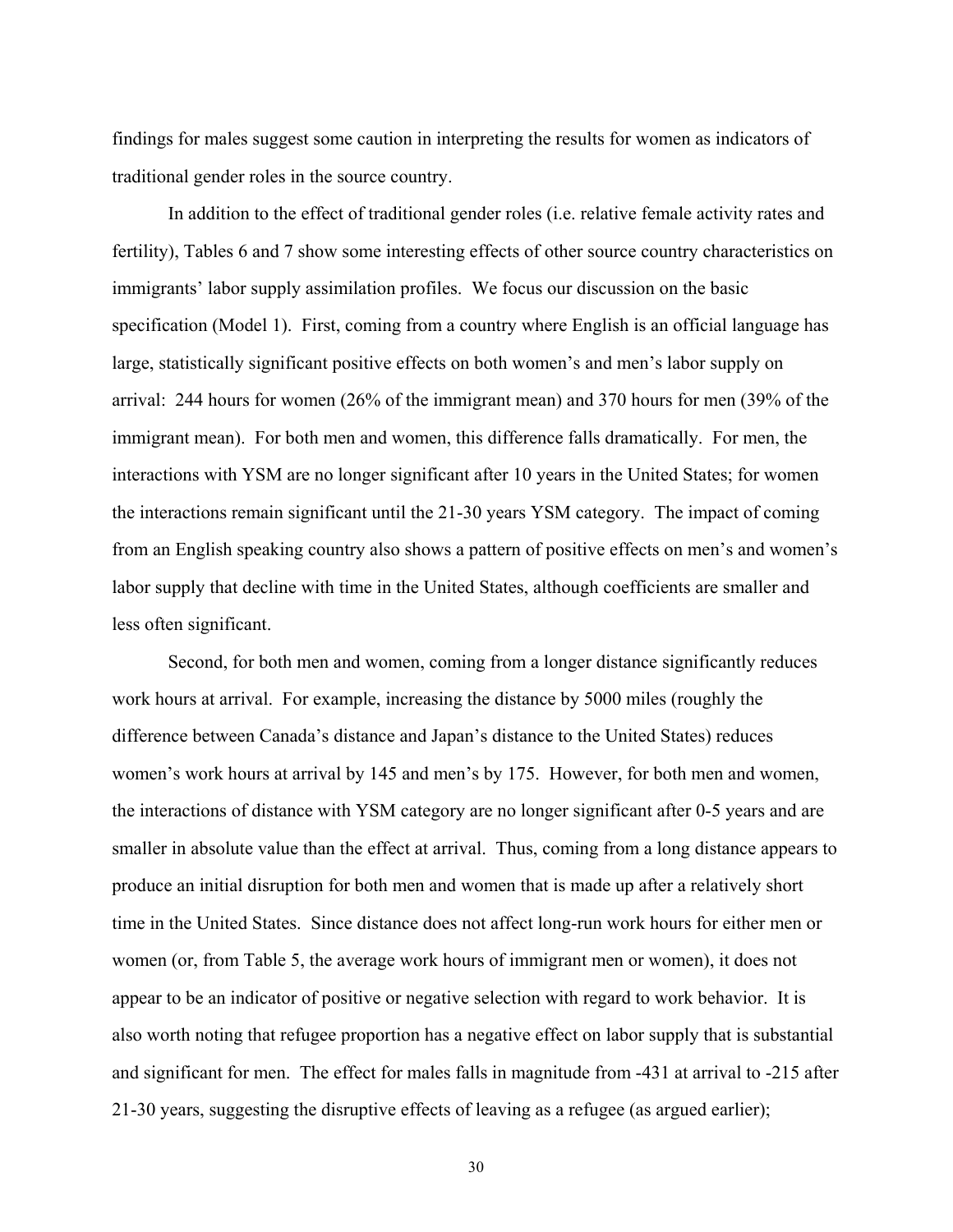<span id="page-32-0"></span>however, this difference (between the effect at arrival and at 21-30 years) is not statistically significant.

Third, the assimilation profiles differ in interesting ways by level of schooling. For both men and women, the immigrant-native gap in work hours at arrival (i.e. immigrant hours minus native hours, all else equal) is much more negative for immigrants with at least a high school degree than it is for high school dropouts, and these differences are large and highly significant. Moreover, the gap increases in magnitude with level of education and is largest for college graduates. For each education category, these effects relative to high school dropouts diminish in magnitude with time in the United States, indicating steeper assimilation profiles relative to natives for the more highly educated.<sup>[15](#page-32-0)</sup> It is possible that the labor market is more specialized for those with higher levels of schooling and that it therefore takes a longer period of job search for these workers to locate an acceptable job. Since these patterns hold up even after controlling for wages, the job search interpretation may well be correct. Additionally, the more specialized labor markets for those with higher levels of schooling may require additional visas not needed in more menial jobs, again potentially explaining the lower relative work hours at arrival and steeper slopes for the more highly educated.

## **D. Controlling for Selective Return Migration and Other Robustness Checks**

The foregoing figures and tables show important effects of source country characteristics on the time path of immigrants' labor supply. However, it is well known that the sample of immigrants is likely to change with time in the United States. On the one hand, if the least successful immigrants return to their native countries, then we may observe a spurious positive

 $15$  Differences relative to 0-5 years since migration are significant in all cases for men and for those with a college education (some college and graduates) for women. To calibrate the education effects in Tables 6a and 7 relative to natives, we may, as in Figure 2, evaluate the immigrant-native difference in work hours for high school dropouts for immigrant women married to immigrant men who came to the US from the same country and at the same time, assuming the sample averages for the cohort arrival dummies and the source country characteristics. These differences for women (men) are: 0-5: -146 (-136); 6-10: 57 (137); 11-15: 72 (180); 16-20: 48 (210); 21-30: .3 (297).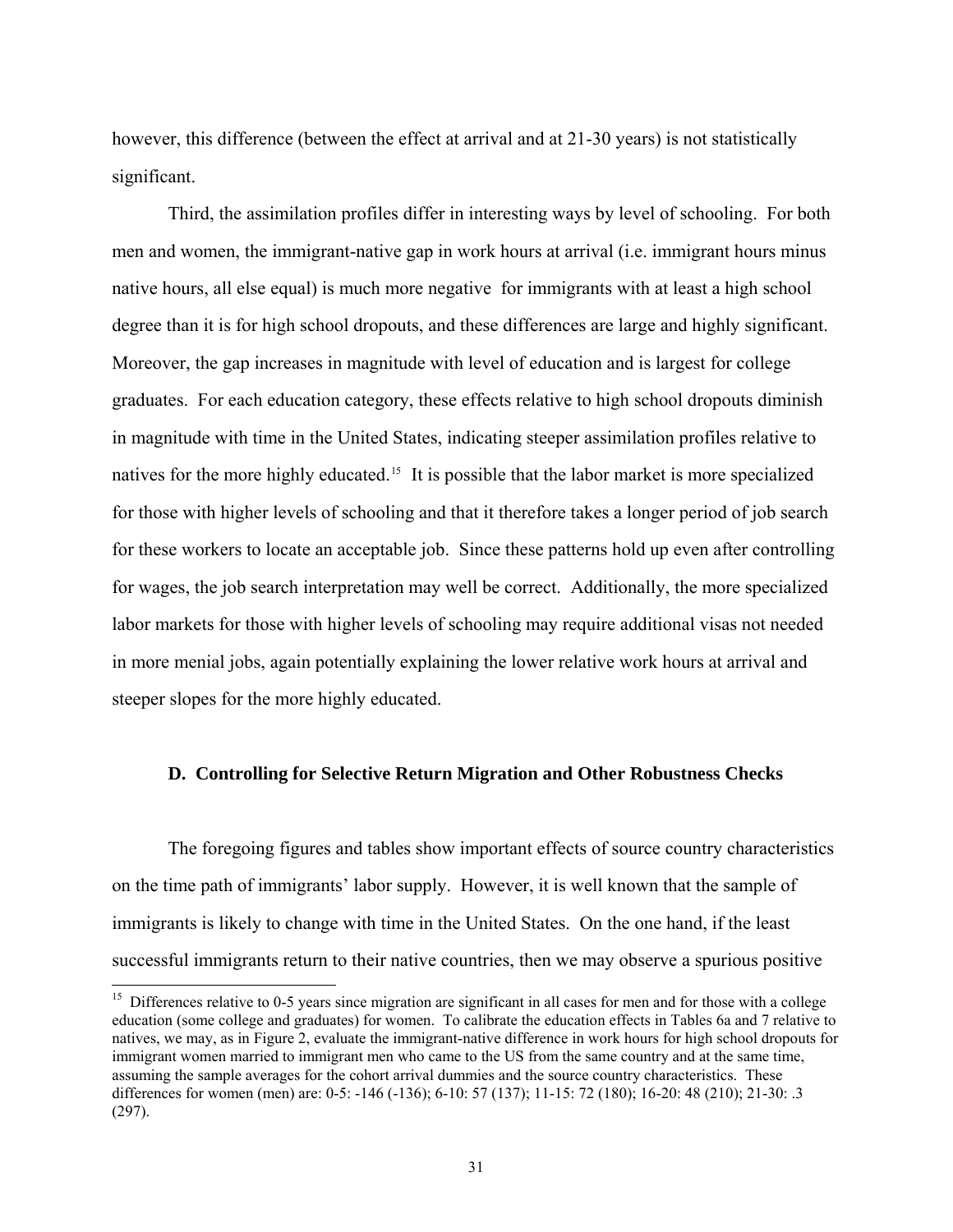relationship between YSM and labor supply. On the other hand, the most successful immigrants may have a target income level and return home when they have reached the target, implying a spurious negative relationship between YSM and labor market success. In addition to the effect of labor market success on emigration, there may also be country-specific effects on the decision to emigrate (Jasso and Rosenzweig 1982), which could in principle further confound our attempt to estimate the effect of source country variables on immigrant assimilation. Furthermore, subsequent return migration to the United States on the part of some immigrants plausibly raises similar selection issues and also induces response error on the Census questions designed to ascertain how long immigrants have been in the United States (Redstone and Massey 2004). Using longitudinal data on individual immigrants, Lubotsky (forthcoming) finds that earnings profiles estimated using independent cross sections, such as those presented here for labor supply, are steeper than those using longitudinal data. This suggests that the positive bias on Census-based profiles outweighs the negative bias. Such considerations could also affect our estimates of the impact of source country characteristics if there are systematic differences across source countries in the propensity for return migration.

We addressed the issue of the possible selection bias due to return migration by using available data on emigration rates by source country (see the Data Appendix). Specifically, we included the male and female 1980-1990 emigration rate in our labor supply models, where, for example, for women we include the female emigration rate to one's source country and the male emigration rate to one's spouse's source country. In such models, we now compare assimilation profiles for immigrants coming from different types of source countries but where the return migration propensity is the same. While the return migration rate can clearly be affected by actual labor supply behavior, these additional variables in principle allow us to compare comparably-selected samples of migrants. The basic results for source country labor supply and fertility were very similar to those reported above. Moreover, the return migration effect (i.e. the sum of the own and spouse coefficients) was always positive for both men and women and was significant some of the time for women. These point estimates suggest that the least successful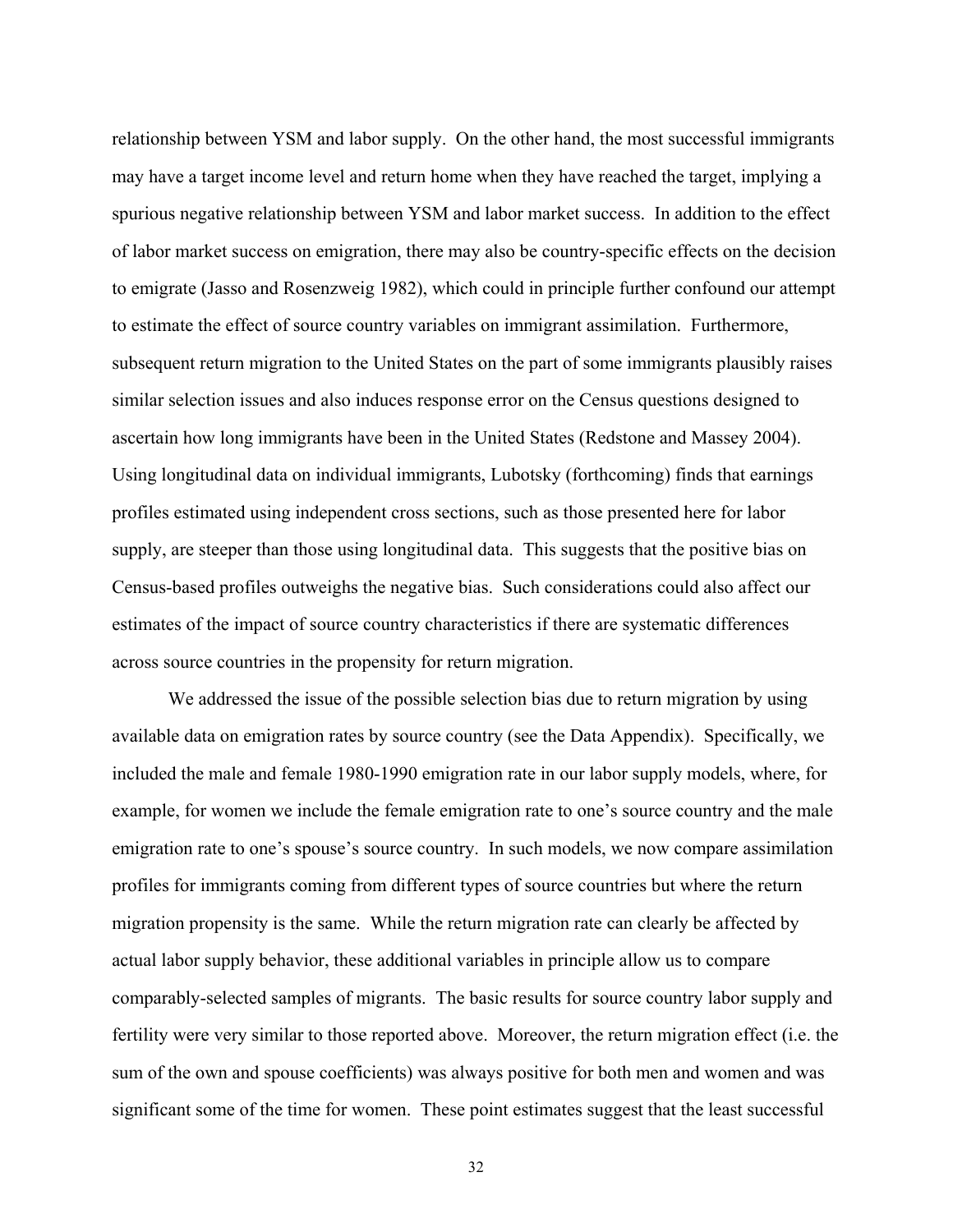<span id="page-34-0"></span>migrants are more likely to emigrate, consistent with Lubotsky's (forthcoming) results. Thus, our results are robust with respect to this control for return migration selectivity.

Another issue concerns our focus on married individuals. This raises the possibility that our results may be affected by self-selection into marriage and, since the incidence of marriage was declining over this period, changes in this selectivity over time (Blau and Kahn 2007). In this respect it is reassuring that our basic conclusions about the impact of home country characteristics on women's labor supply assimilation profiles were similar when we used the sample of all immigrants (see results for the basic specification in Table  $A-5$ ).<sup>[16](#page-34-0)</sup> Using this larger sample addresses concerns about possible selection bias when we confine the analysis to married individuals.

In another robustness check, for comparison purposes, we examined results using current (rather than arrival) home country characteristics in some of our analyses. Our conclusions were very similar under either specification, suggesting that the relative values of the source country characteristics are fairly constant over time. Finally, results were also broadly similar when we performed separate pairwise analyses for 1980-90 and 1990-2000, rather than pooling all three years as we do in our main specifications.

## **V. Conclusions**

 $\overline{a}$ 

 In this paper, we began by describing the changing labor supply of the married immigrant population in comparison to natives over the 1980-2000 period. We found that a modest female immigrant shortfall in work hours (vs. natives) in 1980 grew substantially over the next twenty years. In contrast, among men, the small immigrant work hours deficit grew only slightly. Thus,

<sup>&</sup>lt;sup>16</sup> There are some small differences worth mentioning. The coefficients on the source country fertility interactions in the sample of all immigrants are generally negative but smaller in magnitude than for the married sample, and never significant. In addition, the coefficients on the English speaking variable while positive for both groups are smaller and less often significant for married individuals.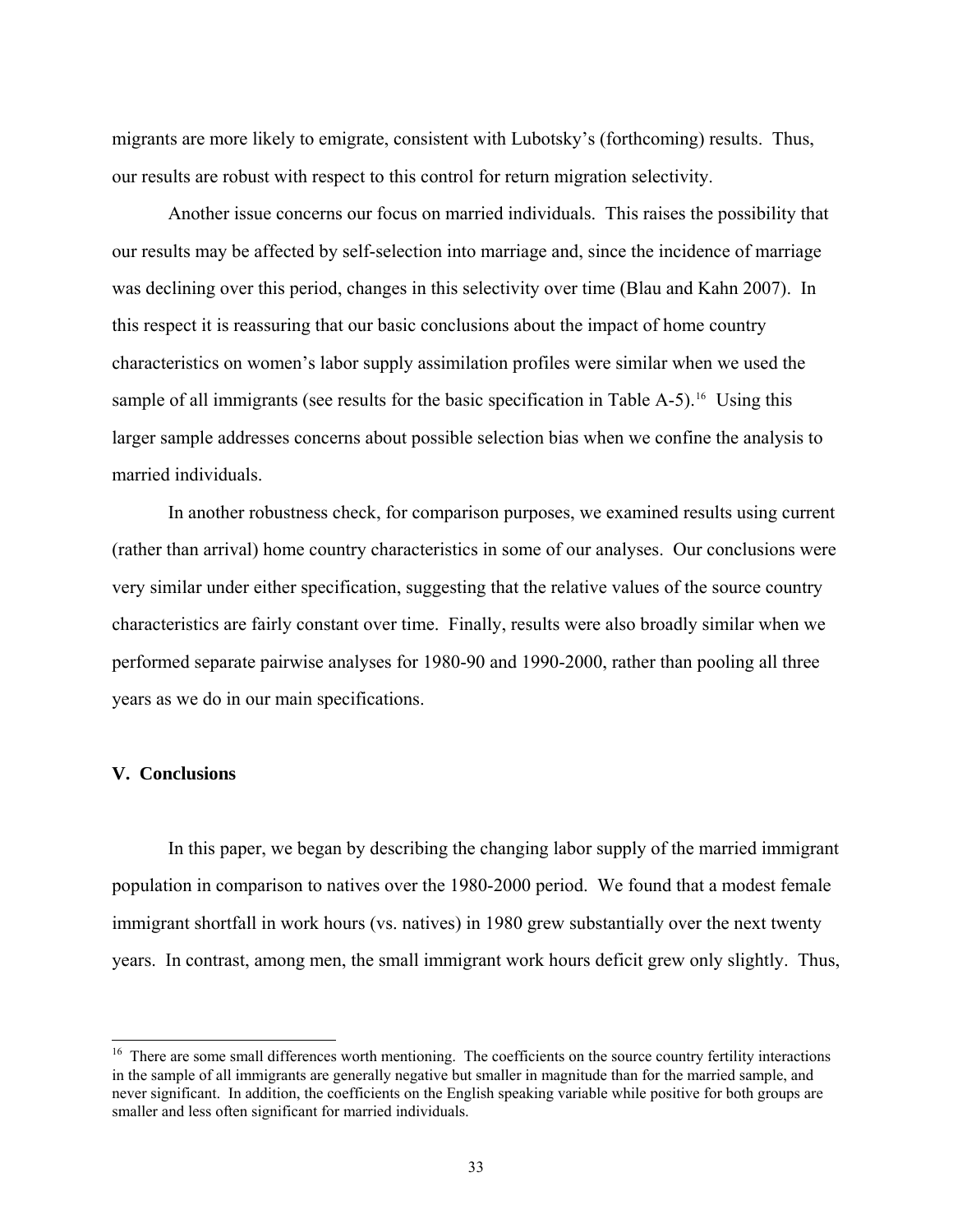while both immigrant and native women's labor supply both grew absolutely and relative to men's, the gender difference in work hours fell much more for natives than for immigrants.

We then described changes in the characteristics of immigrant source countries at the time of immigrants' arrival in the United States for the stock of immigrants present in the United States over the 1980-2000 period. On average, immigrant women came from countries with considerably lower relative female labor force participation than prevailed in the United States at the same time, and there was a sizable increase in the US-source country gap in relative female participation over the period. This was principally related to larger female participation increases in the United States than within immigrant source countries, rather than to a shift in the mix of source countries. Home country fertility rates were also substantially higher than in the United States and fell at a slower relative rate for the stock of immigrants, although they declined more sharply for recent arrivals. Immigrants also came from countries with considerably lower GDP per capita and secondary school enrollment, and shifts in the mix of source countries contributed to these differences. In addition, source countries were more likely to be English speaking in 1980 than in 2000, although immigrants in 2000 were more likely to come from countries that, while not English-speaking, used English as an official language, and secondary school enrollment rates rose in source countries relative to the United States. On most indicators, however, the US immigrant population is increasingly from countries where women are either less well prepared for, or have weaker preferences for, market work.

 We then turned to a detailed examination of the assimilation of married immigrant women into the US labor market. We found that, controlling for personal characteristics, women from high female labor supply countries work more than those from low female labor supply source countries and that this gap is substantial and roughly constant with length of residence in the United States. The work hours of women from both types of source countries do however assimilate dramatically over time relative to comparable natives. Women from high female labor supply countries (at the  $75<sup>th</sup>$  percentile of the distribution) work roughly the same number of hours as natives after 6-10 years and work at or above the native levels thereafter. Women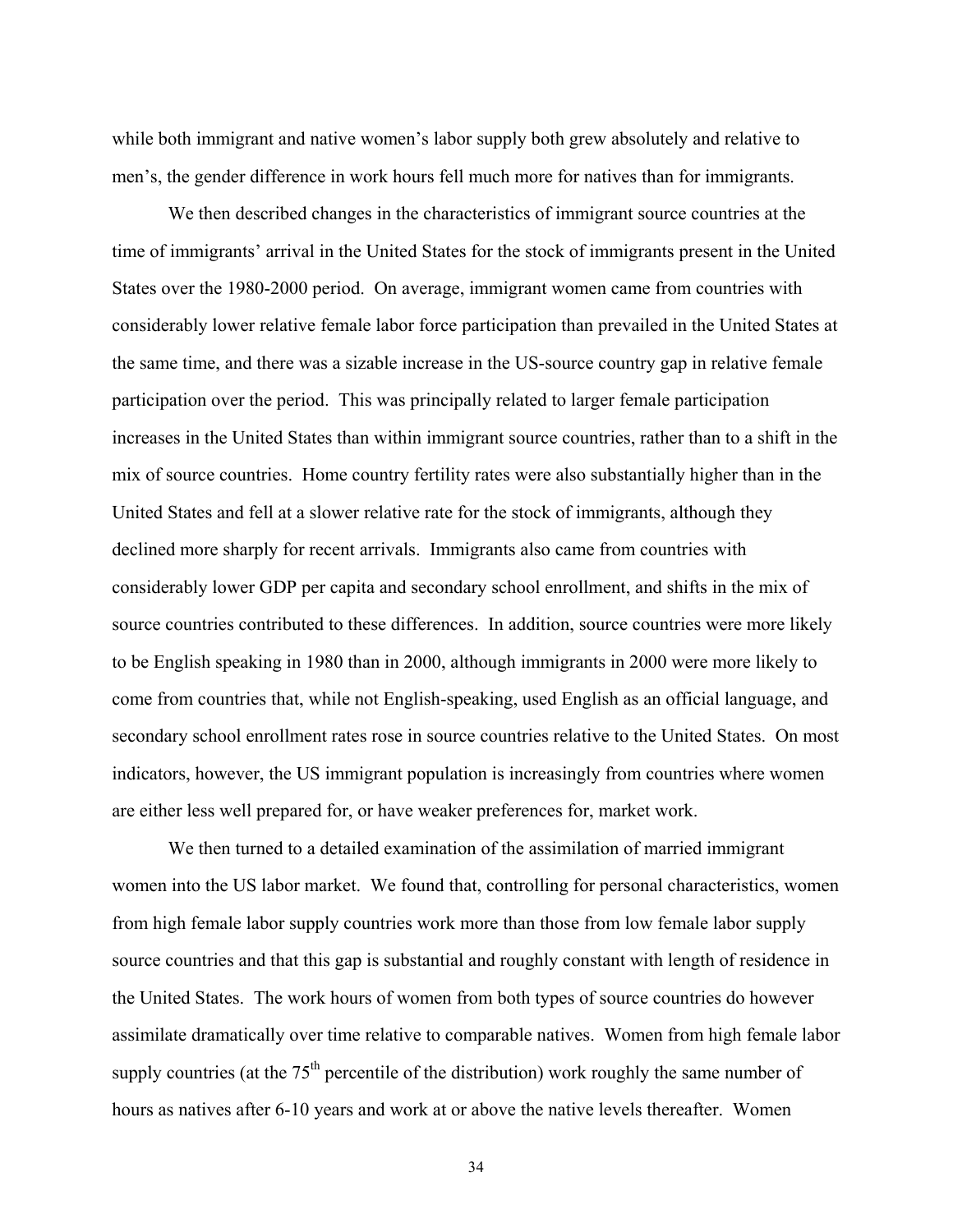migrating from low female labor supply countries (at the  $25<sup>th</sup>$  percentile of the distribution) have reduced their deficit to 126 hours (12%) by the 21-30 year mark. These findings suggest that growing up in a country with less traditional gender roles facilitates the labor market assimilation of women, perhaps by giving them higher human capital levels or a stronger work orientation. Men's labor supply levels and profile slopes are unaffected by source country female labor supply, results that suggest that the female findings reflect notions of gender roles rather than overall work orientation.

Findings for another indicator of traditional gender roles, source country fertility rates, are broadly similar, with substantial and persistent negative effects of source country fertility on the labor supply of female immigrants, except when we control for presence of children. When we do control for children, we obtain some partial support for the family migration model: labor supply of women from high and low fertility source countries converges after 6-10 years at about the level for comparable natives, but then diverges, with work hours of women from low fertility source countries hovering at around the native levels, while work hours of women from high fertility source countries progressively decrease relative to both immigrants from low fertility source countries and comparable natives. Despite this, women from high fertility countries continue to work more than they did on arrival, in contrast to a strong version of the family migration model which predicts maximum female work hours upon arrival in the United States.

 The nature of gender roles in source countries for immigrants to the United States is changing in potentially offsetting ways. On the one hand, fertility rates are falling dramatically elsewhere relative to the United States, potentially raising immigrant women's labor supply here. On the other hand, while female labor force participation relative to men's grew around the world between 1980 and 2000, it grew even faster in the United States. These trends could potentially widen the relative gap in labor supply between native and immigrant women. Thus, the future assimilation of immigrant women into the US labor market will depend on the strength of these opposing forces.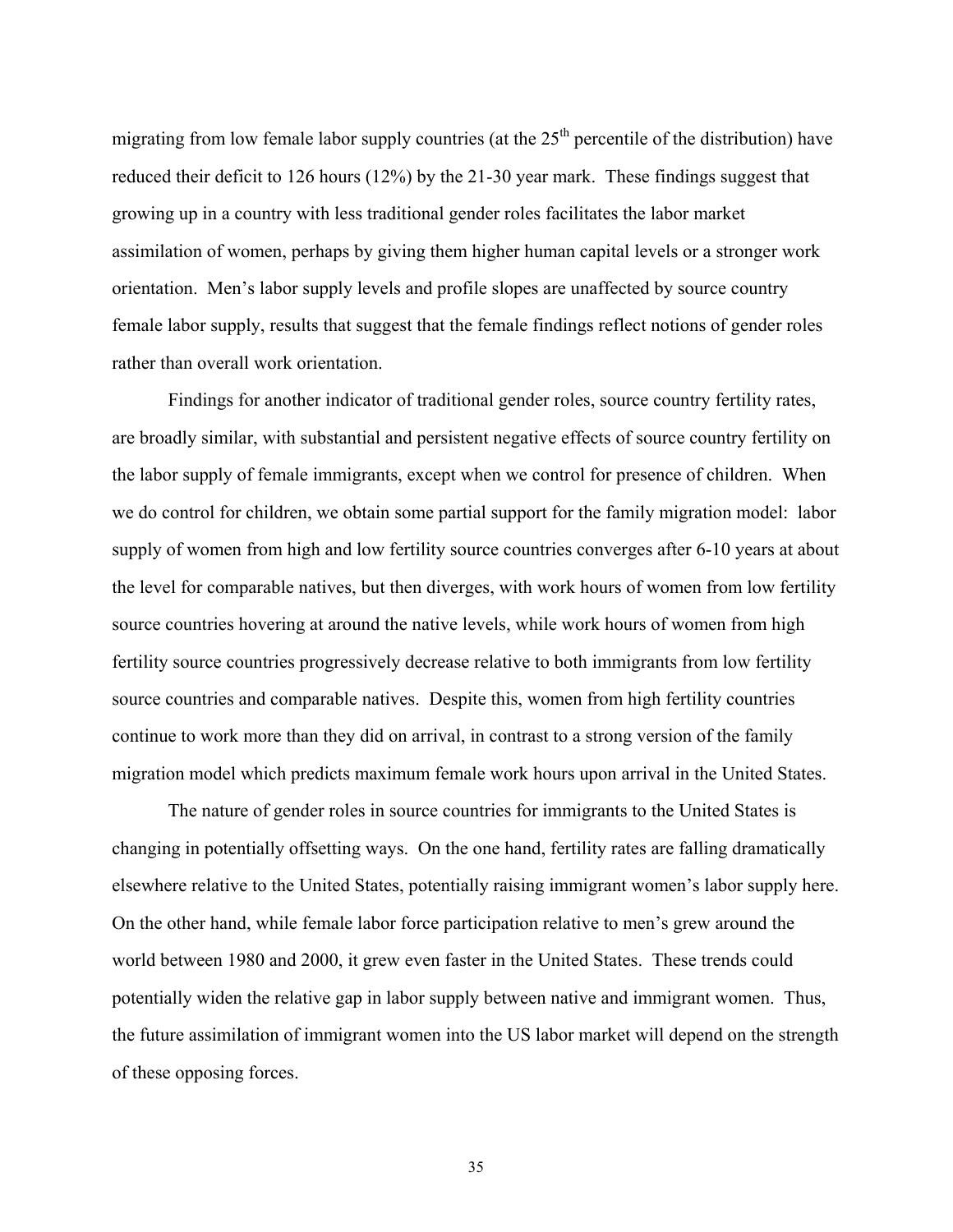# **Data Appendix**

## **Individual Variables**

Data were obtained from the 1980, 1990 and 2000 five percent extracts of the US Census. Those people born in the United States or a US territory or possession, or born abroad to an American parent are classified as natives; others are classified as immigrants. All immigrants in the extracts are included, along with all natives who were married to immigrants. A 4% random sample was taken of the remaining observations, with the 1990 and 2000 Census person weights multiplied by 25; comparable weights were created for the 1980 Census for which no Census weights are provided. (Hence, we have a 1/500 sample of natives.) To ensure that each year was given equal weight, the adjusted weights were then divided by the sum of these weights over all observations in a given year.

For the married sample, husband and wife records were matched, with observations dropped if either spouse was not in the 18-65 age range, had zero weight, had allocated annual weeks worked, allocated hours worked per week, allocated birthplace or year of immigration, or had missing source country information. For the total sample, observations were dropped if a person was not in the 18-65 age range; had zero weight; had allocated annual weeks worked, allocated hours worked per week, allocated birthplace or year of immigration, or had missing source country information.

Since we focus on adult immigrants, the preceding samples were further restricted by excluding immigrants who arrived in the United States before age 18. Data on arrival period in the 1980 and 1990 Censuses is in interval form. For each interval, we only include immigrants for whom we can definitely conclude that they were at least 18 years old on arrival in the United States. That is, if the immigrant arrived between  $A_0$  and  $A_1$ , we take only individuals for whom  $(A_0 - BY) \ge 18$ , where BY is birth year as calculated from the individual's reported age. For comparability, similar procedures were followed for the 2000 Census data. This also required us to exclude individuals in the open-ended arrival category for 1980 and 1990 (i.e., pre-1950), since we cannot ascertain whether such individuals migrated as children or adults. The resulting maximum years since migration is thus 30 for 1980, and, for comparability, a maximum of 30 years since migration is also set for 1990 and 2000. We define sets of cohort of arrival and years since migration variables dummies that are consistent across the three Censuses. The cohort of arrival dummies include all but one possible arrival cohort: 1995-2000, 1991-94, 1985-90, 1980-84, 1975-79, 1970-74, 1965-69, and 1960-64 (1950-59 is the omitted category). The full set of years since migration dummies is included: 0-5, 6-10, 11-15, 16-20, and 21-30 years in the US.

Values for the highest grade completed by husbands and wives in the 1990 and 2000 samples were assigned using Jaeger's (1997) suggested correspondence. Annual hours worked were defined as the product of the number of weeks worked (WKSWORK) in the previous year and the number of hours usually worked (UHRSWK) during those weeks; a respondent was considered to be in the workforce if UHRSWK>0.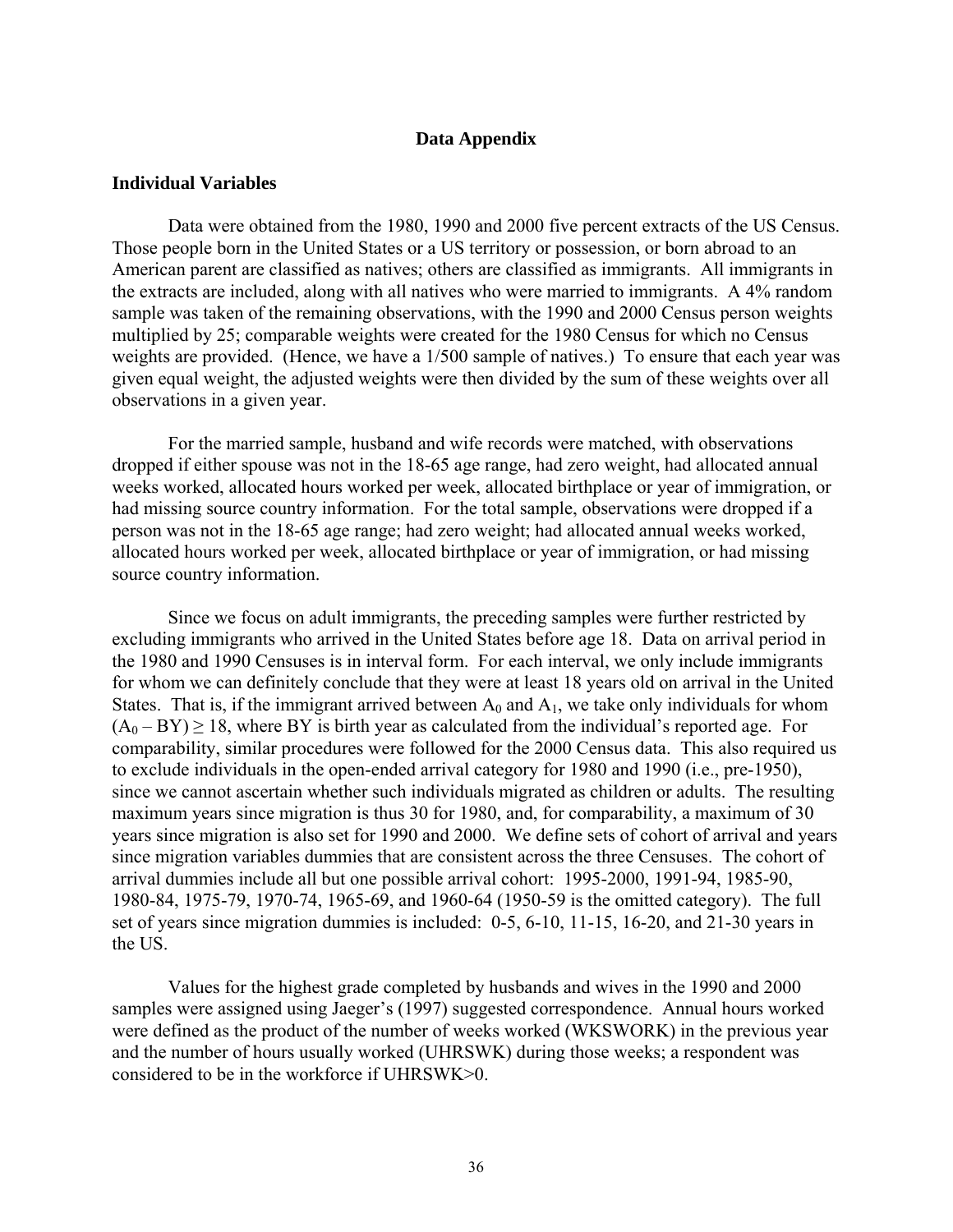All nominal earnings and income variables were converted into 2000 dollars using the National Income and Product Account price index for personal consumption expenditures. All top-coded values of total wage and salary earnings (INCWAGE) in each year were multiplied by 1.45. (Our correction factor was midway between the 1.4 value used by Card and DiNardo (2002) and Autor, Katz and Kearney's (2004) value of 1.5.) The Census top-coded value for INCWAGE was \$75,000 in 1980, \$140,000 in 1990 and \$175,000 in 2000. lnw was equal to the log of the modified value of INCWAGE divided by the product of WKSWORK and HRSWK. All top- and bottom-coded values of the interest, divided and rental income variable (INCINVST) in each year were also multiplied by 1.45.

Flags were generated for any observation that had an allocated value for any variable used in creating lnw, non-zero self-employment income or an allocated value for selfemployment income or a wage value less than \$1 or greater than \$200 (in 2000 dollars). An imputed wage variable was created, using actual wages unless the individual was not employed or the calculated wage value was not valid, in which case predicted values were used from separate log wage regressions for each combination of gender, Census year, and low/high work weeks (using a 20 week cut-off). The low work week regression was used for those who did not work, while actual weeks determined the weeks cutoff for those whose wage was not valid. The regressors used were age, age squared, 3 education categories and 3 race/Hispanic categories, 8 region categories and dummy variables for the six states with the largest immigrant populations (California, Florida, Illinois, New Jersey, New York and Texas), as well as the years since migration, and years since migration\*source country variables specified in the text. Spouse values for these variables were also included as regressors in those specifications where we consider married men and women only.

### **Source Country Variables**

The source country characteristics described below were collected at five-year intervals for the period 1950 to 2000. To form a consistent list of source countries, we combine some countries which were not available in some Census years (e.g. subsets of countries in Africa, the Pacific Islands, and the West Indies) and countries that split or combined between 1980 and 2000 (e.g. the former USSR countries, East and West Germany, former Czechoslovakia, and former Yugoslavia). Some countries were combined because data on source country characteristics were only available in a combined form. The data set includes 106 source countries in total. The characteristics for each composite group are the average values over constituent countries weighted by each country's population age 18 to 65 from the 2000 Census 1% extract. Due to missing values of source country variables in some years, we have, in cases, interpolated for intervening years, used earliest (most recent) values for preceding (subsequent) years, and imputed source country characteristics from neighboring countries. Source country characteristics were matched to arrival cohorts as follows: 1950-1959: 1955; 1960-1964: 1960; 1965-1969: 1965; 1970-1974: 1970; 1975-1979: 1975; 1980-1984: 1980; 1985-1990: 1985; 1991-1994: 1990; 1995-2000: 1995.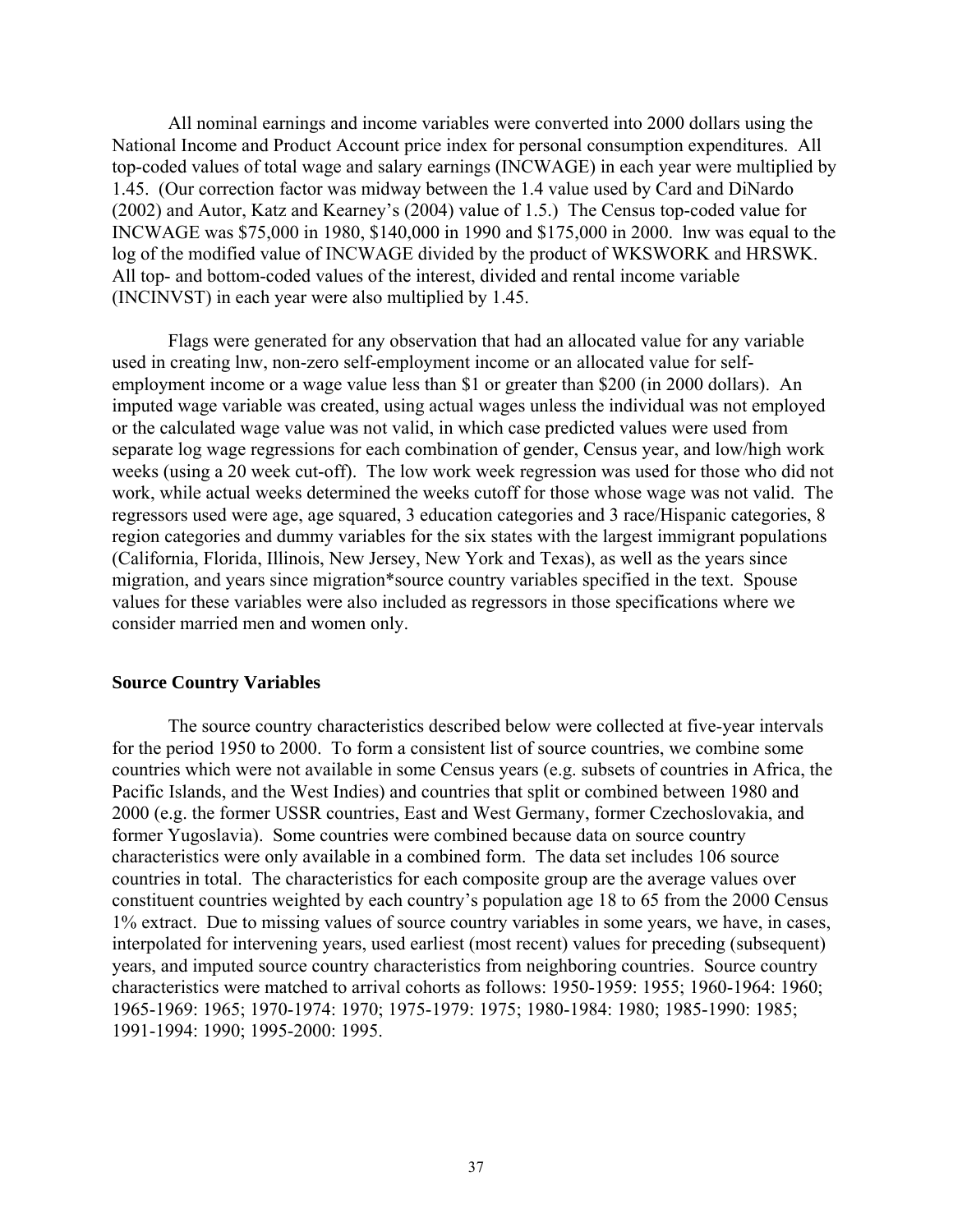| <b>Variable</b>                                   | <b>Description</b>                                                                                                                                                                                                                                                                                                                                                                                                                                                                                                                                                                                                                                                                                              |
|---------------------------------------------------|-----------------------------------------------------------------------------------------------------------------------------------------------------------------------------------------------------------------------------------------------------------------------------------------------------------------------------------------------------------------------------------------------------------------------------------------------------------------------------------------------------------------------------------------------------------------------------------------------------------------------------------------------------------------------------------------------------------------|
| Fertility                                         | Total fertility rate: the number of children that would be born per woman, assuming<br>no female mortality at child bearing ages and the age-specific fertility rates of a<br>specified country and reference period. The data are available between 1955 and<br>2000 at five year intervals. Source: United Nations Statistics Division, Series 13700<br>(2006).                                                                                                                                                                                                                                                                                                                                               |
| <b>GDP</b> per Capita                             | GDP per capita (1995 US \$): GDP is an aggregate measure of production equal to the<br>sum of the gross values added of all resident institutional units engaged in production.<br>The total population of a country may comprise either all usual residents of the<br>country (de jure population) or all persons present in the country (de facto population)<br>at the time of the census. The data are available annually between 1960 and 2000.<br>Source: United Nations Statistics Division, Series 29918 and 13660 (2006), with<br>supplemental data from U.S. Arms and Control Disarmament Agency and U.S.<br>Department of State, World Military Expenditures and Arms Transfers (various<br>issues). |
| <b>Female/Male Activity</b><br>Rate               | Female LFP / Male LFP: Economically active population ("usually active" or<br>"currently active" (currently active is also known as "the labor force")) comprises all<br>persons who furnish the supply of labor for the production of economic goods and<br>services (employed and unemployed, including those seeking work for the first time),<br>as defined by the System of National Accounts (SNA). The rates are calculated for<br>individuals age 15 and up. The data are available between 1950 and 2000 at ten year<br>intervals and in 1995. Source: United Nations Statistics Division, Series 4270 and<br>4230 (2006).                                                                             |
| <b>Refugee Proportion</b>                         | Refugees as a proportion of total immigrants. The data are available between 1950<br>and 2000 at five year intervals. Source: Statistical Yearbook of the Immigration and<br>Naturalization Service, U.S. Department of Justice (various years)                                                                                                                                                                                                                                                                                                                                                                                                                                                                 |
| <b>Primary School</b><br><b>Enrollment Rate</b>   | Female or male primary school enrollment rate: Gross enrollment ratio is the ratio of<br>total enrollment, regardless of age, to the population of the age group that officially<br>corresponds to that level of education in question. The World Bank data are available<br>in 1970, 1975, 1980, 1985, and 1990-1998; Barro-Lee data are available between<br>1960 and 1985 at five year intervals. Source: World Bank World Development<br>Indicators CD-Rom, Series SE.PRM.ENRR.FE (2002), with supplemental data from<br>Barro and Lee (1994).                                                                                                                                                              |
| <b>Secondary School</b><br><b>Enrollment Rate</b> | Female or male secondary school enrollment rate: Gross enrollment ratio is the ratio<br>of total enrollment, regardless of age, to the population of the age group that officially<br>corresponds to that level of education in question. The World Bank data are available<br>in 1970, 1975, 1980, 1985, and 1990-1998; Barro-Lee data are available between<br>1960 and 1985 at five year intervals. Source: World Bank World Development<br>Indicators CD-Rom, Series SE.SEC.ENRR.FE (2002), with supplemental data from<br>Barro and Lee (1994).                                                                                                                                                            |
| <b>English-Speaking</b><br>Country                | English speaking country. Source: Bleakley and Chin (2004); their data were from the<br>World Almanac and Book of Facts (1999).                                                                                                                                                                                                                                                                                                                                                                                                                                                                                                                                                                                 |
| <b>English Official</b><br>Language               | English is an official language of the country (for non-English-Speaking countries).<br>Source: Bleakley and Chin (2004); their data were from the World Almanac and Book<br>of Facts (1999).                                                                                                                                                                                                                                                                                                                                                                                                                                                                                                                   |
| <b>Emigration Rate</b>                            | Annual emigration rate (overall and by sex): the annual number of emigrants divided<br>by the average of the 1980 and 1990 immigrant populations. Source: Annual<br>emigration estimates by country and sex from Ahmed and Robinson (1994).                                                                                                                                                                                                                                                                                                                                                                                                                                                                     |
| <b>Distance to US</b>                             | Distance to the U.S. (miles): computed as the distance between the capital of the<br>foreign country and the closest of three U.S. gateways - New York, Los Angeles or<br>Miami. See http://www.indo.com/distance/ and<br>http://www.cia.gov/cia/publications/factbook                                                                                                                                                                                                                                                                                                                                                                                                                                          |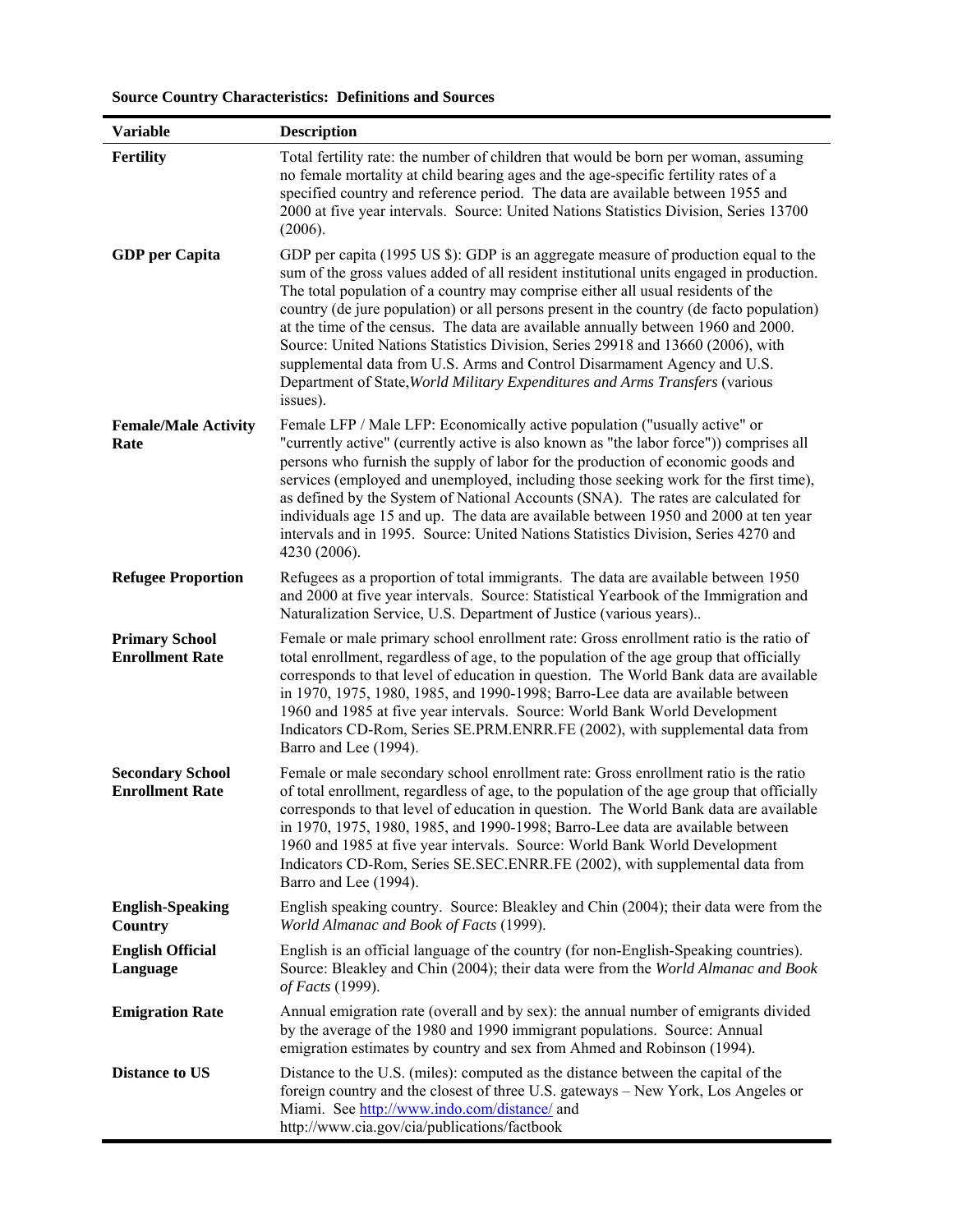### **References**

- Ahmed, Bashir and J. Gregory Robinson, "Estimates of Emigration of the Foreign-Born Population: 1980-1990," U.S. Bureau of the Census Population Division Working Paper No. 9, December 1994.
- Antecol, Heather, "An Examination of Cross-Country Differences in the Gender Gap in Labor Force Participation Rates," *Labour Economics* 7, no. 4 (July 2000): 409-426.
- Autor, David H., Lawrence F. Katz and Melissa S. Kearney, "Trends in U.S. Wage Inequality: Re-Assessing the Revisionists," unpublished manuscript, MIT, July 2004.
- Baker, Michael and Dwayne Benjamin, "The Role of the Family in Immigrants' Labor-Market Activity: An Evaluation of Alternative Explanations." *American Economic Review*87, no. 4 (September 1997): 705-727.
- Barro, Robert J., and Jong-Wha Lee, "Sources of Economic Growth." Carnegie-Rochester *Conference Series on Public Policy* 40, (1994): 1–46.
- Blau, Francine D., "The Fertility of Immigrant Women: Evidence from High-Fertility Source Countries," in George J. Borjas and Richard B. Freeman, eds., *Immigration and the Work Force: Economic Consequences for the United States and Source Areas*. Chicago, IL: University of Chicago Press, 1992, pp. 93-133.
- Blau, Francine D. and Lawrence M. Kahn, "Changes in the Labor Supply Behavior of Married Women: 1980-2000," *Journal of Labor Economics* 25, no. 3 (July 2007): 393-438.
- Blau, Francine D., Lawrence M. Kahn, Joan Moriarty, and Andre Souza. "The Role of the Family in Immigrants' Labor-Market Activity: An Evaluation of Alternative Explanations: Comment," *American Economic Review* 93, no. 1 (March 2003): 429-447
- Bleakley, Hoyt and Aimee Chin, "Language Skills and Earnings: Evidence from Childhood Immigrants" *Review of Economics and Statistics* 86, no. 2 (May 2004): 481-496.
- Borjas, George J. "Assimilation, Changes in Cohort Quality, and the Earnings of Immigrants." *Journal of Labor Economics* 3, no. 4 (October 1985):, 463-489.
- Borjas, George J. "Assimilation and Changes in Cohort Quality Revisited: What Happened to Immigrant Earnings in the 1980s?" *Journal of Labor Economics* 13, no. 2 (April 1995): 201-245.
- Card, David and John E. DiNardo, "Skill-Biased Technological Change and Rising Wage Inequality: Some Problems and Puzzles," *Journal of Labor Economics* 20, No. 4 (October 2002): 733-783.
- Chiswick, Barry R., "The Effect of Americanization on the Earnings of Foreign-born Men," *Journal of Political Economy* 86, No. 5 (October 1978): 897-921.
- Fernández, Racquel and Alessandra Fogli, "Culture: An Empirical Investigation of Beliefs, Work, and Fertility," Unpublished Working Paper, New York University, October 2006.

Friedberg, Rachel M., "Immigration and the Labor Market." Ph.D. Dissertation, MIT, 1993.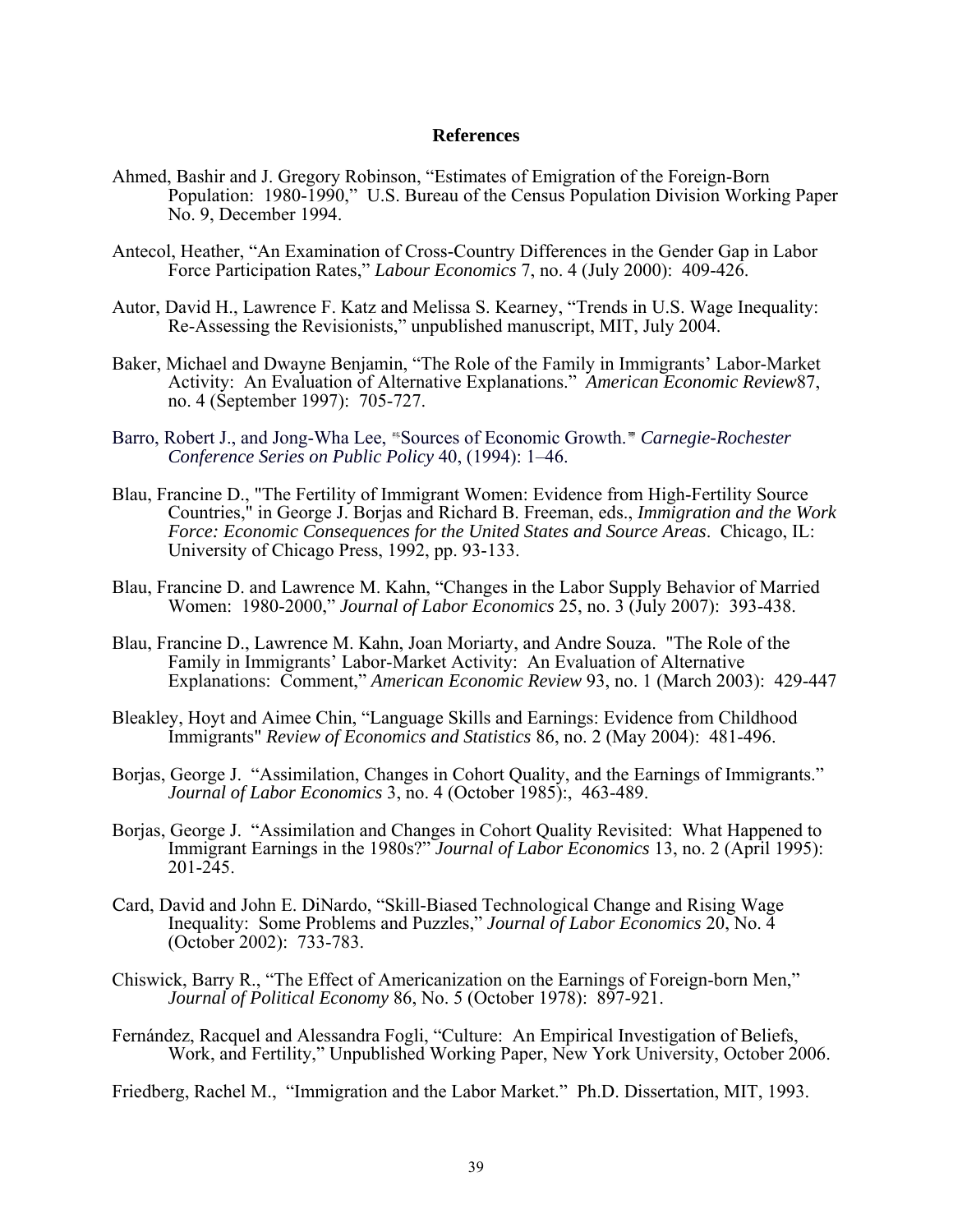- Jaeger, David A., "Reconciling the Old and New Census Bureau Education Questions: Recommendations for Researchers," *Journal of Business & Economic Statistics* 15, issue 3 (July 1997): 300-309.
- Jasso, Guillermina and Mark R. Rosenzweig, "Estimating the Emigration Rates of Legal Immigrants Using Administrative and Survey Data: The 1971 Cohort of Immigrants to the United States," *Demography* 19, no. 3 (August 1982): 279-290.
- Juhn, Chinhui, "Decline of Male Labor Market Participation: The Role of Declining Market Opportunities," *Quarterly Journal of Economics* 107, no. 1 (February 1992): 79-121.
- Juhn, Chinhui and Kevin M. Murphy. "Wage Inequality and Family Labor Supply," *Journal of Labor Economics* 15, no. 1 (January 1997): 72-97.
- Lubotsky, Darren, "Chutes or Ladders? A Longitudinal Analysis of Immigrant Earnings," *Journal of Political Economy*, forthcoming.
- Mincer, Jacob, "Family Migration Decisions," *Journal of Political Economy* 86, no. 1 (October 1978): 749-73.
- Redstone, Ilana and Douglas S Massey, "Coming to Stay: An Analysis of the U.S. Census Question on Immigrants' Year of Arrival," *Demography* 41, no. 4 (November 2004): 721–738.
- United Nations Statistics Division (UNSD), "Fertility Rate (13700): Total Fertility Rate" (UN Pop. Div. Quinquennial Estimates and Projections) [http://unstats.un.org/unsd/cdb/cdb\\_series\\_xrxx.asp?series\\_code=13700](http://unstats.un.org/unsd/cdb/cdb_series_xrxx.asp?series_code=13700).
- United Nations Statistics Division (UNSD), "GDP (22918): Gross Domestic Product at Market Prices, Constant US\$" (World Bank Estimates) [http://unstats.un.org/unsd/cdb/cdb\\_series\\_xrxx.asp?series\\_code=29918](http://unstats.un.org/unsd/cdb/cdb_series_xrxx.asp?series_code=29918).
- United Nations Statistics Division (UNSD), "Population (13660): Population Total" (UN Pop. Div. Annual Estimates and Projections) [code 13660] [http://unstats.un.org/unsd/cdb/cdb\\_series\\_xrxx.asp?series\\_code=13660](http://unstats.un.org/unsd/cdb/cdb_series_xrxx.asp?series_code=13660).
- United Nations Statistics Division (UNSD), "Economic Activity Rate (4270): Economic Activity Rate by Sex, Thirteen Age Groups, 1950-2010" (ILO Estimates and Projections) [http://unstats.un.org/unsd/cdb/cdb\\_series\\_xrxx.asp?series\\_code=4270](http://unstats.un.org/unsd/cdb/cdb_series_xrxx.asp?series_code=4270).
- United Nations Statistics Division (UNSD), "Economically Activity Population (4230): Economically Active Population by Sex, Thirteen Age Groups, 1950-2010" (ILO Estimates and Projections) [http://unstats.un.org/unsd/cdb/cdb\\_series\\_xrxx.asp?series\\_code=4230](http://unstats.un.org/unsd/cdb/cdb_series_xrxx.asp?series_code=4230).
- U.S. Arms and Control Disarmament Agency, *World Military Expenditures and Arms Transfers* (various issues).
- U.S. Department of Justice, *Annual Report of the Immigration and Naturalization Service.* Washington, D.C.: U.S. Government Printing Office, various issues.
- U.S. Department of State, *World Military Expenditures and Arms Transfers* (various issues).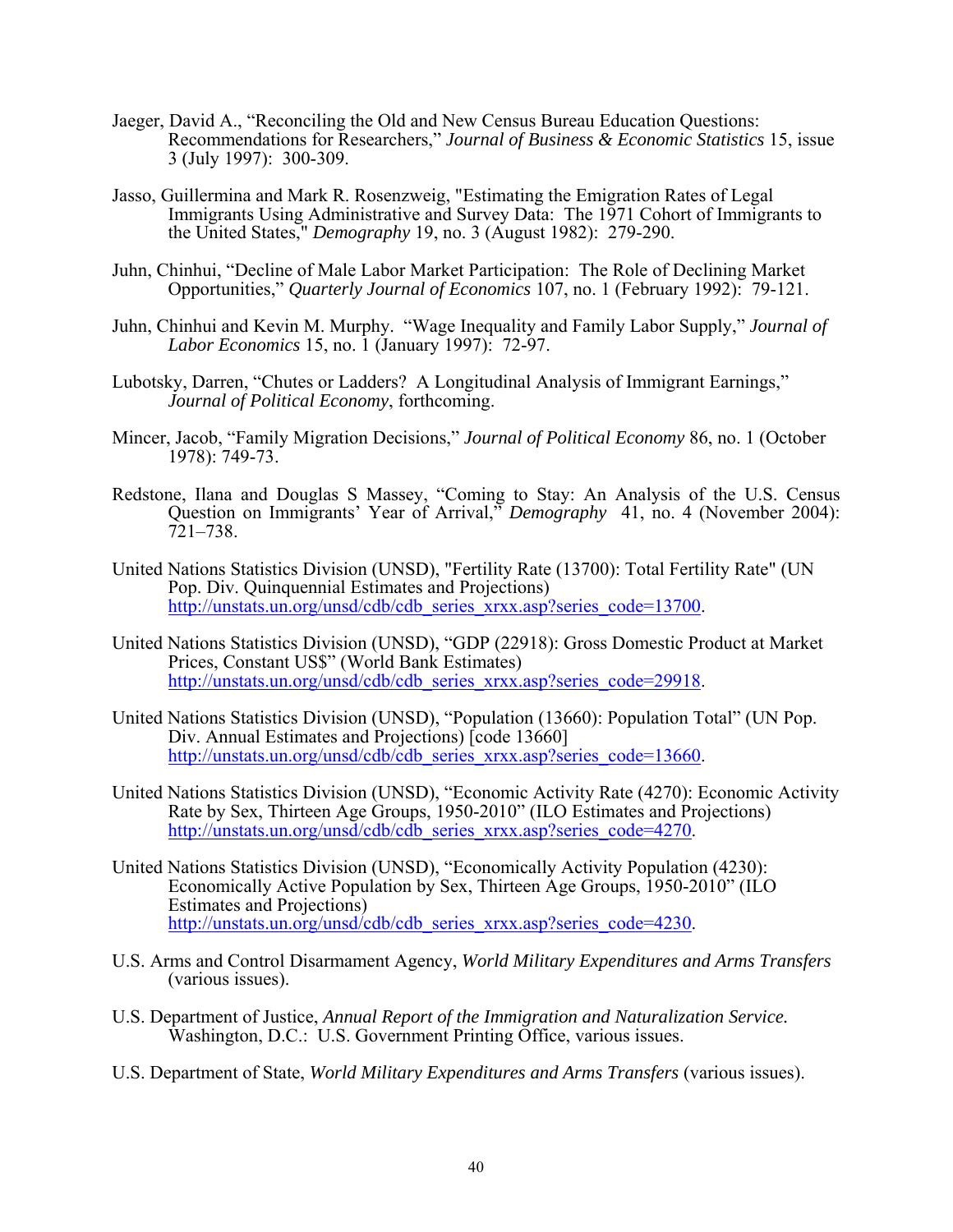- U.S. Immigration and Naturalization Service, *Statistical Yearbook of the Immigration and Naturalization Service* Washington, D.C.: U.S. Government Printing Office, various issues.
- Wooldridge, Jeffrey M., *Econometric Analysis of Cross Section and Panel Data.* Cambridge, MA: The MIT Press, 2002.

*World Almanac and Book of Facts*. New York: World Almanac Books, 1999.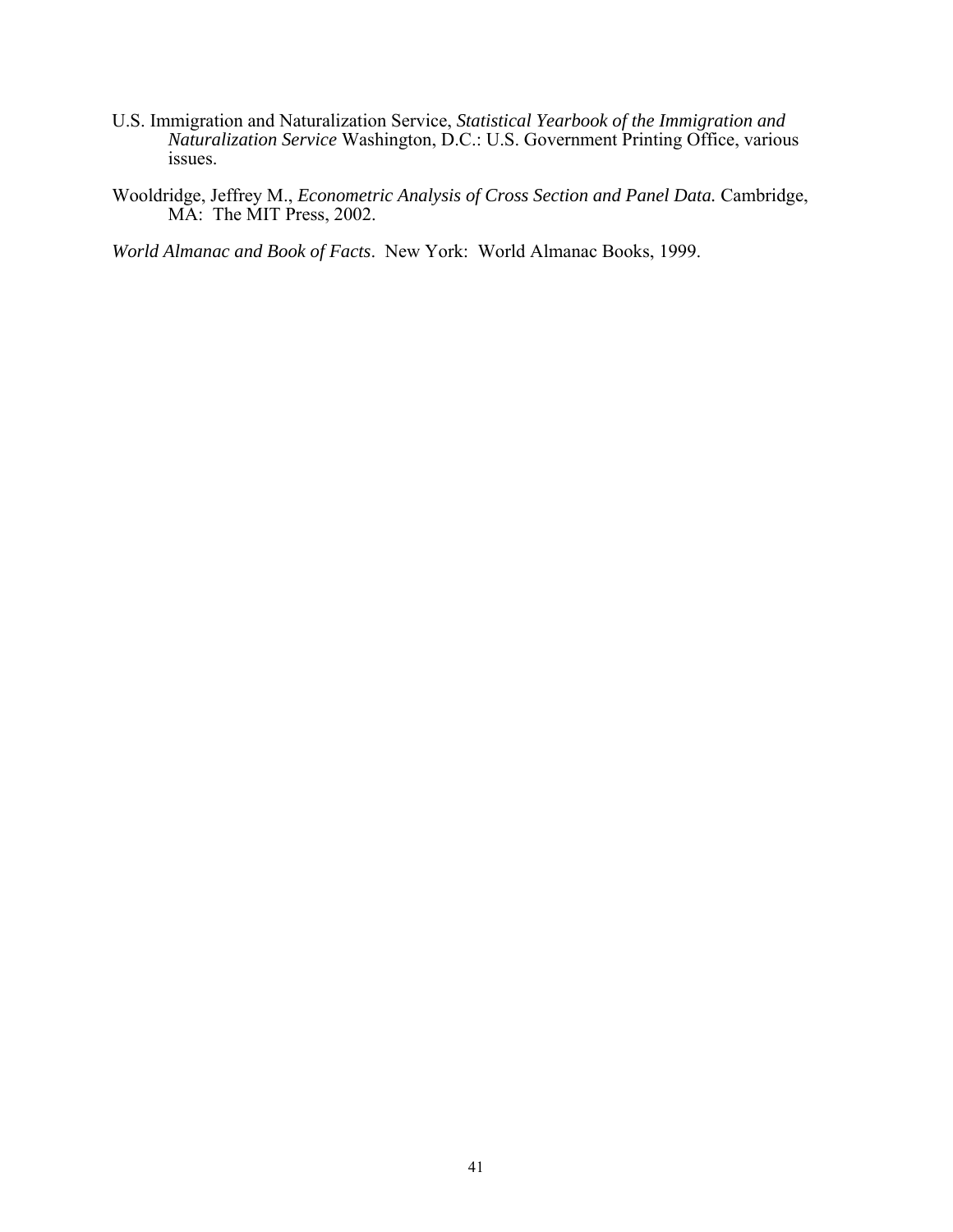#### **Figure 1a: Immigrant Annual Hours Relative to Natives by Source Country Activity Rate Ratio<sup>a</sup>**



**a** The trend line has a slope of 432.64 with a standard error of 121.74.

## **Figure 1b: Immigrant Annual Hours Relative to Natives by Source Country Fertility Rate<sup>a</sup>**



**a** The trend line has a slope of -29.22 with a standard error of 14.60.

Notes: The annual hours of immigrant women in the US relative to natives are measured by the coefficients on country fixed effects from a first-stage regression estimated on pooled 1980, 1990 and 2000 Census data of annual hours on age, age<sup>2</sup>, two year dummies, and country fixed effects (for all 106 countries). The trend line shown in each figure is estimated weighting observations by the inverse of the standard errors from the firststage regression. Source country variables are measured at the time of immigrant arrival and are averaged across Censuses for each immigrant source country. The data points in each figure illustrate the estimated relationship for the top 25 source countries (countries are ranked by their weighted share of the sample of married women across all years, with only adult immigrants included).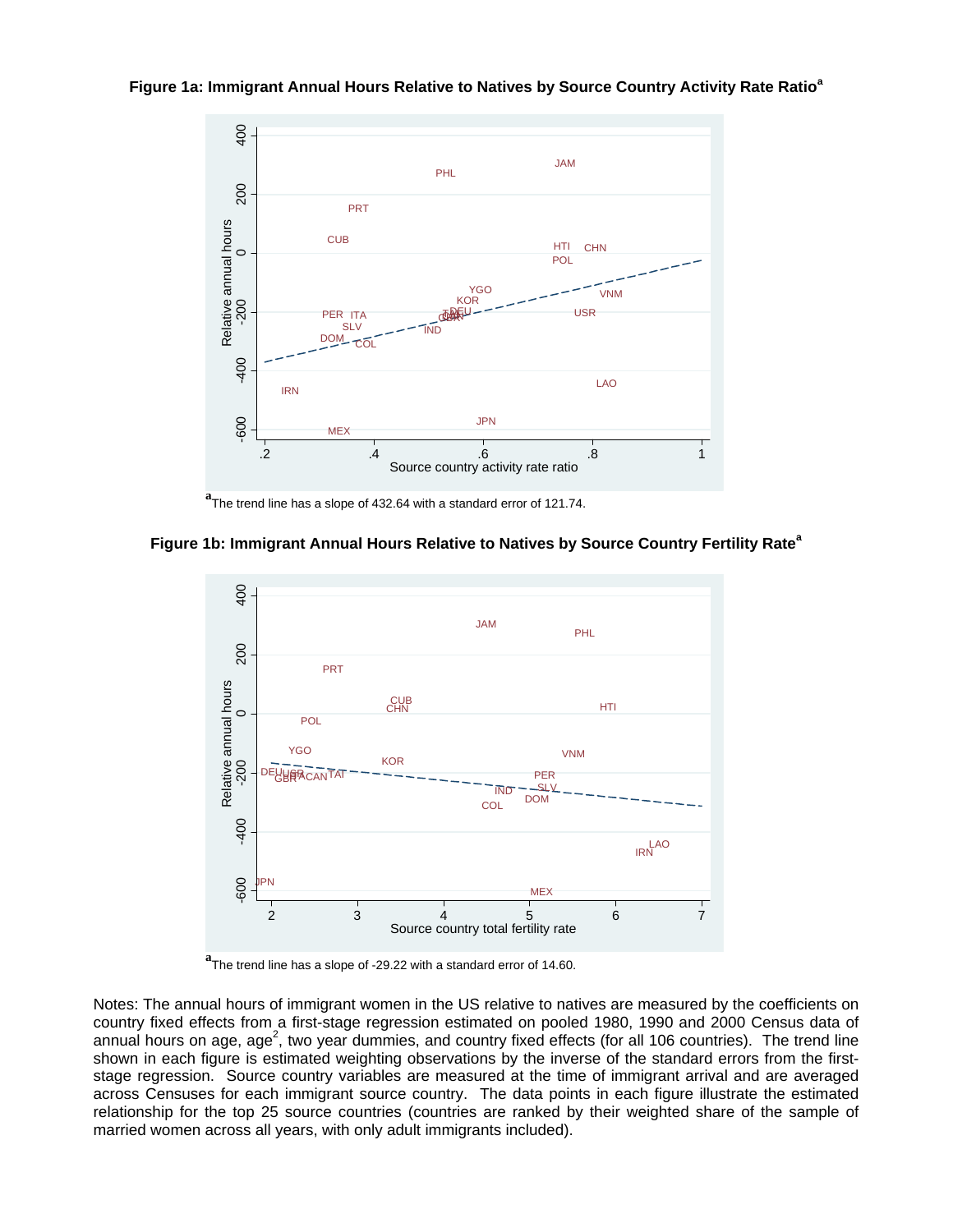

# **Figure 2: Assimilation Profiles, Annual Work Hours, Married Adult Immigrant Women, by Source Country Relative Female Activity Rate, Basic Specification (Model 1)**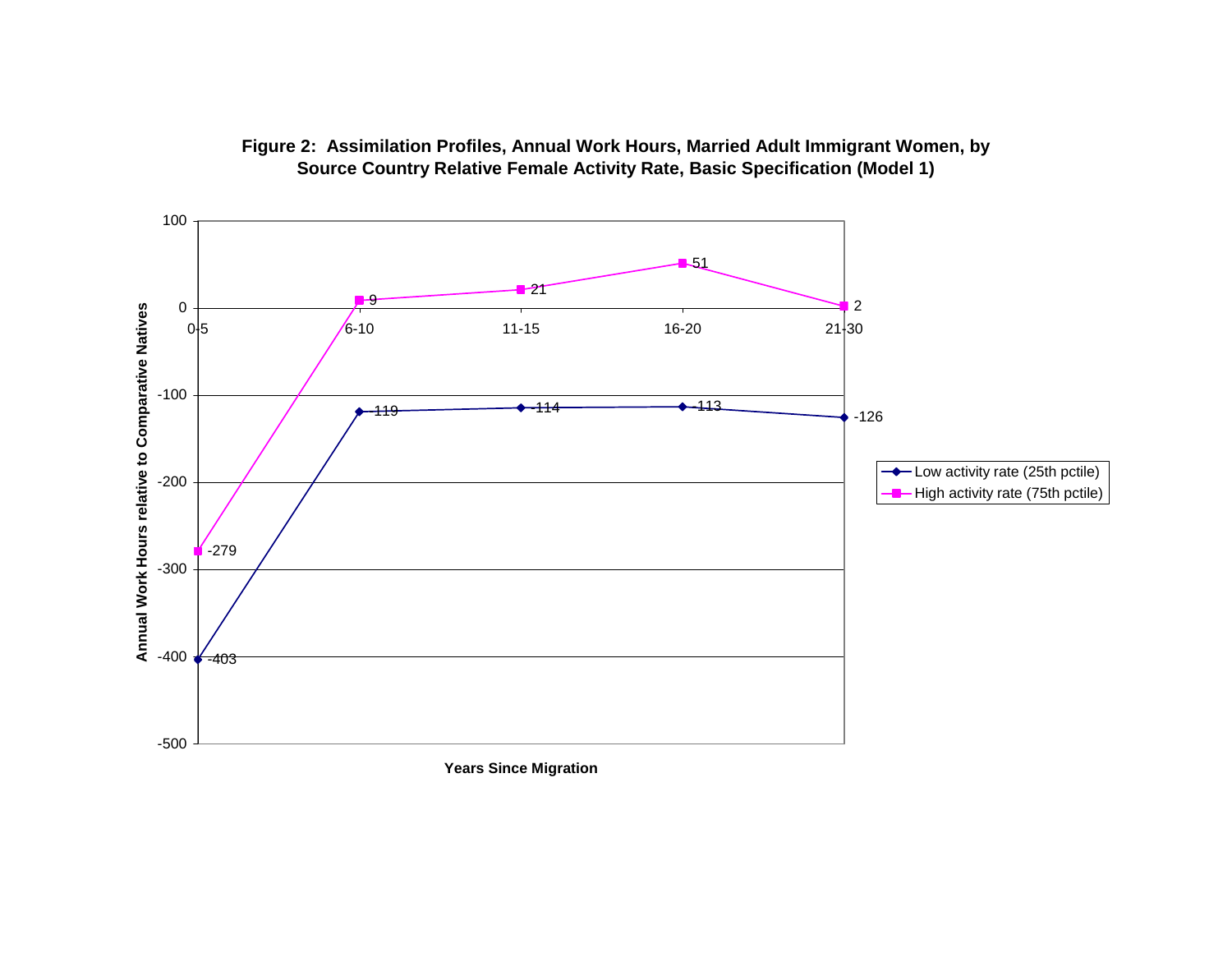

# **Figure 3: Assimilation Profiles, Annual Work Hours, Married Adult Immigrant Men, by Female Relative Activity Rate, Basic Specification (Model 1)**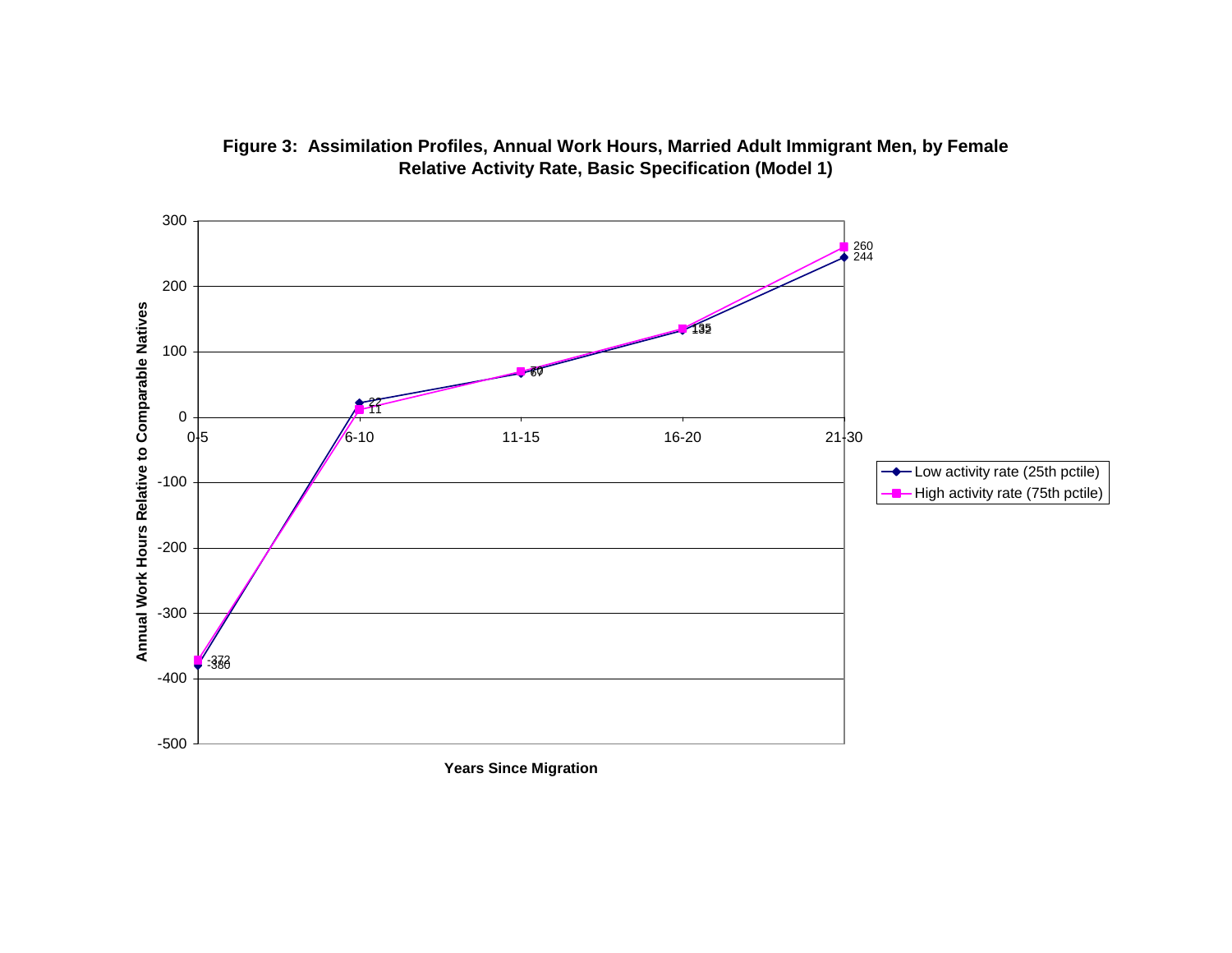

# **Figure 4a: Assimilation Profiles, Annual Work Hours, Married Adult Immigrant Women, by Source Country Fertility Rate, Basic Specification (Model 1)**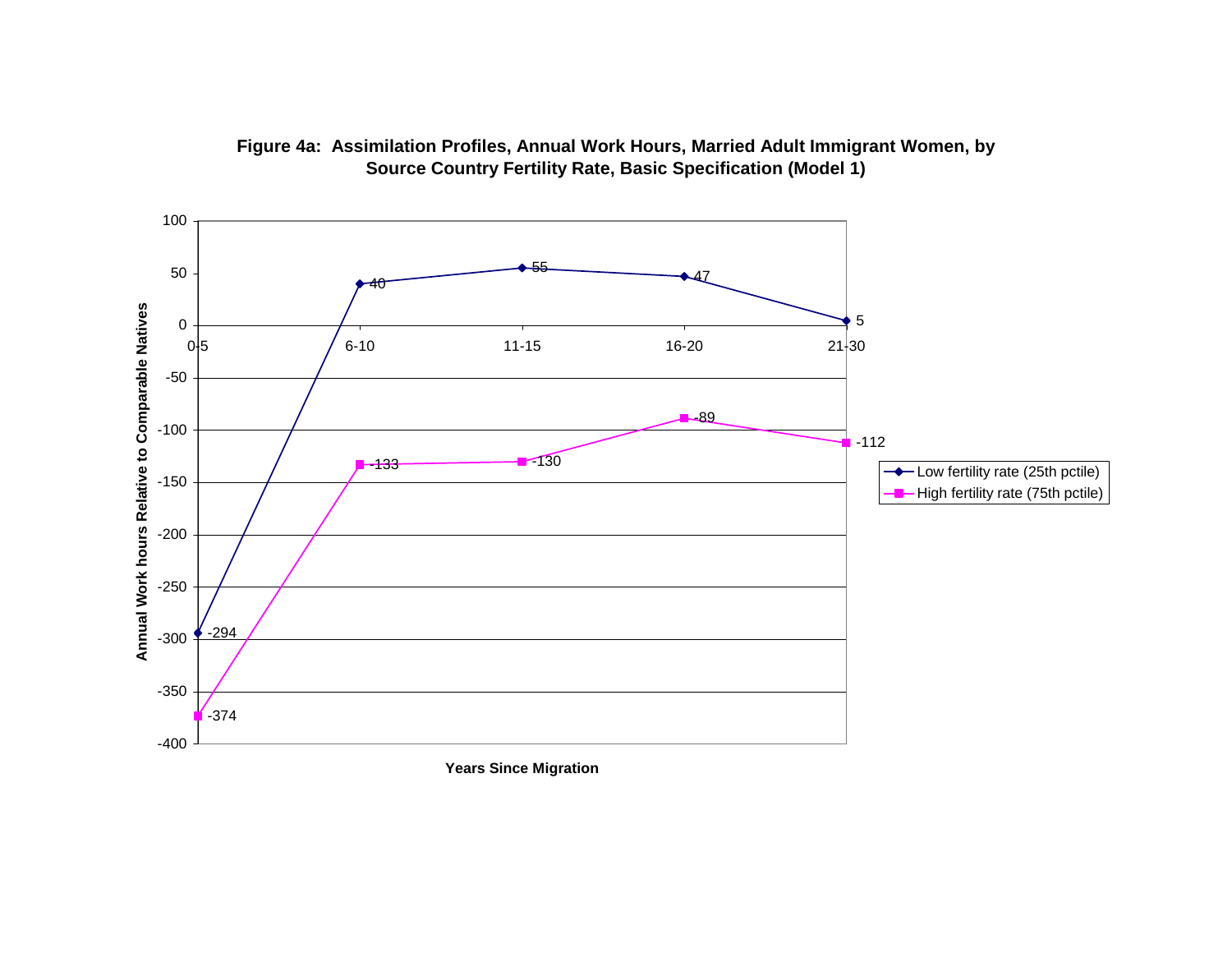

# **Figure 4b: Assimilation Profiles, Annual Work Hours, Married Adult Immigrant Women, by Source Country Fertility Rate, Full Specification (Model 3)**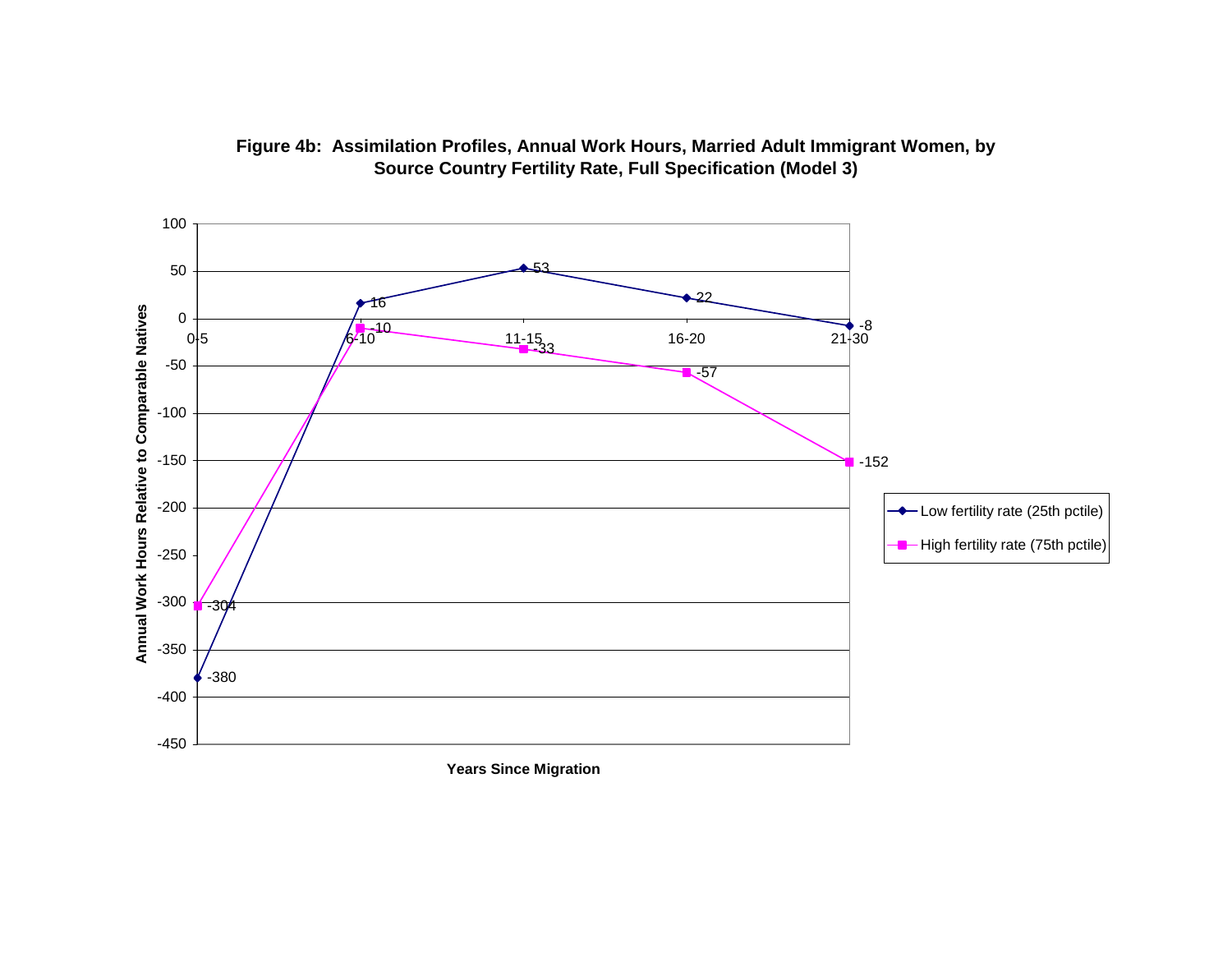

# **Figure 5: Assimilation Profiles, Annual Work Hours, Married Adult Immigrant Men, by Source Country Fertility Rate, Basic Specification (Model 1)**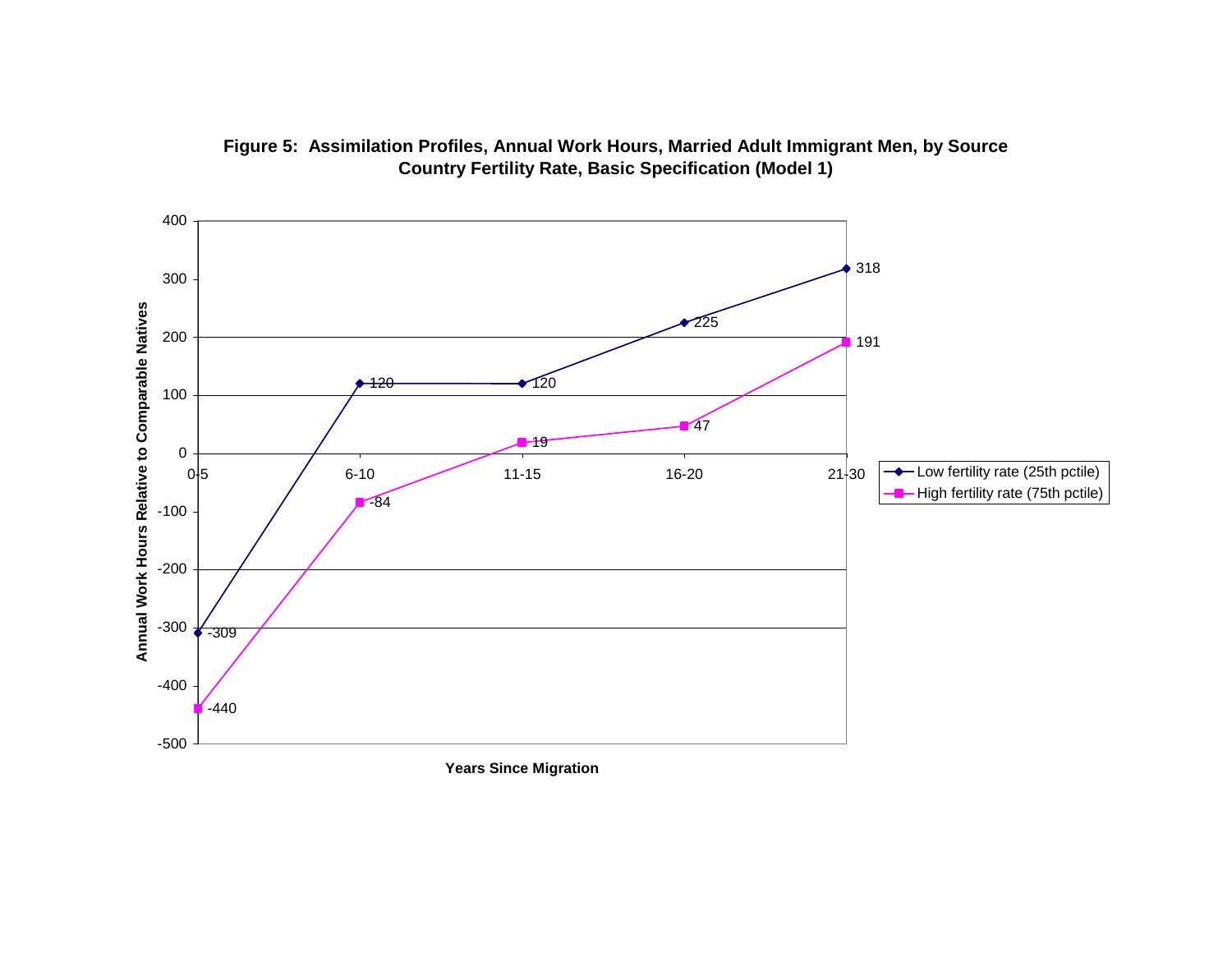|                                   |                           | 1980                         |                         |                           | 1990                         |                         |                           | 2000                         |                         |
|-----------------------------------|---------------------------|------------------------------|-------------------------|---------------------------|------------------------------|-------------------------|---------------------------|------------------------------|-------------------------|
| Variables                         | All<br>Immigrant<br>Women | Recent<br>Immigrant<br>Women | <b>US-Born</b><br>Women | All<br>Immigrant<br>Women | Recent<br>Immigrant<br>Women | <b>US-Born</b><br>Women | All<br>Immigrant<br>Women | Recent<br>Immigrant<br>Women | <b>US-Born</b><br>Women |
| <b>Annual Work Hours</b>          | 822.51                    | 636.91                       | 887.13                  | 975.75                    | 660.07                       | 1170.09                 | 983.06                    | 650.89                       | 1301.98                 |
| Participated in Labor Market      | 0.542                     | 0.460                        | 0.608                   | 0.590                     | 0.459                        | 0.729                   | 0.578                     | 0.435                        | 0.758                   |
| Number of Children Under 18       | 1.401                     | 1.495                        | 1.157                   | 1.296                     | 1.258                        | 1.039                   | 1.220                     | 1.136                        | 1.043                   |
| Speaks English Well               | 0.697                     | 0.583                        | 0.996                   | 0.671                     | 0.569                        | 0.995                   | 0.652                     | 0.578                        | 0.995                   |
| Ln Hourly Earnings                | 2.255                     | 2.126                        | 2.257                   | 2.330                     | 2.172                        | 2.366                   | 2.454                     | 2.313                        | 2.566                   |
| Age                               | 40.814                    | 34.268                       | 39.231                  | 40.857                    | 34.745                       | 39.899                  | 40.942                    | 35.200                       | 41.574                  |
| <b>High School Dropout</b>        | 0.395                     | 0.382                        | 0.221                   | 0.305                     | 0.272                        | 0.113                   | 0.249                     | 0.221                        | 0.061                   |
| <b>Exactly High School Degree</b> | 0.286                     | 0.257                        | 0.470                   | 0.269                     | 0.265                        | 0.389                   | 0.247                     | 0.236                        | 0.312                   |
| Some College                      | 0.148                     | 0.157                        | 0.177                   | 0.191                     | 0.191                        | 0.297                   | 0.184                     | 0.175                        | 0.340                   |
| College Graduate                  | 0.171                     | 0.204                        | 0.133                   | 0.235                     | 0.272                        | 0.201                   | 0.320                     | 0.368                        | 0.287                   |
| White, Nonhispanic                | 0.418                     | 0.310                        | 0.891                   | 0.268                     | 0.259                        | 0.886                   | 0.229                     | 0.258                        | 0.867                   |
| Black, Nonhispanic                | 0.037                     | 0.037                        | 0.066                   | 0.046                     | 0.040                        | 0.064                   | 0.051                     | 0.045                        | 0.065                   |
| Hispanic                          | 0.277                     | 0.251                        | 0.032                   | 0.301                     | 0.294                        | 0.038                   | 0.316                     | 0.324                        | 0.046                   |
| <b>Other Ethnicity</b>            | 0.268                     | 0.402                        | 0.010                   | 0.386                     | 0.408                        | 0.013                   | 0.404                     | 0.373                        | 0.022                   |
| New England                       | 0.061                     | 0.048                        | 0.053                   | 0.050                     | 0.052                        | 0.052                   | 0.045                     | 0.049                        | 0.050                   |
| <b>Middle Atlantic</b>            | 0.236                     | 0.197                        | 0.152                   | 0.195                     | 0.193                        | 0.138                   | 0.190                     | 0.168                        | 0.129                   |
| <b>East North Central</b>         | 0.122                     | 0.113                        | 0.196                   | 0.089                     | 0.086                        | 0.184                   | 0.095                     | 0.114                        | 0.176                   |
| <b>West North Central</b>         | 0.024                     | 0.028                        | 0.086                   | 0.020                     | 0.024                        | 0.082                   | 0.027                     | 0.036                        | 0.083                   |
| South Atlantic                    | 0.135                     | 0.119                        | 0.164                   | 0.150                     | 0.148                        | 0.180                   | 0.170                     | 0.193                        | 0.184                   |
| <b>East South Central</b>         | 0.013                     | 0.016                        | 0.071                   | 0.011                     | 0.012                        | 0.070                   | 0.015                     | 0.020                        | 0.074                   |
| <b>West South Central</b>         | 0.077                     | 0.098                        | 0.105                   | 0.090                     | 0.081                        | 0.109                   | 0.104                     | 0.111                        | 0.113                   |
| Mountain                          | 0.036                     | 0.038                        | 0.054                   | 0.036                     | 0.039                        | 0.058                   | 0.054                     | 0.066                        | 0.070                   |
| Pacific                           | 0.295                     | 0.343                        | 0.120                   | 0.359                     | 0.365                        | 0.126                   | 0.301                     | 0.242                        | 0.121                   |
| California                        | 0.254                     | 0.297                        | 0.083                   | 0.320                     | 0.325                        | 0.086                   | 0.258                     | 0.199                        | 0.078                   |
| Florida                           | 0.072                     | 0.050                        | 0.038                   | 0.078                     | 0.069                        | 0.045                   | 0.080                     | 0.085                        | 0.046                   |
| Texas                             | 0.063                     | 0.079                        | 0.061                   | 0.078                     | 0.070                        | 0.067                   | 0.093                     | 0.100                        | 0.071                   |
| New York                          | 0.151                     | 0.129                        | 0.064                   | 0.123                     | 0.124                        | 0.056                   | 0.114                     | 0.096                        | 0.052                   |
| Illinois                          | 0.059                     | 0.059                        | 0.048                   | 0.048                     | 0.044                        | 0.044                   | 0.050                     | 0.054                        | 0.039                   |
| New Jersey                        | 0.061                     | 0.045                        | 0.031                   | 0.053                     | 0.052                        | 0.029                   | 0.056                     | 0.052                        | 0.026                   |
| Sample Size                       | 69431                     | 20815                        | 76940                   | 85810                     | 25293                        | 76277                   | 111283                    | 34499                        | 71198                   |

**Table 1: Mean Values, Selected Variables for Married Immigrant Women, Recent Immigrant Women and US Native Women<sup>a</sup>**

<sup>a</sup> Immigrants include only adult immigrants.

Note: Recent immigrants are defined as those who arrived in the US within the last five years. Earnings are measured for wage and salary workers only, and annual work hours include those with zero hours. Immigrant samples include only those from countries with observations in each Census year.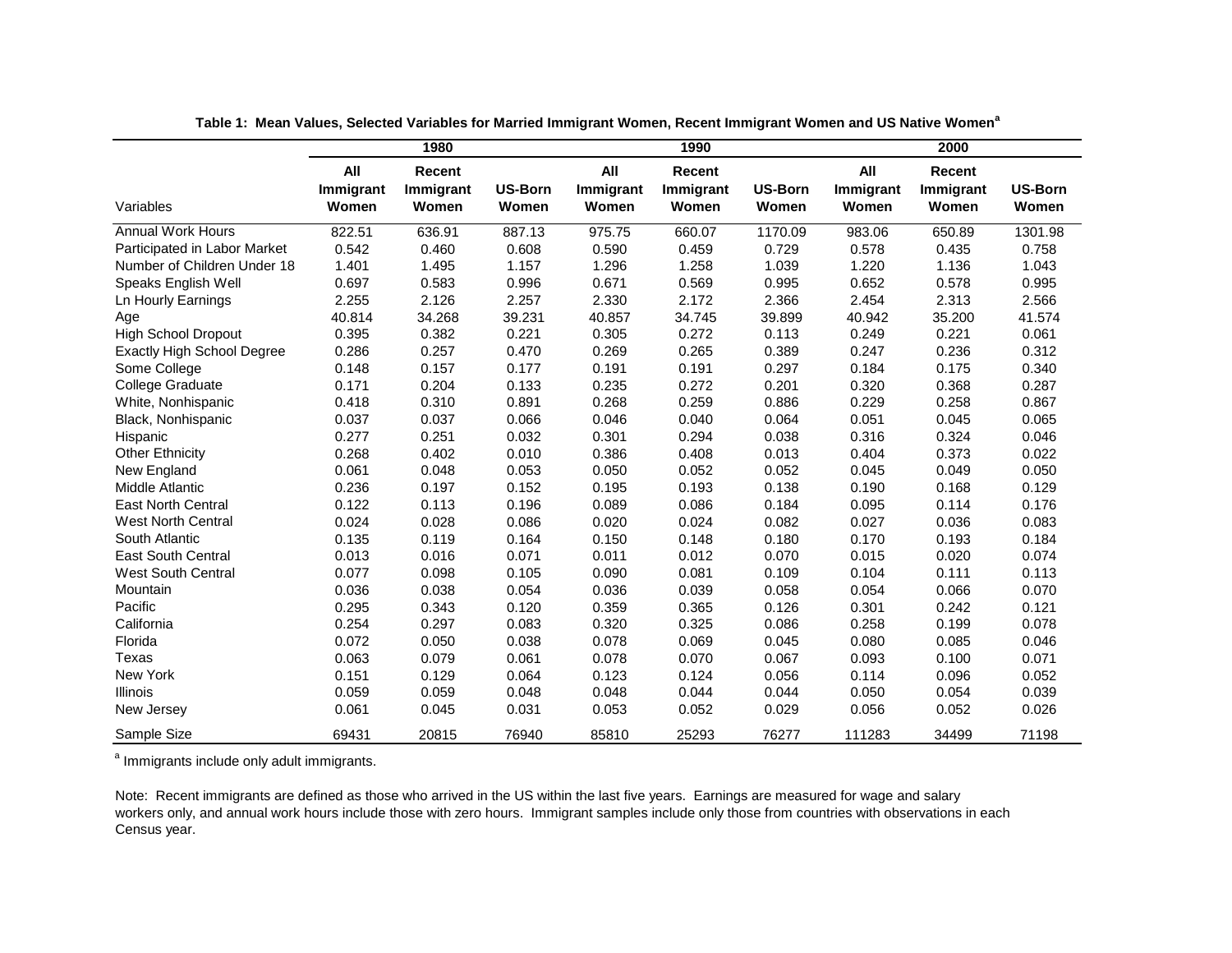|                                   |                         | 1980                       |                       |                         | 1990                              |                       |                         | 2000                       |                       |
|-----------------------------------|-------------------------|----------------------------|-----------------------|-------------------------|-----------------------------------|-----------------------|-------------------------|----------------------------|-----------------------|
| Variable                          | All<br>Immigrant<br>Men | Recent<br>Immigrant<br>Men | <b>US-Born</b><br>Men | All<br>Immigrant<br>Men | <b>Recent</b><br>Immigrant<br>Men | <b>US-Born</b><br>Men | All<br>Immigrant<br>Men | Recent<br>Immigrant<br>Men | <b>US-Born</b><br>Men |
| <b>Annual Work Hours</b>          | 1823.52                 | 1557.99                    | 1969.47               | 1829.00                 | 1530.06                           | 2011.46               | 1855.07                 | 1635.87                    | 2052.51               |
| Participated in Labor Market      | 0.905                   | 0.840                      | 0.922                 | 0.888                   | 0.812                             | 0.921                 | 0.889                   | 0.847                      | 0.912                 |
| Speaks English Well               | 0.731                   | 0.664                      | 0.996                 | 0.719                   | 0.645                             | 0.996                 | 0.704                   | 0.655                      | 0.996                 |
| Ln Hourly Earnings                | 2.712                   | 2.525                      | 2.792                 | 2.692                   | 2.534                             | 2.824                 | 2.754                   | 2.703                      | 2.935                 |
| Age                               | 43.617                  | 37.520                     | 41.755                | 43.336                  | 37.947                            | 42.218                | 43.521                  | 37.936                     | 43.658                |
| <b>High School Dropout</b>        | 0.383                   | 0.325                      | 0.248                 | 0.290                   | 0.241                             | 0.133                 | 0.238                   | 0.185                      | 0.081                 |
| <b>Exactly High School Degree</b> | 0.191                   | 0.180                      | 0.366                 | 0.199                   | 0.202                             | 0.327                 | 0.211                   | 0.210                      | 0.300                 |
| Some College                      | 0.130                   | 0.152                      | 0.174                 | 0.174                   | 0.170                             | 0.282                 | 0.159                   | 0.138                      | 0.306                 |
| <b>College Graduate</b>           | 0.296                   | 0.343                      | 0.212                 | 0.338                   | 0.387                             | 0.258                 | 0.392                   | 0.466                      | 0.314                 |
| White, Nonhispanic                | 0.407                   | 0.337                      | 0.891                 | 0.274                   | 0.295                             | 0.884                 | 0.240                   | 0.299                      | 0.867                 |
| Black, Nonhispanic                | 0.050                   | 0.048                      | 0.067                 | 0.058                   | 0.049                             | 0.067                 | 0.061                   | 0.047                      | 0.069                 |
| Hispanic                          | 0.307                   | 0.250                      | 0.031                 | 0.319                   | 0.283                             | 0.036                 | 0.327                   | 0.307                      | 0.044                 |
| <b>Other Ethnicity</b>            | 0.236                   | 0.365                      | 0.011                 | 0.348                   | 0.373                             | 0.012                 | 0.372                   | 0.347                      | 0.020                 |
| New England                       | 0.063                   | 0.052                      | 0.053                 | 0.053                   | 0.057                             | 0.052                 | 0.047                   | 0.052                      | 0.049                 |
| <b>Middle Atlantic</b>            | 0.264                   | 0.208                      | 0.151                 | 0.210                   | 0.210                             | 0.138                 | 0.201                   | 0.171                      | 0.128                 |
| <b>East North Central</b>         | 0.129                   | 0.113                      | 0.195                 | 0.093                   | 0.088                             | 0.184                 | 0.099                   | 0.118                      | 0.175                 |
| <b>West North Central</b>         | 0.020                   | 0.028                      | 0.085                 | 0.018                   | 0.023                             | 0.082                 | 0.026                   | 0.037                      | 0.083                 |
| South Atlantic                    | 0.124                   | 0.113                      | 0.164                 | 0.144                   | 0.148                             | 0.180                 | 0.166                   | 0.197                      | 0.185                 |
| <b>East South Central</b>         | 0.008                   | 0.013                      | 0.071                 | 0.008                   | 0.011                             | 0.070                 | 0.014                   | 0.021                      | 0.074                 |
| <b>West South Central</b>         | 0.070                   | 0.100                      | 0.106                 | 0.089                   | 0.073                             | 0.110                 | 0.104                   | 0.110                      | 0.113                 |
| Mountain                          | 0.030                   | 0.034                      | 0.054                 | 0.032                   | 0.036                             | 0.059                 | 0.051                   | 0.065                      | 0.070                 |
| Pacific                           | 0.293                   | 0.339                      | 0.121                 | 0.353                   | 0.355                             | 0.127                 | 0.292                   | 0.229                      | 0.122                 |
| California                        | 0.262                   | 0.301                      | 0.083                 | 0.321                   | 0.322                             | 0.087                 | 0.256                   | 0.189                      | 0.079                 |
| Florida                           | 0.073                   | 0.054                      | 0.039                 | 0.080                   | 0.070                             | 0.045                 | 0.080                   | 0.089                      | 0.046                 |
| Texas                             | 0.060                   | 0.081                      | 0.061                 | 0.079                   | 0.064                             | 0.067                 | 0.094                   | 0.099                      | 0.071                 |
| New York                          | 0.173                   | 0.137                      | 0.064                 | 0.134                   | 0.135                             | 0.056                 | 0.122                   | 0.096                      | 0.052                 |
| Illinois                          | 0.067                   | 0.060                      | 0.048                 | 0.052                   | 0.043                             | 0.044                 | 0.053                   | 0.053                      | 0.039                 |
| New Jersey                        | 0.067                   | 0.046                      | 0.031                 | 0.057                   | 0.055                             | 0.029                 | 0.060                   | 0.053                      | 0.026                 |
| Sample Size                       | 60259                   | 17184                      | 86112                 | 78441                   | 19872                             | 83646                 | 104866                  | 26829                      | 77615                 |

**Table 2: Mean Values, Selected Variables for Married Immigrant Men, Recent Immigrant Men and US Native Men<sup>a</sup>**

a Immigrants include only adult immigrants.

Note: Recent immigrants are defined as those who arrived in the US within the last five years. Earnings are measured for wage and salary workers only, and annual work hours include those with zero hours. Immigrant samples include only those from countries with observations in each Census year.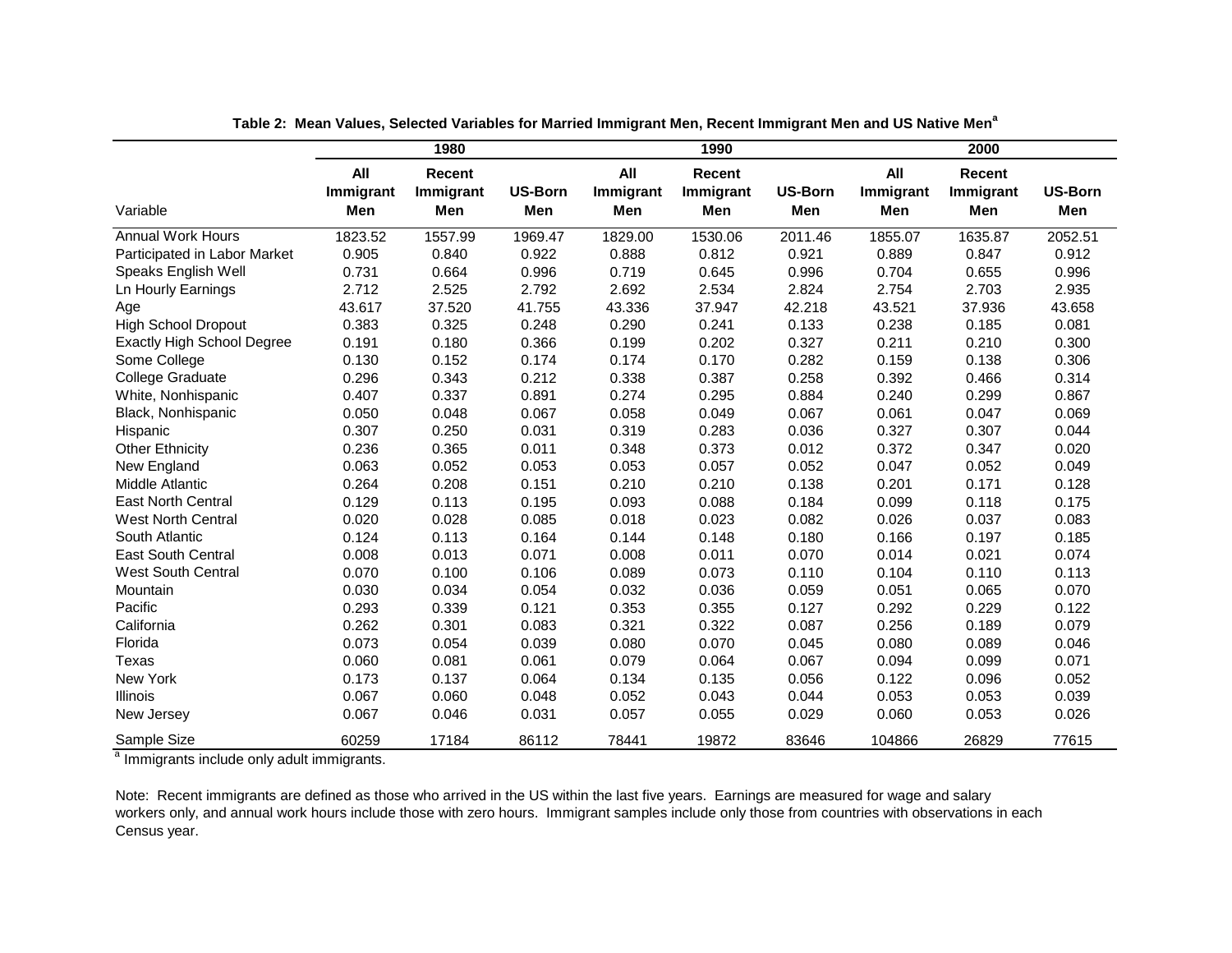|                                        | 1980                              |                                |                                   | 1990                           |                                   | 2000                           |
|----------------------------------------|-----------------------------------|--------------------------------|-----------------------------------|--------------------------------|-----------------------------------|--------------------------------|
| Variables                              | <b>Source</b><br><b>Countries</b> | <b>United</b><br><b>States</b> | <b>Source</b><br><b>Countries</b> | <b>United</b><br><b>States</b> | <b>Source</b><br><b>Countries</b> | <b>United</b><br><b>States</b> |
| A. All Married Immigrant Women         |                                   |                                |                                   |                                |                                   |                                |
| <b>Total Fertility Rate</b>            | 4.473                             | 2.817                          | 4.332                             | 2.167                          | 3.663                             | 1.957                          |
| GDP per capita (1995 US \$)            | 4768.349                          | 16807.340                      | 4557.314                          | 20900.160                      | 4705.619                          | 25786.900                      |
| Female LFP/Male LFP                    | 0.445                             | 0.513                          | 0.509                             | 0.617                          | 0.566                             | 0.716                          |
| Percentage Refugees                    | 0.061                             | 0.000                          | 0.097                             | 0.000                          | 0.117                             | 0.000                          |
| <b>Primary School Enrollment Rate</b>  | 98.734                            | 100.045                        | 99.599                            | 99.483                         | 100.594                           | 100.400                        |
| Secondary School Enrollment Rate       | 41.565                            | 89.421                         | 49.560                            | 92.612                         | 58.775                            | 94.920                         |
| <b>English Speaking Country</b>        | 0.157                             | 1.000                          | 0.112                             | 1.000                          | 0.091                             | 1.000                          |
| English Official Language (non-English |                                   |                                |                                   |                                |                                   |                                |
| Speaking)                              | 0.105                             | 0.000                          | 0.148                             | 0.000                          | 0.169                             | 0.000                          |
| Miles from Country                     | 3834.490                          | 0.000                          | 4234.575                          | 0.000                          | 4247.687                          | 0.000                          |
| B. Married Recent Immigrant Women      |                                   |                                |                                   |                                |                                   |                                |
| <b>Total Fertility Rate</b>            | 4.683                             | 2.020                          | 3.613                             | 1.830                          | 2.922                             | 2.030                          |
| GDP per capita (1995 US \$)            | 4749.055                          | 19425.880                      | 5724.865                          | 24730.970                      | 5900.415                          | 29572.390                      |
| Female LFP/Male LFP                    | 0.513                             | 0.592                          | 0.559                             | 0.704                          | 0.597                             | 0.782                          |
| Percentage Refugees                    | 0.061                             | 0.000                          | 0.119                             | 0.000                          | 0.112                             | 0.000                          |
| <b>Primary School Enrollment Rate</b>  | 98.333                            | 100.045                        | 101.149                           | 98.948                         | 101.560                           | 101.121                        |
| Secondary School Enrollment Rate       | 48.568                            | 90.510                         | 61.189                            | 97.376                         | 68.439                            | 97.248                         |
| <b>English Speaking Country</b>        | 0.123                             | 1.000                          | 0.101                             | 1.000                          | 0.085                             | 1.000                          |
| English Official Language (non-English |                                   |                                |                                   |                                |                                   |                                |
| Speaking)                              | 0.141                             | 0.000                          | 0.148                             | 0.000                          | 0.172                             | 0.000                          |
| <b>Miles from Country</b>              | 4523.229                          | 0.000                          | 4376.068                          | 0.000                          | 4159.227                          | 0.000                          |

## **Table 3: Mean Values, Selected Source Country Characteristics<sup>a</sup>**

a Immigrants include only adult immigrants.

Note: Source country and US characteristics are measured as of each immigrant's arrival period and averaged across immigrants. For source countries, this yields means weighted by the number of immigrants in each source country-arrival period cell. For US characteristics, this yields means weighted by the number of immigrants in each arrival period cell. Census sampling weights are taken into account. Immigrant samples include only those from countries with observations in each Census year.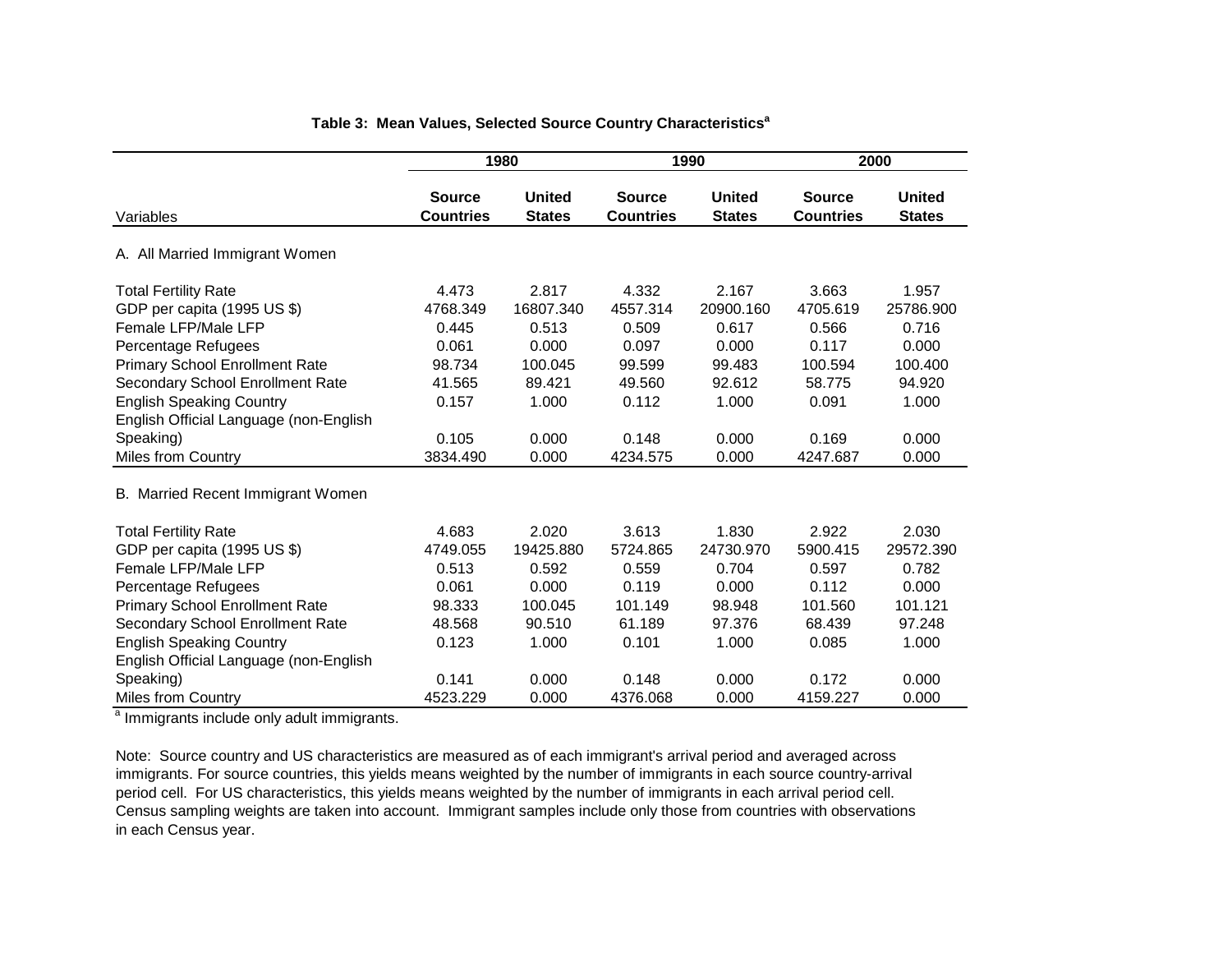|                                       |          | 1980 Origin Country Weights |          |          | 1990 Origin Country Weights |          |          | 2000 Origin Country Weights |          |  |
|---------------------------------------|----------|-----------------------------|----------|----------|-----------------------------|----------|----------|-----------------------------|----------|--|
| Variables                             | 1980     | 1990                        | 2000     | 1980     | 1990                        | 2000     | 1980     | 1990                        | 2000     |  |
| Married Immigrant Women<br>A. All     |          |                             |          |          |                             |          |          |                             |          |  |
| <b>Total Fertility Rate</b>           | 4.473    | 3.836                       | 3.055    | 5.058    | 4.332                       | 3.515    | 5.301    | 4.524                       | 3.663    |  |
| GDP per capita (1995 US \$)           | 4768.349 | 6017.644                    | 7919.322 | 3590.832 | 4557.314                    | 5915.472 | 3012.368 | 3801.015                    | 4705.619 |  |
| Female LFP/Male LFP                   | 0.445    | 0.502                       | 0.572    | 0.457    | 0.509                       | 0.566    | 0.464    | 0.515                       | 0.566    |  |
| Percentage Refugees                   | 0.061    | 0.086                       | 0.105    | 0.054    | 0.097                       | 0.110    | 0.057    | 0.106                       | 0.117    |  |
| <b>Primary School Enrollment Rate</b> | 98.734   | 101.364                     | 102.551  | 96.091   | 99.599                      | 101.514  | 94.002   | 98.123                      | 100.594  |  |
| Secondary School Enrollment Rate      | 41.565   | 54.593                      | 70.121   | 36.691   | 49.560                      | 62.744   | 34.683   | 46.989                      | 58.775   |  |
| B. Married Recent Immigrant Women     |          |                             |          |          |                             |          |          |                             |          |  |
| <b>Total Fertility Rate</b>           | 4.683    | 3.548                       | 2.834    | 4.760    | 3.613                       | 2.906    | 4.815    | 3.636                       | 2.922    |  |
| GDP per capita (1995 US \$)           | 4749.055 | 5784.506                    | 7266.150 | 4662.534 | 5724.865                    | 7250.200 | 4197.147 | 5065.300                    | 5900.415 |  |
| Female LFP/Male LFP                   | 0.513    | 0.574                       | 0.621    | 0.498    | 0.559                       | 0.606    | 0.494    | 0.552                       | 0.597    |  |
| Percentage Refugees                   | 0.061    | 0.147                       | 0.118    | 0.064    | 0.119                       | 0.086    | 0.088    | 0.126                       | 0.112    |  |
| Primary School Enrollment Rate        | 98.333   | 101.251                     | 103.340  | 97.650   | 101.149                     | 103.200  | 95.963   | 100.182                     | 101.560  |  |
| Secondary School Enrollment Rate      | 48.568   | 62.239                      | 75.192   | 47.067   | 61.189                      | 73.549   | 44.973   | 58.296                      | 68.439   |  |

#### **Table 4: Mean Values, Selected Source Country Characteristics for Married Immigrant Women, Fixed Country Weights<sup>a</sup>**

a Immigrants include only adult immigrants.

Note: Source country characteristics are measured as of each immigrant's arrival date and averaged across immigrants. Country weights are fixed by giving each immigrant a weight for her source country corresponding to the indicated year's frequency of immigrants from that source country. Census sampling weights are taken into account. Immigrant samples include only those from countries with observations in each Census year.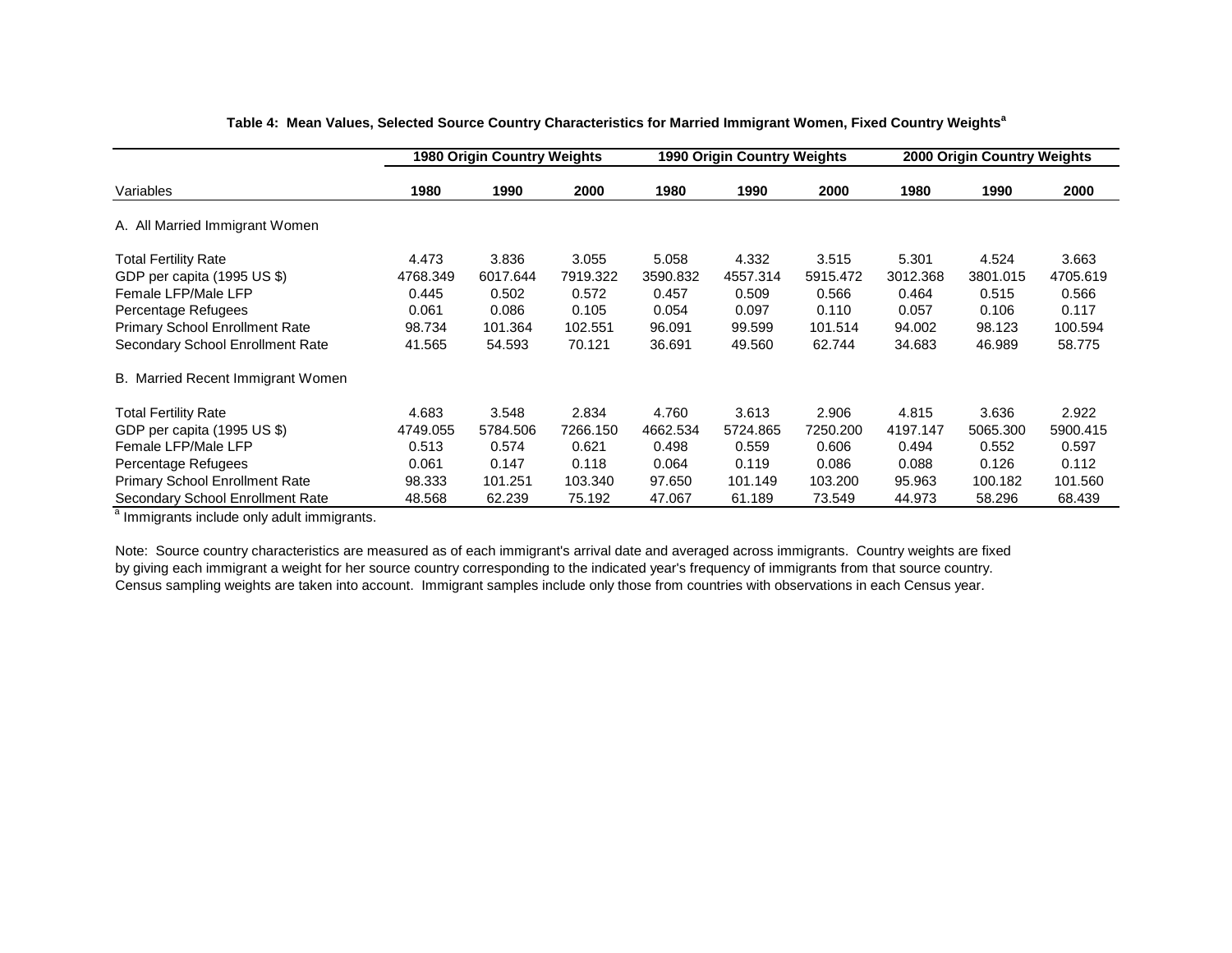| <b>Source Country Variables</b>                                                       | Own Source Country Effects |        | <b>Spouse Source Country</b><br>Effects |          | Sum of Own and Spouse<br><b>Source Country Effects</b> |              |  |  |  |  |
|---------------------------------------------------------------------------------------|----------------------------|--------|-----------------------------------------|----------|--------------------------------------------------------|--------------|--|--|--|--|
|                                                                                       | coef                       | (a)se  | coef                                    | $(a)$ se | Sum                                                    | Significance |  |  |  |  |
| 1. Basic Specification (OLS)                                                          |                            |        |                                         |          |                                                        |              |  |  |  |  |
| Fertility                                                                             | 8.406                      | 18.937 | $-42.725$                               | 15.902   | $-34.319$                                              | 0.0962       |  |  |  |  |
| GDP per Capita                                                                        | $-0.013$                   | 0.004  | $-0.017$                                | 0.004    | $-0.030$                                               | 0.0000       |  |  |  |  |
| Female/Male Activity Rate                                                             | 383.192                    | 74.186 | 165.891                                 | 46.182   | 549.083                                                | 0.0000       |  |  |  |  |
| Refugee Proportion                                                                    | 53.817                     | 46.578 | $-143.213$                              | 42.257   | $-89.396$                                              | 0.0567       |  |  |  |  |
| <b>Primary School Enrollment Rate</b>                                                 | 2.434                      | 1.123  | 0.161                                   | 0.631    | 2.595                                                  | 0.0390       |  |  |  |  |
| Secondary School Enrollment Rate                                                      | 2.227                      | 1.307  | $-1.042$                                | 1.014    | 1.185                                                  | 0.3370       |  |  |  |  |
| <b>English-Speaking Country</b>                                                       | 66.587                     | 32.468 | 18.426                                  | 27.193   | 85.013                                                 | 0.0273       |  |  |  |  |
| English Official Language, Non-Eng. Speaking                                          | 192.843                    | 40.987 | 21.103                                  | 85.784   | 213.946                                                | 0.0211       |  |  |  |  |
| Miles from Country                                                                    | $-0.011$                   | 0.008  | $-0.007$                                | 0.005    | $-0.018$                                               | 0.0269       |  |  |  |  |
| 2. Basic Plus Own and Spouse Log Wages and Nonwage Income (IV)                        |                            |        |                                         |          |                                                        |              |  |  |  |  |
| Fertility                                                                             | 0.094                      | 16.239 | $-41.785$                               | 15.366   | $-41.691$                                              | 0.0290       |  |  |  |  |
| GDP per Capita                                                                        | $-0.013$                   | 0.003  | $-0.012$                                | 0.003    | $-0.025$                                               | 0.0000       |  |  |  |  |
| Female/Male Activity Rate                                                             | 330.814                    | 68.349 | 179.752                                 | 43.886   | 510.566                                                | 0.0000       |  |  |  |  |
| Refugee Proportion                                                                    | 39.285                     | 44.748 | $-131.183$                              | 37.714   | $-91.898$                                              | 0.0505       |  |  |  |  |
| <b>Primary School Enrollment Rate</b>                                                 | 2.114                      | 1.003  | 0.290                                   | 0.586    | 2.404                                                  | 0.0385       |  |  |  |  |
| Secondary School Enrollment Rate                                                      | 1.534                      | 1.118  | $-1.169$                                | 0.886    | 0.365                                                  | 0.7290       |  |  |  |  |
| <b>English-Speaking Country</b>                                                       | 67.879                     | 29.633 | 19.870                                  | 22.286   | 87.749                                                 | 0.0108       |  |  |  |  |
| English Official Language, Non-Eng. Speaking                                          | 174.518                    | 35.272 | 25.560                                  | 68.482   | 200.078                                                | 0.0091       |  |  |  |  |
| Miles from Country                                                                    | $-0.010$                   | 0.007  | $-0.008$                                | 0.004    | $-0.018$                                               | 0.0246       |  |  |  |  |
| 3. Basic Plus Own and Spouse Log Wages and Nonwage Income and Children Variables (IV) |                            |        |                                         |          |                                                        |              |  |  |  |  |
| Fertility                                                                             | 18.770                     | 14.572 | $-22.960$                               | 11.344   | $-4.190$                                               | 0.8218       |  |  |  |  |
| GDP per Capita                                                                        | $-0.010$                   | 0.003  | $-0.010$                                | 0.003    | $-0.020$                                               | 0.0000       |  |  |  |  |
| Female/Male Activity Rate                                                             | 326.824                    | 58.083 | 216.721                                 | 34.532   | 543.545                                                | 0.0000       |  |  |  |  |
| <b>Refugee Proportion</b>                                                             | 49.239                     | 40.979 | $-97.775$                               | 33.148   | $-48.536$                                              | 0.1893       |  |  |  |  |
| <b>Primary School Enrollment Rate</b>                                                 | 2.124                      | 0.931  | 0.285                                   | 0.552    | 2.409                                                  | 0.0115       |  |  |  |  |
| Secondary School Enrollment Rate                                                      | 1.565                      | 1.107  | $-0.767$                                | 0.780    | 0.798                                                  | 0.4489       |  |  |  |  |
| <b>English-Speaking Country</b>                                                       | 81.466                     | 27.933 | 0.582                                   | 22.422   | 82.048                                                 | 0.0095       |  |  |  |  |
| English Official Language, Non-Eng. Speaking                                          | 170.105                    | 35.023 | 7.548                                   | 77.580   | 177.653                                                | 0.0328       |  |  |  |  |
| <b>Miles from Country</b>                                                             | $-0.010$                   | 0.006  | $-0.006$                                | 0.004    | $-0.016$                                               | 0.0162       |  |  |  |  |

#### **Table 5a: Selected Annual Hours Results Excluding Source Country Interactions, Married Women<sup>a</sup>**

<sup>a</sup> Immigrants are restricted to adult immigrants only.

Basic Spec. includes own and spouse levels for: cohort dummies, years since migration dummies, 3 educ. dummies, 3 educ. dummies interacted with immigrant status, 3 race/Hispanic origin dummies, age and age squared; 8 region, 6 state and 2 year dummies. Instruments include own and spouse wage decile dummies.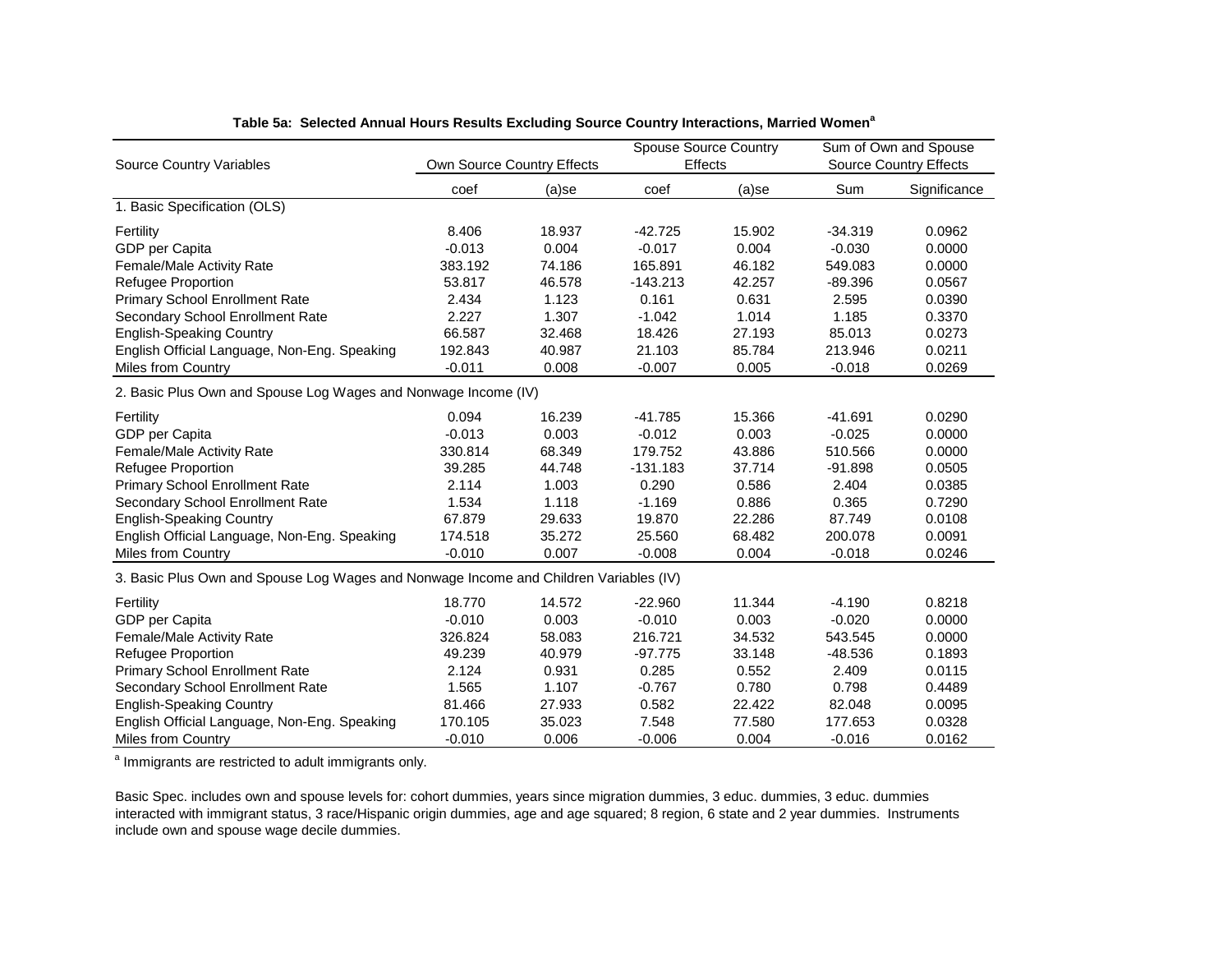|                                                                                       |                            |        |            | <b>Spouse Source Country</b> | Sum of Own and Spouse |                               |  |  |  |  |
|---------------------------------------------------------------------------------------|----------------------------|--------|------------|------------------------------|-----------------------|-------------------------------|--|--|--|--|
| Source Country Variables                                                              | Own Source Country Effects |        | Effects    |                              |                       | <b>Source Country Effects</b> |  |  |  |  |
|                                                                                       | coef                       | (a)se  | coef       | (a)se                        | Sum                   | Significance                  |  |  |  |  |
| 1. Basic Specification (OLS)                                                          |                            |        |            |                              |                       |                               |  |  |  |  |
| Fertility                                                                             | $-24.758$                  | 12.435 | $-17.474$  | 9.250                        | $-42.232$             | 0.0020                        |  |  |  |  |
| GDP per Capita                                                                        | 0.005                      | 0.003  | 0.002      | 0.002                        | 0.007                 | 0.0541                        |  |  |  |  |
| Female/Male Activity Rate                                                             | 56.372                     | 73.822 | $-3.181$   | 36.970                       | 53.191                | 0.4834                        |  |  |  |  |
| Refugee %                                                                             | $-163.212$                 | 69.689 | $-151.436$ | 49.466                       | $-314.648$            | 0.0021                        |  |  |  |  |
| <b>Primary School Enrollment Rate</b>                                                 | 0.850                      | 0.803  | 0.374      | 0.568                        | 1.224                 | 0.0925                        |  |  |  |  |
| Secondary School Enrollment Rate                                                      | $-0.615$                   | 0.803  | $-0.828$   | 0.567                        | $-1.443$              | 0.1193                        |  |  |  |  |
| <b>English-Speaking Country</b>                                                       | 11.364                     | 29.039 | 28.045     | 20.331                       | 39.409                | 0.2866                        |  |  |  |  |
| English Official Language, Non-Eng. Speaking                                          | 103.925                    | 46.448 | 45.253     | 35.801                       | 149.178               | 0.0006                        |  |  |  |  |
| <b>Miles from Country</b>                                                             | $-0.010$                   | 0.007  | 0.001      | 0.008                        | $-0.009$              | 0.3076                        |  |  |  |  |
| 2. Basic Plus Own and Spouse Log Wages and Nonwage Income (IV)                        |                            |        |            |                              |                       |                               |  |  |  |  |
| Fertility                                                                             | $-18.255$                  | 9.290  | $-26.618$  | 12.956                       | $-44.873$             | 0.0018                        |  |  |  |  |
| GDP per Capita                                                                        | 0.003                      | 0.002  | 0.006      | 0.003                        | 0.009                 | 0.0157                        |  |  |  |  |
| Female/Male Activity Rate                                                             | $-9.348$                   | 37.987 | 63.888     | 72.843                       | 54.540                | 0.4635                        |  |  |  |  |
| Refugee %                                                                             | $-165.886$                 | 72.260 | $-152.416$ | 49.256                       | $-318.302$            | 0.0022                        |  |  |  |  |
| <b>Primary School Enrollment Rate</b>                                                 | 0.272                      | 0.599  | 0.827      | 0.770                        | 1.099                 | 0.1231                        |  |  |  |  |
| Secondary School Enrollment Rate                                                      | $-0.995$                   | 0.636  | $-0.625$   | 0.812                        | $-1.620$              | 0.0923                        |  |  |  |  |
| <b>English-Speaking Country</b>                                                       | 40.123                     | 21.960 | 21.277     | 30.119                       | 61.400                | 0.1153                        |  |  |  |  |
| English Official Language, Non-Eng. Speaking                                          | 44.910                     | 36.173 | 112.020    | 49.924                       | 156.930               | 0.0012                        |  |  |  |  |
| <b>Miles from Country</b>                                                             | 0.001                      | 0.008  | $-0.010$   | 0.007                        | $-0.009$              | 0.3664                        |  |  |  |  |
| 3. Basic Plus Own and Spouse Log Wages and Nonwage Income and Children Variables (IV) |                            |        |            |                              |                       |                               |  |  |  |  |
| Fertility                                                                             | $-18.480$                  | 9.333  | $-27.038$  | 13.000                       | $-45.518$             | 0.0015                        |  |  |  |  |
| GDP per Capita                                                                        | 0.003                      | 0.002  | 0.006      | 0.003                        | 0.009                 | 0.0180                        |  |  |  |  |
| Female/Male Activity Rate                                                             | $-9.388$                   | 38.314 | 63.023     | 72.995                       | 53.635                | 0.4718                        |  |  |  |  |
| Refugee %                                                                             | $-165.944$                 | 72.078 | $-151.517$ | 49.318                       | $-317.461$            | 0.0022                        |  |  |  |  |
| <b>Primary School Enrollment Rate</b>                                                 | 0.277                      | 0.599  | 0.831      | 0.772                        | 1.108                 | 0.1207                        |  |  |  |  |
| Secondary School Enrollment Rate                                                      | $-0.985$                   | 0.636  | $-0.630$   | 0.813                        | $-1.615$              | 0.0933                        |  |  |  |  |
| <b>English-Speaking Country</b>                                                       | 40.103                     | 22.153 | 21.417     | 30.213                       | 61.520                | 0.1158                        |  |  |  |  |
| English Official Language, Non-Eng. Speaking                                          | 44.744                     | 36.249 | 112.700    | 50.194                       | 157.444               | 0.0012                        |  |  |  |  |
| <b>Miles from Country</b>                                                             | 0.001                      | 0.008  | $-0.010$   | 0.007                        | $-0.009$              | 0.3671                        |  |  |  |  |

**Table 5b: Selected Annual Hours Results Excluding Source Country Interactions, Married Men<sup>a</sup>**

<sup>a</sup> Immigrants are restricted to adult immigrants only.

Basic Spec. includes own and spouse levels for: cohort dummies, years since migration dummies, 3 educ. dummies, 3 educ. dummies interacted with immigrant status, 3 race/Hispanic origin dummies, age and age squared; 8 region, 6 state and 2 year dummies. Instruments include own and spouse wage decile dummies.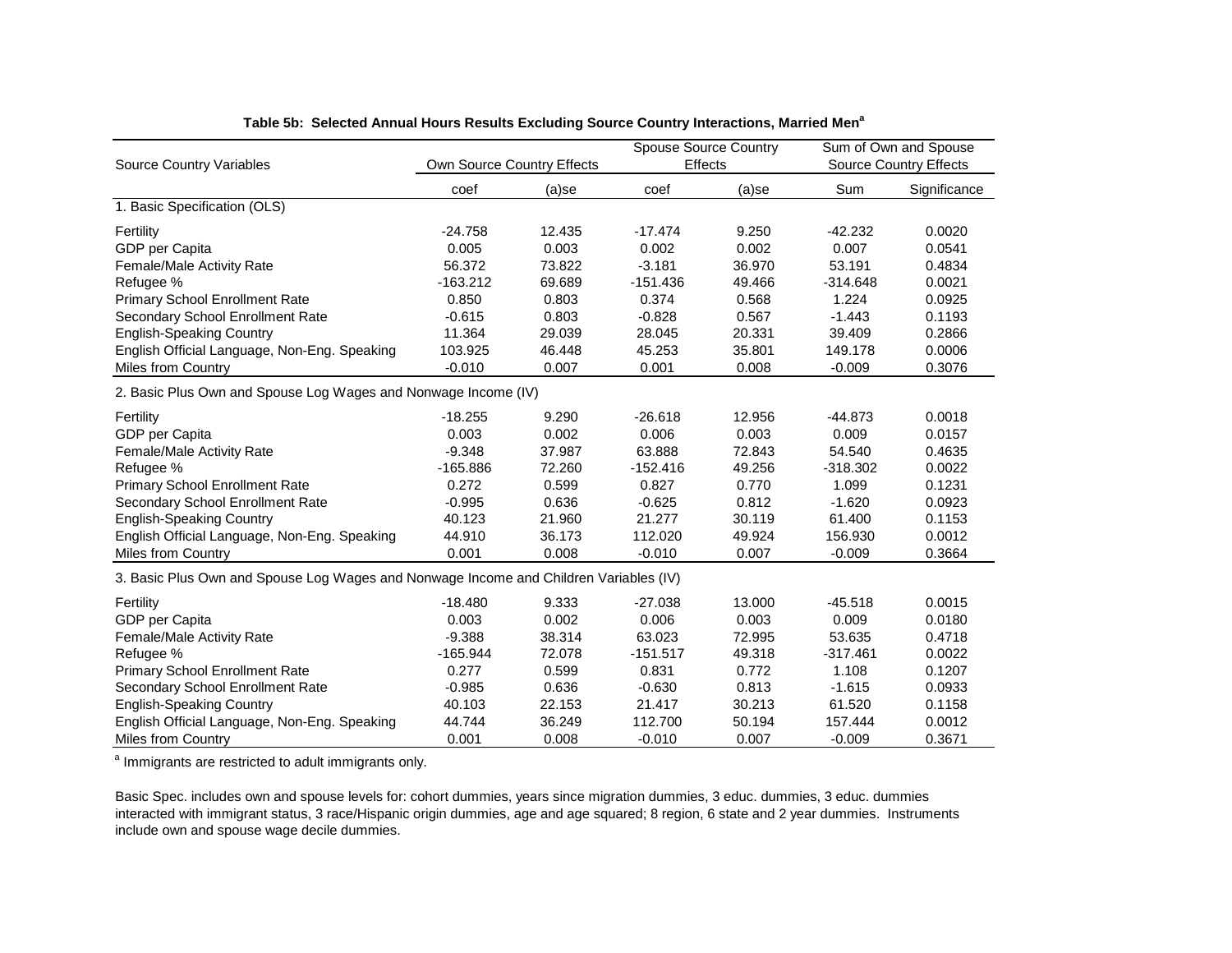| Variable                                          |              |                | Model 1         |               |                   |  |  |  |  |
|---------------------------------------------------|--------------|----------------|-----------------|---------------|-------------------|--|--|--|--|
|                                                   | 0-5 years    | 6-10 years     | 11-15 years     | 16-20 years   | $21-30$ years     |  |  |  |  |
| Fertility rate                                    | $-25.304$    | $-55.094$      | $-59.015**$ †   | $-43.161*$    | $-37.180*$        |  |  |  |  |
|                                                   | (22.885)     | (28.913)       | (22.251)        | (17.860)      | (16.456)          |  |  |  |  |
| GDP per capita                                    | $-0.023**$   | $-0.037**$ ††  | $-0.050**$ ††   | $-0.037**$ †  | $-0.026**$        |  |  |  |  |
|                                                   | (0.003)      | (0.003)        | (0.005)         | (0.005)       | (0.005)           |  |  |  |  |
| Activity rate ratio                               | 464.656**    | 476.427**      | 506.396**       | 614.289**     | 476.716**         |  |  |  |  |
|                                                   | (101.376)    | (135.245)      | (104.232)       | (97.070)      | (74.214)          |  |  |  |  |
| Refugee proportion                                | $-122.953$   | $-95.503$      | $-60.999$       | $-58.982$     | $-162.381*$       |  |  |  |  |
|                                                   | (79.215)     | (107.731)      | (70.726)        | (55.077)      | (65.574)          |  |  |  |  |
| Primary enrollment rate                           | 1.215        | 1.474          | $3.572*$        | $3.850**$     | $3.253**$         |  |  |  |  |
|                                                   | (1.619)      | (1.576)        | (1.374)         | (1.221)       | (0.971)           |  |  |  |  |
| Secondary enrollment rate                         | 1.064        | 1.523<br>1.095 |                 | $-0.010$      | $-0.953 +$        |  |  |  |  |
|                                                   | (1.622)      | (1.869)        | (1.285)         | (1.058)       | (0.915)           |  |  |  |  |
| English speaking country                          | 145.288*     | 104.985        | 78.503          | 68.430        | 114.505**         |  |  |  |  |
|                                                   | (59.855)     | (53.440)       | (44.929)        | (42.490)      | (26.079)          |  |  |  |  |
| English official country                          | 244.429*     | 233.019*       | 234.421*        | 156.219*      | 85.371 ++         |  |  |  |  |
|                                                   | (95.519)     | (98.321)       | (89.924)        | (74.576)      | (84.639)          |  |  |  |  |
| Miles from home country                           | $-0.029**$   | $-0.013 +$     | $-0.017$        | $-0.009 +$    | $0.007$ $\dagger$ |  |  |  |  |
|                                                   | (0.008)      | (0.011)        | (0.011)         | (0.009)       | (0.007)           |  |  |  |  |
| Immigrant x high school                           | $-137.091**$ | $-133.062**$   | $-125.533**$    | $-86.181*$    | $-98.029**$       |  |  |  |  |
|                                                   | (35.078)     | (45.883)       | (32.783)        | (36.473)      | (32.893)          |  |  |  |  |
| Immigrant x some college                          | $-259.760**$ | $-181.136**$ † | $-180.449**$ †  | $-92.290*$ †† | $-104.491*$ ††    |  |  |  |  |
|                                                   | (48.883)     | (53.320)       | (36.503)        | (40.143)      | (40.830)          |  |  |  |  |
| Immigrant x college                               | $-338.209**$ | $-111.660$ ††  | $-139.472**$ †† | $-94.509*$ †† | $-24.270$ ++      |  |  |  |  |
|                                                   | (52.404)     | (66.698)       | (45.391)        | (41.807)      | (37.817)          |  |  |  |  |
| Own and sp wage and non-wage income $\times$ year |              |                | No              |               |                   |  |  |  |  |
| Child dummies                                     |              |                | <b>No</b>       |               |                   |  |  |  |  |
| Observations                                      | 490939       |                |                 |               |                   |  |  |  |  |
| R-squared                                         |              |                | 0.09            |               |                   |  |  |  |  |

**Table 6a: Sum of Own and Spouse Effects on Annual Work Hours for Models Including Source Country Interactions, Married Women, Selected Variables from Basic Specification (Model 1)<sup>a</sup>**

<sup>a</sup> Immigrants are restricted to adult immigrants only.

Notes: Robust standard errors in parentheses. \* and \*\* denote significance from zero at 5% and 1%, respectively. † and †† denote significance from the 0-5 years coefficient at 5% and 1%, respectively. All models also include 8 regional dummies, 6 high immigrant proportion state dummies and own and spouse variables for the following: age, age squared, 3 education dummies, 3 race and Hispanic origin dummies, 5 years-since-migration dummies and 2 year dummies.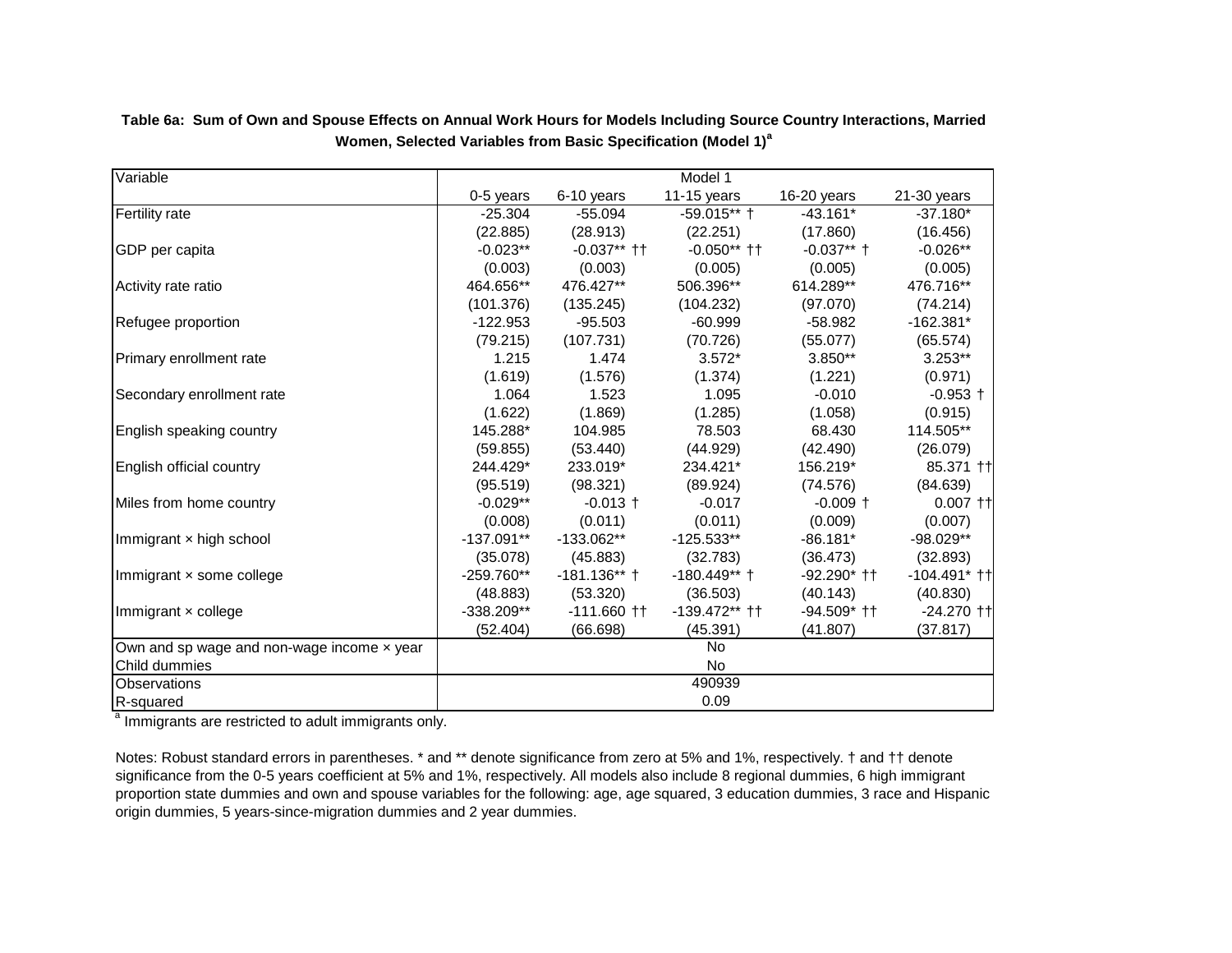| Variable                                          |              |               | <b>Years Since Migration</b> |               |              |  |  |  |  |
|---------------------------------------------------|--------------|---------------|------------------------------|---------------|--------------|--|--|--|--|
|                                                   | 0-5 years    | 6-10 years    | 11-15 years                  | 16-20 years   | 21-30 years  |  |  |  |  |
| Fertility rate                                    | $-35.761$    | $-63.228*$    | $-62.173**$                  | -49.897**     | $-45.891**$  |  |  |  |  |
|                                                   | (20.428)     | (27.457)      | (20.405)                     | (16.673)      | (16.190)     |  |  |  |  |
| GDP per capita                                    | $-0.017**$   | $-0.033**$ †† | $-0.044**$ ††                | $-0.033**$ †† | $-0.023**$   |  |  |  |  |
|                                                   | (0.002)      | (0.003)       | (0.004)                      | (0.005)       | (0.005)      |  |  |  |  |
| Activity rate ratio                               | 382.872**    | 434.811**     | 488.943**                    | 576.307**     | 462.908**    |  |  |  |  |
|                                                   | (85.348)     | (129.602)     | (97.040)                     | (96.748)      | (73.407)     |  |  |  |  |
| Refugee proportion                                | $-115.827$   | $-105.183$    | $-66.250$                    | $-24.960$     | -182.389**   |  |  |  |  |
|                                                   | (77.937)     | (104.370)     | (60.329)                     | (57.632)      | (55.252)     |  |  |  |  |
| Primary enrollment rate                           | 1.403        | 1.318         | $3.186*$                     | $3.381**$     | 3.086**      |  |  |  |  |
|                                                   | (1.553)      | (1.499)       | (1.292)                      | (1.081)       | (0.854)      |  |  |  |  |
| Secondary enrollment rate                         | $-0.016$     | 0.502         | 0.286                        | $-0.351$      | $-1.383$     |  |  |  |  |
|                                                   | (1.416)      | (1.653)       | (1.184)                      | (1.040)       | (0.880)      |  |  |  |  |
| English speaking country                          | 153.699**    | 110.657*      | 80.749                       | 71.177        | 119.713**    |  |  |  |  |
|                                                   | (48.878)     | (51.406)      | (41.264)                     | (41.805)      | (27.107)     |  |  |  |  |
| English official country                          | 242.523**    | 217.199*      | 211.911*                     | 129.932* +    | 57.265 ++    |  |  |  |  |
|                                                   | (74.690)     | (88.488)      | (82.342)                     | (59.916)      | (69.343)     |  |  |  |  |
| Miles from home country                           | $-0.028**$   | $-0.015$      | $-0.018$                     | $-0.011$      | $0.011 +$    |  |  |  |  |
|                                                   | (0.008)      | (0.011)       | (0.010)                      | (0.008)       | (0.006)      |  |  |  |  |
| Immigrant x high school                           | $-134.454**$ | $-163.600**$  | $-144.245**$                 | $-110.461**$  | $-64.986$    |  |  |  |  |
|                                                   | (34.906)     | (43.707)      | (30.672)                     | (36.154)      | (34.427)     |  |  |  |  |
| Immigrant x some college                          | $-211.607**$ | $-190.188**$  | $-194.923**$                 | $-95.992$ $+$ | $-73.796$ †† |  |  |  |  |
|                                                   | (47.695)     | (50.757)      | (34.710)                     | (39.568)      | (38.947)     |  |  |  |  |
| Immigrant x college                               | $-224.862**$ | $-61.819$ ††  | $-107.613$ $+$               | $-51.142$ ††  | 97.271* ††   |  |  |  |  |
|                                                   | (49.916)     | (61.285)      | (42.240)                     | (41.172)      | (38.680)     |  |  |  |  |
| Own and sp wage and non-wage income $\times$ year |              |               | Yes                          |               |              |  |  |  |  |
| Child dummies                                     |              |               | <b>No</b>                    |               |              |  |  |  |  |
| Observations                                      | 490939       |               |                              |               |              |  |  |  |  |
| R-squared                                         |              |               | 0.13                         |               |              |  |  |  |  |

**Table 6b: Sum of Own and Spouse Effects on Annual Work Hours for Models Including Source Country Interactions, Married Women, Selected Variables from Specification Including Ln Wage and Nonlabor Income (Model 2)<sup>a</sup>**

<sup>a</sup> Immigrants are restricted to adult immigrants only.

Notes: Robust standard errors in parentheses. \* and \*\* denote significance from zero at 5% and 1%, respectively. † and †† denote significance from the 0-5 years coefficient at 5% and 1%, respectively. All models also include 8 regional dummies, 6 high immigrant proportion state dummies and own and spouse variables for the following: age, age squared, 3 education dummies, 3 race and Hispanic origin dummies, 5 years-since-migration dummies and 2 year dummies. Own and spouse wage instruments are generated using decile dummies in each year.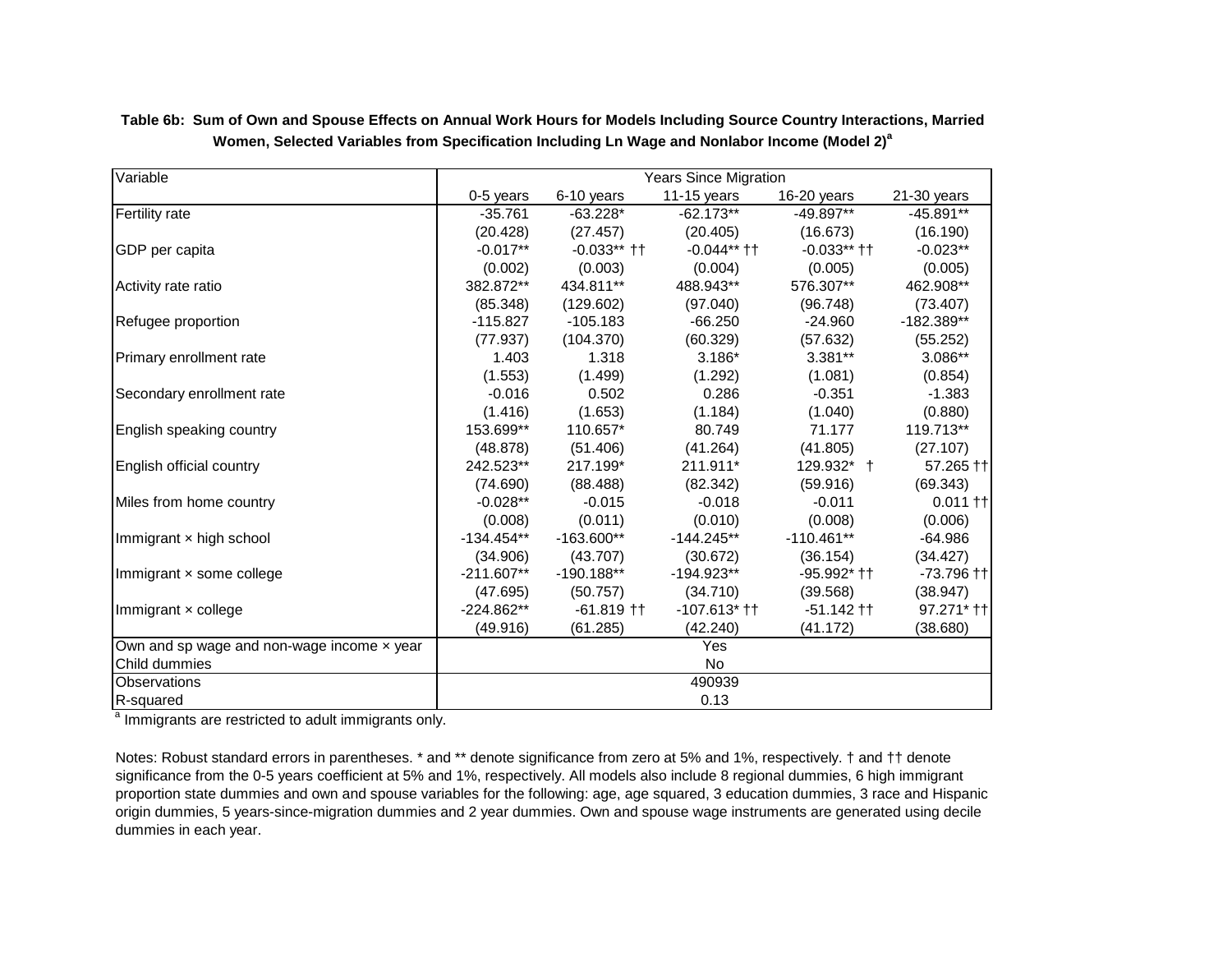| Variable                                   | <b>Years Since Migration</b> |                    |                 |                 |                |  |  |  |  |
|--------------------------------------------|------------------------------|--------------------|-----------------|-----------------|----------------|--|--|--|--|
|                                            | 0-5 years                    | 6-10 years         | $11-15$ years   | 16-20 years     | $21-30$ years  |  |  |  |  |
| <b>Fertility rate</b>                      | 24.244                       | $-8.418$           | $-27.284$ ††    | $-25.071$ ††    | $-45.907**$ †† |  |  |  |  |
|                                            | (21.843)                     | (24.991)           | (20.002)        | (14.737)        | (16.904)       |  |  |  |  |
| GDP per capita                             | $-0.013**$                   | $-0.025**$ ††      | $-0.036**$ ††   | $-0.027**$ ††   | $-0.023**$     |  |  |  |  |
|                                            | (0.003)                      | (0.003)            | (0.004)         | (0.004)         | (0.005)        |  |  |  |  |
| Activity rate ratio                        | 494.066**                    | 488.855**          | 515.064**       | 570.524**       | 470.393**      |  |  |  |  |
|                                            | (95.096)                     | (107.651)          | (93.492)        | (107.441)       | (80.135)       |  |  |  |  |
| Refugee proportion                         | $-5.201$                     | $-83.322$          | $-64.760$       | $-30.872$       | $-155.511**$   |  |  |  |  |
|                                            | (74.279)                     | (76.278)           | (57.791)        | (59.915)        | (55.386)       |  |  |  |  |
| Primary enrollment rate                    | 1.610                        | 1.626              | $3.310**$       | $3.176**$       | 2.943**        |  |  |  |  |
|                                            | (1.482)                      | (1.184)            | (1.175)         | (1.057)         | (0.932)        |  |  |  |  |
| Secondary enrollment rate                  | 0.877                        | 1.065              | 0.423           | $-0.002$        | $-1.410$       |  |  |  |  |
|                                            | (1.426)                      | (1.434)            | (1.149)         | (1.035)         | (0.958)        |  |  |  |  |
| English speaking country                   | 145.600**                    | 80.023             | 59.519          | 70.285          | 134.380**      |  |  |  |  |
|                                            | (42.913)                     | (44.381)           | (33.593)        | (36.798)        | (28.264)       |  |  |  |  |
| English official country                   | 187.603*                     | 194.272*           | 210.447*        | 116.876         | 52.160 ++      |  |  |  |  |
|                                            | (80.637)                     | (89.067)           | (85.362)        | (64.831)        | (76.184)       |  |  |  |  |
| Miles from home country                    | $-0.026**$                   | $-0.016$           | $-0.016$        | $-0.007$ +      | $0.014$ ††     |  |  |  |  |
|                                            | (0.006)                      | (0.009)            | (0.009)         | (0.009)         | (0.007)        |  |  |  |  |
| Immigrant x high school                    | $-190.997**$                 | $-188.997**$       | $-154.322**$    | $-119.752**$ †  | $-60.369$ ††   |  |  |  |  |
|                                            | (32.743)                     | (37.724)           | (28.404)        | (36.154)        | (34.215)       |  |  |  |  |
| Immigrant x some college                   | $-309.471**$                 | $-218.956**$ ††    | -187.095** ††   | $-88.578$ * † † | $-73.307$ $+1$ |  |  |  |  |
|                                            | (46.743)                     | (44.721)           | (30.094)        | (38.365)        | (37.382)       |  |  |  |  |
| Immigrant $\times$ college                 | $-349.183**$                 | $-134.963$ $+$ $+$ | $-111.877**$ †† | $-38.713$ ††    | 75.419 ††      |  |  |  |  |
|                                            | (50.038)                     | (52.241)           | (35.912)        | (41.639)        | (39.078)       |  |  |  |  |
| Own and sp wage and non-wage income x year |                              |                    | Yes             |                 |                |  |  |  |  |
| Child dummies                              |                              |                    | Yes             |                 |                |  |  |  |  |
| <b>Observations</b>                        | 490939                       |                    |                 |                 |                |  |  |  |  |
| R-squared                                  |                              |                    | 0.19            |                 |                |  |  |  |  |

**Table 6c: Sum of Own and Spouse Effects on Annual Work Hours for Models Including Source Country Interactions, Married Women, Selected Variables from Full Specification (Model 3)<sup>a</sup>**

<sup>a</sup> Immigrants are restricted to adult immigrants only.

Notes: Robust standard errors in parentheses. \* and \*\* denote significance from zero at 5% and 1%, respectively. † and †† denote significance from the 0-5 years coefficient at 5% and 1%, respectively. All models also include 8 regional dummies, 6 high immigrant proportion state dummies and own and spouse variables for the following: age, age squared, 3 education dummies, 3 race and Hispanic origin dummies, 5 years-since-migration dummies and 2 year dummies. Own and spouse wage instruments are generated using decile dummies in each year.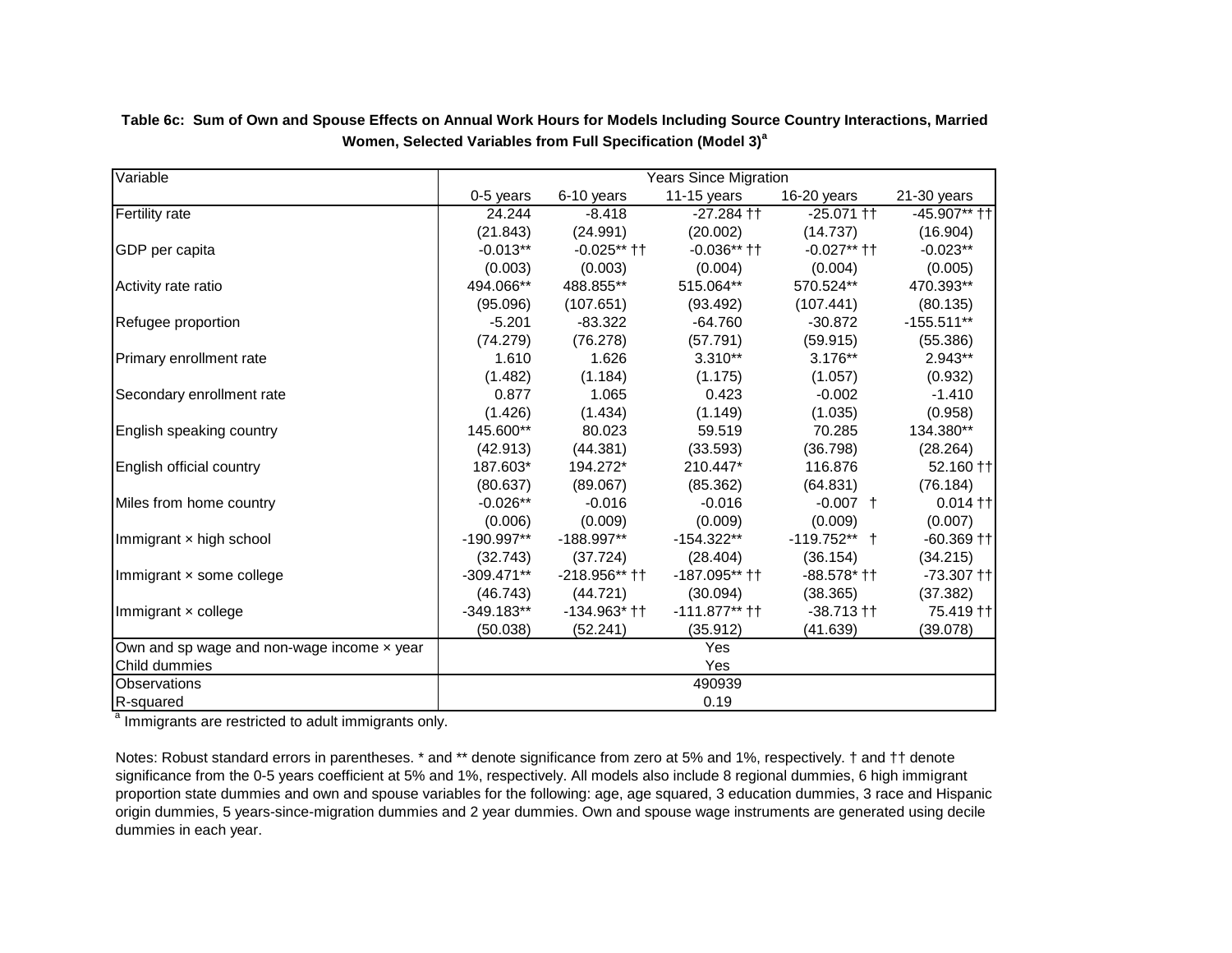| Variable                                   |              |                   | Model 1         |                 |                 |
|--------------------------------------------|--------------|-------------------|-----------------|-----------------|-----------------|
|                                            | 0-5 years    | 6-10 years        | 11-15 years     | 16-20 years     | 21-30 years     |
| Fertility rate                             | $-41.517**$  | $-65.100**$       | $-32.310*$      | $-56.701**$     | $-40.331**$     |
|                                            | (15.511)     | (17.631)          | (14.077)        | (21.117)        | (15.322)        |
| GDP per capita                             | $0.017**$    | $-0.002$ ††       | $-0.001$ ††     | $-0.006$ ++     | $-0.002$ ++     |
|                                            | (0.004)      | (0.003)           | (0.004)         | (0.005)         | (0.005)         |
| Activity rate ratio                        | 28.845       | $-39.190$         | 10.258          | 10.513          | 59.368          |
|                                            | (133.550)    | (104.164)         | (82.093)        | (97.882)        | (81.506)        |
| Refugee proportion                         | -430.768**   | $-309.112**$      | $-273.005*$     | $-175.966$      | $-215.118*$     |
|                                            | (96.511)     | (106.509)         | (119.761)       | (142.268)       | (82.156)        |
| Primary enrollment rate                    | 1.931        | 0.240             | 0.458           | 1.336           | 1.069           |
|                                            | (1.129)      | (0.836)           | (0.930)         | (0.975)         | (0.926)         |
| Secondary enrollment rate                  | $-2.834$     | $-0.585$<br>0.062 |                 | $-2.322*$       | $-2.319*$       |
|                                            | (1.589)      | (0.992)           | (1.187)         | (0.979)         | (0.887)         |
| English speaking country                   | 120.359      | 52.887            | 16.392          | 62.106          | 2.552           |
|                                            | (74.271)     | (36.079)          | (33.498)        | (39.044)        | (37.102)        |
| English official country                   | 370.358**    | 118.107** ††      | $18.505$ ††     | $-18.639 +$     | $-72.810$ ††    |
|                                            | (68.274)     | (41.726)          | (46.357)        | (66.990)        | (64.951)        |
| Miles from home country                    | $-0.035**$   | $-0.008$ +        | $0.006 +$       | $0.014$ ††      | $0.004$ ††      |
|                                            | (0.012)      | (0.009)           | (0.010)         | (0.013)         | (0.010)         |
| Immigrant x high school                    | $-219.416**$ | $-111.804**$ ††   | $-112.898**$ †† | $-119.238**$ †† | $-105.256**$ †† |
|                                            | (34.132)     | (41.113)          | (28.473)        | (28.136)        | (25.070)        |
| Immigrant x some college                   | $-345.472**$ | $-176.690**$ ††   | -157.331** ††   | $-116.512**$ †† | $-92.634**$ ††  |
|                                            | (46.347)     | (37.950)          | (29.509)        | (33.944)        | (28.968)        |
| Immigrant x college                        | -376.920**   | $-188.083**++$    | $-165.535**$ †† | $-66.687$ ††    | $12.613$ ††     |
|                                            | (55.072)     | (56.867)          | (38.486)        | (36.829)        | (32.554)        |
| Own and sp wage and non-wage income x year |              |                   | <b>No</b>       |                 |                 |
| Child dummies                              |              |                   | <b>No</b>       |                 |                 |
| <b>Observations</b>                        |              |                   | 490939          |                 |                 |
| R-squared                                  |              |                   | 0.15            |                 |                 |

**Table 7: Sum of Own and Spouse Effects on Annual Work Hours for Models Including Source Country Interactions, Married Men, Selected Variables from Basic Specification (Model 1)<sup>a</sup>**

<sup>a</sup> Immigrants are restricted to adult immigrants only.

Notes: Robust standard errors in parentheses. \* and \*\* denote significance from zero at 5% and 1%, respectively. † and †† denote significance from the 0-5 years coefficient at 5% and 1%, respectively. All models also include 8 regional dummies, 6 high immigrant proportion state dummies and own and spouse variables for the following: age, age squared, 3 education dummies, 3 race and Hispanic origin dummies, 5 years-since-migration dummies and 2 year dummies.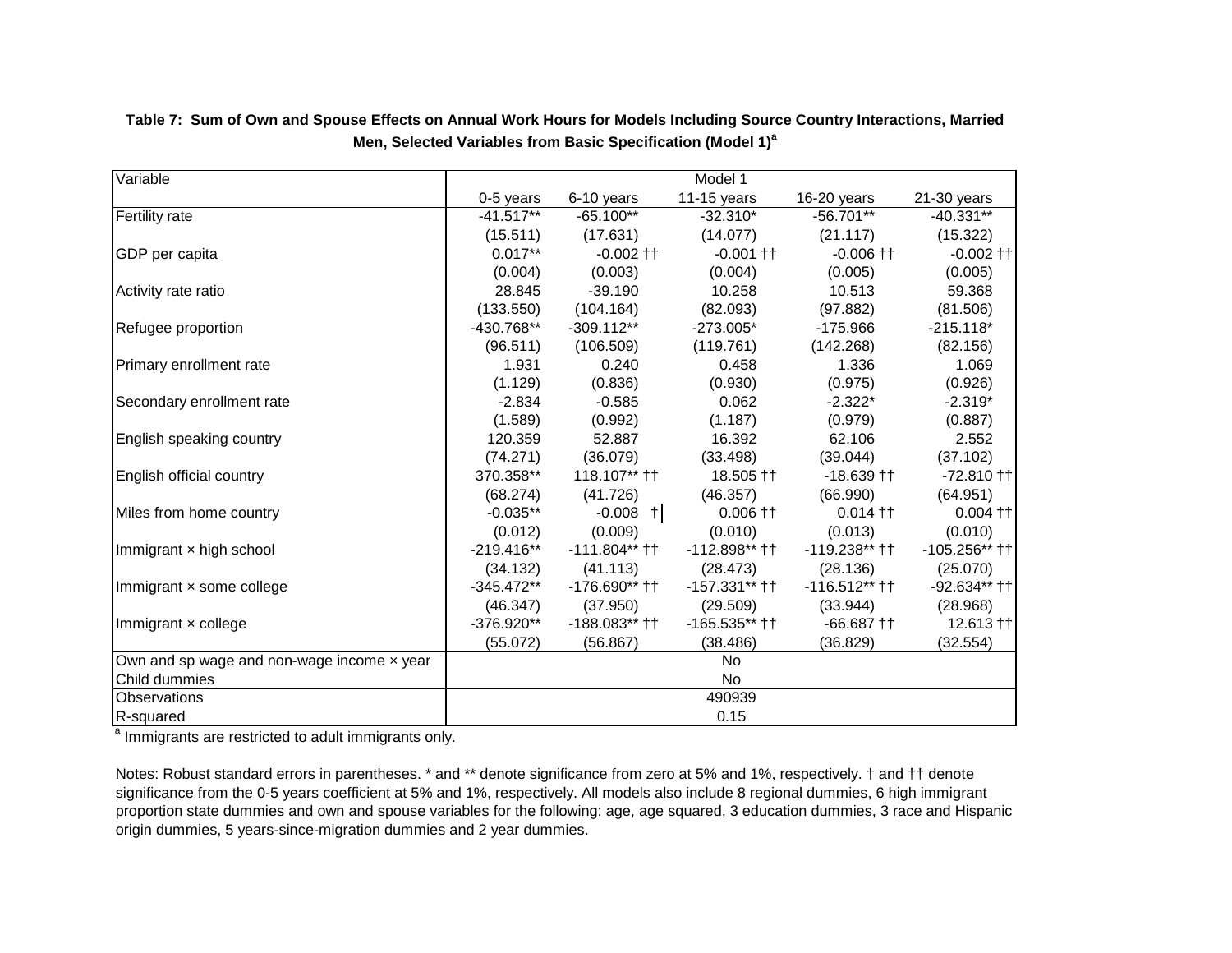0  **Hours Relative to Annual Work Hours Relative to**  $-50^{0+5}$ 0 16-20 21:30 **Sale 1**<br> **Comparison**<br> **Comparison**<br> **Comparison**<br> **Comparison**<br> **Comparison**<br> **Comparison**<br> **Comparison**<br> **Comparison** -100 **able Natives** -150 -200 **Annual Work** -300 -350 -400 -450 **Years Since Migration**  $-$  No source country chars  $-$  Source country interactns  $\ddot{\phantom{1}}$ 

Figure A-1: Assimilation Profiles, Annual Work Hours, Married Adult Immigrants, Basic Specification (Model 1)

a. Women



b. Men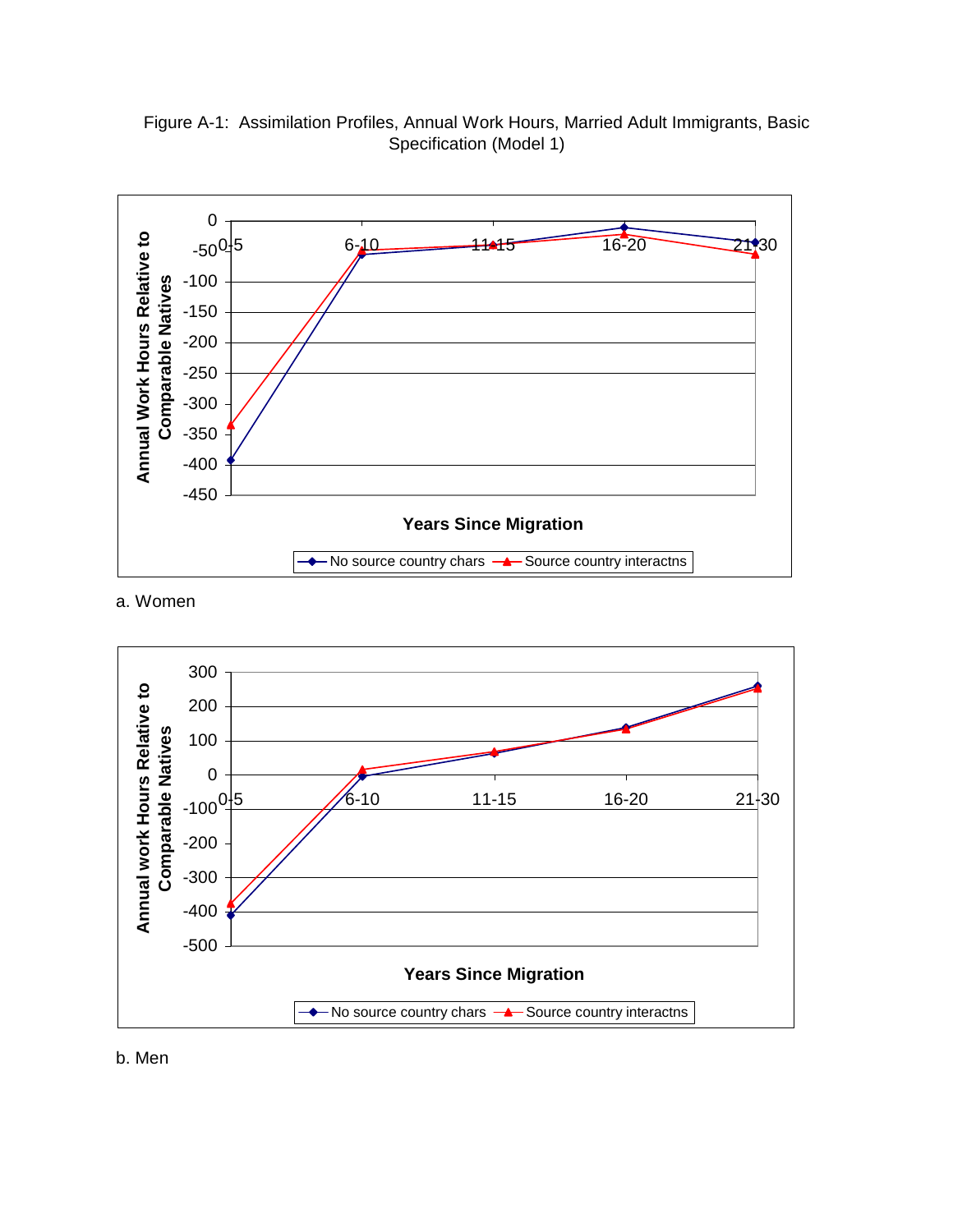| Country               | Weighted fraction |       | Activity ratio at arrival |       |       | Fertility rate at arrival |       | Observations in sample |       |        |
|-----------------------|-------------------|-------|---------------------------|-------|-------|---------------------------|-------|------------------------|-------|--------|
|                       | of immigrant      | 1980  | 1990                      | 2000  | 1980  | 1990                      | 2000  | 1980                   | 1990  | 2000   |
| <b>United States</b>  | <b>NA</b>         | 0.513 | 0.617                     | 0.716 | 2.817 | 2.167                     | 1.957 | 76940                  | 76277 | 71198  |
| Mexico                | 15.59%            | 0.233 | 0.316                     | 0.393 | 6.764 | 5.657                     | 4.120 | 8644                   | 13053 | 21350  |
| Philippines           | 6.70%             | 0.501 | 0.527                     | 0.553 | 6.454 | 5.761                     | 5.068 | 4014                   | 6709  | 7405   |
| India                 | 5.29%             | 0.534 | 0.520                     | 0.493 | 5.591 | 5.017                     | 4.273 | 2246                   | 3860  | 7605   |
| Korea                 | 5.19%             | 0.490 | 0.575                     | 0.618 | 4.688 | 3.440                     | 2.610 | 3141                   | 5329  | 5231   |
| China                 | 4.54%             | 0.742 | 0.790                     | 0.837 | 5.523 | 3.720                     | 2.581 | 2216                   | 3581  | 6136   |
| <b>United Kingdom</b> | 3.70%             | 0.464 | 0.543                     | 0.642 | 2.396 | 2.135                     | 1.864 | 4036                   | 3249  | 2801   |
| Vietnam               | 3.47%             | 0.812 | 0.816                     | 0.855 | 6.794 | 5.958                     | 4.713 | 1557                   | 3272  | 4439   |
| Germany               | 3.40%             | 0.530 | 0.562                     | 0.629 | 2.213 | 1.970                     | 1.501 | 4630                   | 2760  | 1887   |
| Canada                | 3.31%             | 0.404 | 0.548                     | 0.720 | 3.247 | 2.390                     | 1.743 | 3515                   | 2631  | 2916   |
| Cuba                  | 3.29%             | 0.251 | 0.324                     | 0.524 | 4.191 | 3.522                     | 2.052 | 4009                   | 2948  | 1987   |
| <b>USSR</b>           | 2.98%             | 0.763 | 0.794                     | 0.790 | 2.623 | 2.335                     | 2.127 | 1307                   | 1573  | 4954   |
| Japan                 | 2.91%             | 0.595 | 0.597                     | 0.627 | 2.201 | 1.886                     | 1.655 | 2639                   | 2717  | 2352   |
| Taiwan                | 2.05%             | 0.521 | 0.534                     | 0.555 | 3.850 | 2.770                     | 2.314 | 843                    | 2401  | 2249   |
| Poland                | 1.83%             | 0.699 | 0.754                     | 0.770 | 3.022 | 2.377                     | 2.169 | 1351                   | 1325  | 2155   |
| Colombia              | 1.64%             | 0.282 | 0.338                     | 0.469 | 6.084 | 4.853                     | 3.637 | 943                    | 1400  | 1956   |
| Italy                 | 1.60%             | 0.346 | 0.380                     | 0.472 | 2.411 | 2.301                     | 1.802 | 2499                   | 1229  | 554    |
| El Salvador           | 1.57%             | 0.270 | 0.344                     | 0.393 | 6.472 | 5.492                     | 4.694 | 454                    | 1586  | 2134   |
| Jamaica               | 1.15%             | 0.663 | 0.756                     | 0.812 | 5.415 | 4.557                     | 3.704 | 947                    | 1029  | 1130   |
| Dominican Republic    | 1.15%             | 0.229 | 0.313                     | 0.380 | 6.734 | 5.273                     | 4.090 | 717                    | 850   | 1333   |
| Portugal              | 1.15%             | 0.297 | 0.398                     | 0.505 | 2.911 | 2.680                     | 2.313 | 1396                   | 1153  | 628    |
| Iran                  | 1.09%             | 0.228 | 0.241                     | 0.263 | 6.514 | 6.552                     | 5.978 | 619                    | 1194  | 1072   |
| Yugoslavia            | 1.03%             | 0.507 | 0.552                     | 0.671 | 2.883 | 2.516                     | 1.887 | 889                    | 507   | 1241   |
| Haiti                 | 0.90%             | 0.793 | 0.750                     | 0.720 | 6.052 | 6.015                     | 5.783 | 476                    | 692   | 1110   |
| Peru                  | 0.90%             | 0.277 | 0.310                     | 0.351 | 6.477 | 5.441                     | 4.540 | 413                    | 762   | 1190   |
| Laos                  | 0.86%             | 0.824 | 0.826                     | 0.827 | 6.150 | 6.585                     | 6.522 | 270                    | 1052  | 847    |
| Other countries       | 22.71%            | 0.429 | 0.487                     | 0.534 | 4.398 | 4.515                     | 4.156 | 15660                  | 18948 | 24621  |
| Immigrant average     | 100.00%           | 0.445 | 0.509                     | 0.566 | 4.473 | 4.332                     | 3.663 | 69431                  | 85810 | 111283 |

Table A-1: Activity Ratios and Fertility Rates in the 25 Top Immigrant Source Countries for Married Women

Notes: Countries are ranked by their weighted share of the sample of married women across all years, with only adult immigrants included. U.S. values are weighted by the share of immigrants arriving in each year.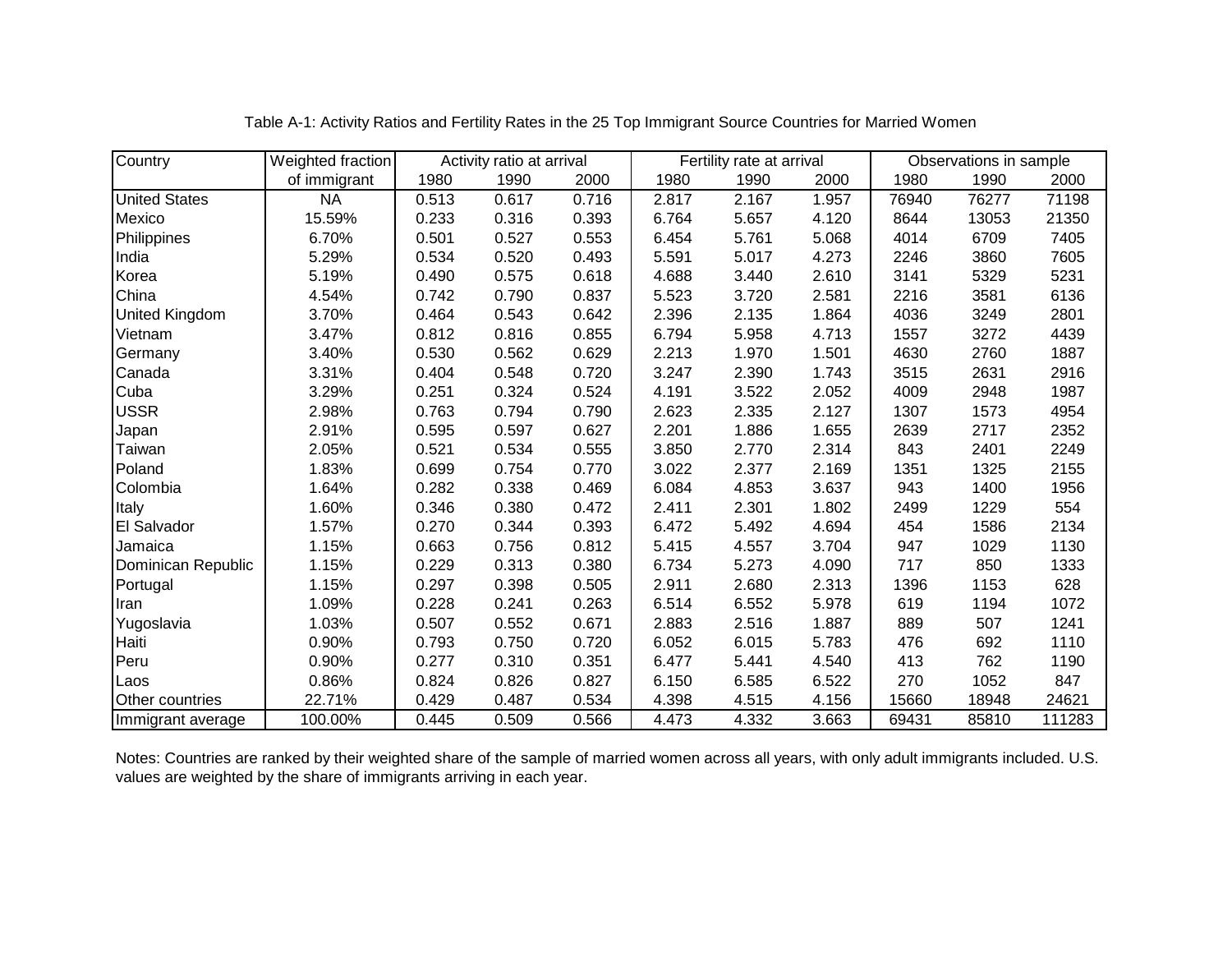| Variable                                | All          | All        | <b>Married Women</b> |             | <b>Married Men</b> |           |
|-----------------------------------------|--------------|------------|----------------------|-------------|--------------------|-----------|
|                                         | Women        | Men        | Own                  | Spouse      | Own                | Spouse    |
| Immigrant arrived between 1960 and 1964 | 26.944       | 48.305*    | $-14.514$            | $-35.555$   | 4.543              | 50.701*   |
|                                         | (17.990)     | (22.354)   | (26.288)             | (35.924)    | (19.971)           | (24.670)  |
| Immigrant arrived between 1965 and 1969 | 89.530**     | 65.866**   | 58.123*              | $-17.970$   | $-2.895$           | 58.761**  |
|                                         | (29.228)     | (21.743)   | (25.538)             | (25.716)    | (18.914)           | (14.069)  |
| Immigrant arrived between 1970 and 1974 | 85.138*      | 73.144     | 47.726               | $-69.202$   | $-22.294$          | 94.916**  |
|                                         | (38.907)     | (38.223)   | (39.215)             | (48.827)    | (30.531)           | (33.217)  |
| Immigrant arrived between 1975 and 1979 | 67.072       | 81.880*    | 77.220               | -79.726     | $-4.968$           | 77.574*   |
|                                         | (48.587)     | (32.171)   | (44.881)             | (54.028)    | (27.852)           | (32.785)  |
| Immigrant arrived between 1980 and 1984 | 38.085       | 58.158     | $-6.362$             | $-124.017$  | $-59.149$          | 95.237    |
|                                         | (38.500)     | (44.892)   | (56.022)             | (83.546)    | (43.528)           | (54.294)  |
| Immigrant arrived between 1985 and 1990 | $-55.514$    | 122.940**  | $-56.463$            | $-153.050$  | $-36.827$          | 104.653*  |
|                                         | (60.928)     | (40.022)   | (66.542)             | (81.296)    | (41.943)           | (48.417)  |
| Immigrant arrived between 1991 and 1994 | $-116.298$   | 72.984     | $-142.242$           | $-137.014$  | $-102.280*$        | 112.794*  |
|                                         | (67.450)     | (47.426)   | (72.286)             | (89.877)    | (49.522)           | (50.541)  |
| Immigrant arrived between 1995 and 2000 | $-176.472**$ | 179.781**  | -170.262**           | $-194.460*$ | $-19.591$          | 145.805** |
|                                         | (53.601)     | (54.259)   | (64.221)             | (86.589)    | (42.818)           | (40.132)  |
| 0-5 years in U.S.                       | $-192.654**$ | -270.898** | -336.120**           | 155.071     | $-308.123**$       | $-63.805$ |
|                                         | (44.291)     | (76.685)   | (61.125)             | (86.705)    | (62.155)           | (36.615)  |
| 6-10 years in U.S.                      | 56.763       | 137.132**  | $-20.652$            | 176.434     | 69.896             | $-36.076$ |
|                                         | (45.383)     | (39.565)   | (79.002)             | (107.398)   | (40.991)           | (41.608)  |
| 11-15 years in U.S.                     | 109.388**    | 150.762**  | 56.947               | 114.198     | 106.128**          | $-4.861$  |
|                                         | (38.099)     | (27.531)   | (69.610)             | (98.094)    | (34.276)           | (34.428)  |
| 16-20 years in U.S.                     | 124.967*     | 214.375**  | 129.600              | 70.381      | 166.851**          | 10.308    |
|                                         | (48.576)     | (23.771)   | (69.438)             | (87.682)    | (34.566)           | (40.952)  |
| 21-30 years in U.S.                     | 183.397**    | 343.542**  | 137.280**            | 38.436      | 214.479**          | 84.071**  |
|                                         | (41.485)     | (24.115)   | (42.216)             | (42.570)    | (25.513)           | (19.396)  |
| Wage and non-wage income x year         | No           | No.        | No                   |             | No                 |           |
| Child and marriage dummies              | No           | No         | <b>No</b>            |             | No                 |           |
| Observations                            | 984908       | 967005     | 490939               |             | 490939             |           |
| R-squared                               | 0.10         | 0.19       | 0.09                 |             | 0.15               |           |

| Table A-2: Selected Annual hours Regression Results Excluding Country Characteristics, Basic Specification <sup>a</sup> |  |  |
|-------------------------------------------------------------------------------------------------------------------------|--|--|
|                                                                                                                         |  |  |

<sup>a</sup> Immigrants are restricted to adult immigrants only.

Notes: Robust standard errors in parentheses. \* and \*\* denote significance at 5% and 1%, respectively. All models also include own (and for married couples spouse) variables for the following: age, age squared, 3 educ. dummies, 3 educ. dummies interacted with immigrant status, 3 race and Hispanic origin dummies, 8 regional dummies, 6 high immigrant proportion state dummies and 2 year dummies.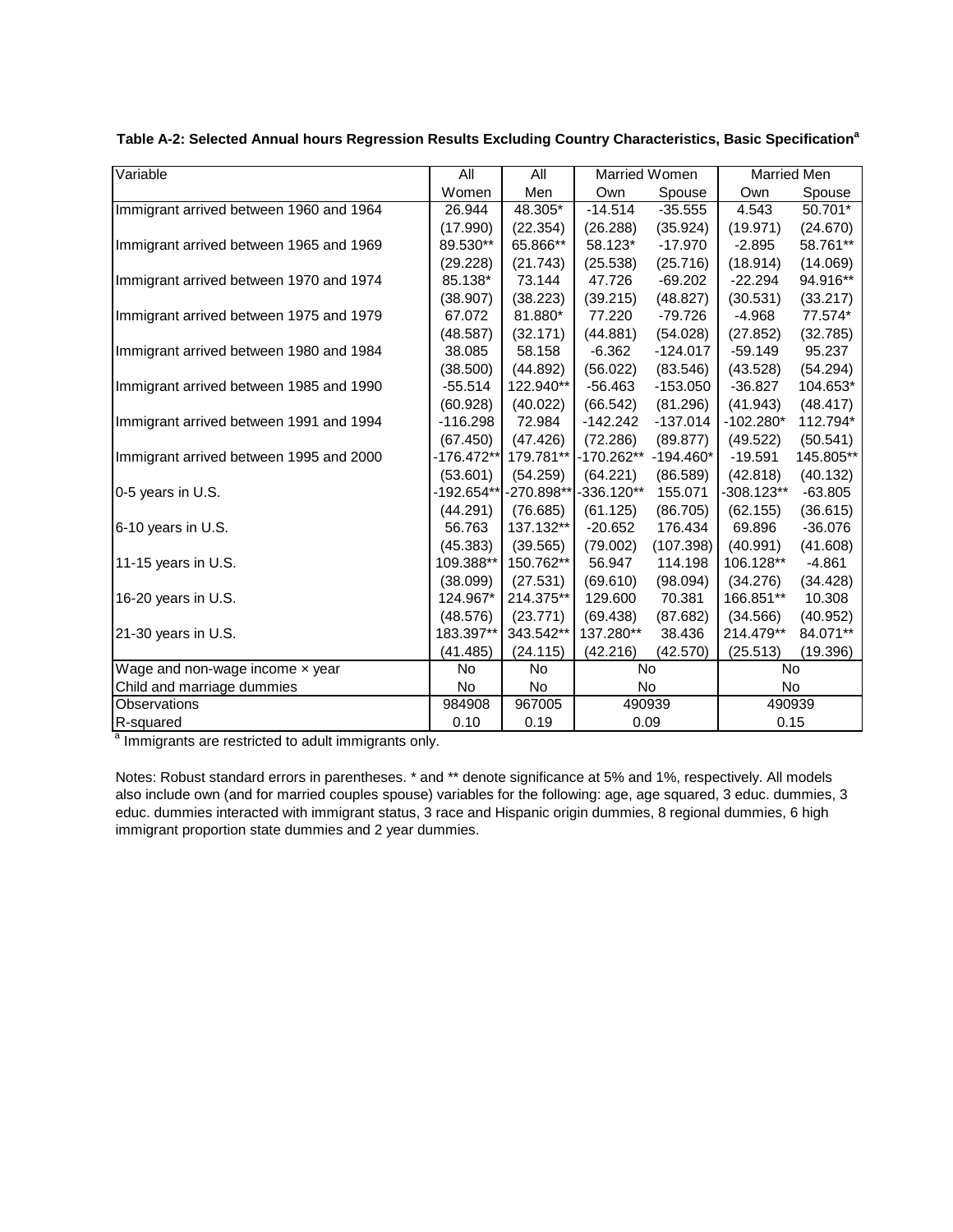| Variable                                         | Model 1                |                      | Model 2                |                     | Model 3                 |                     |
|--------------------------------------------------|------------------------|----------------------|------------------------|---------------------|-------------------------|---------------------|
|                                                  | Own<br>Spouse          |                      | Own<br>Spouse          |                     | Own<br>Spouse           |                     |
| Immigrant arrived between 1960 and 1964          | $-9.651$               | $-16.480$            | 1.573                  | $-21.494$           | $-13.077$               | $-38.832$           |
|                                                  | (26.253)               | (29.021)             | (25.675)               | (24.323)            | (23.288)                | (24.770)            |
| Immigrant arrived between 1965 and 1969          | 29.513                 | $-7.174$             | 32.070                 | $-2.328$            | $-2.343$                | $-20.555$           |
|                                                  | (21.578)               | (20.071)             | (19.733)               | (17.412)            | (19.470)                | (19.723)            |
| Immigrant arrived between 1970 and 1974          | 8.900                  | -29.859              | 4.547                  | -27.382             | $-22.442$               | $-54.129$           |
|                                                  | (29.301)               | (35.216)             | (24.550)               | (26.958)            | (26.793)                | (29.482)            |
| Immigrant arrived between 1975 and 1979          | -6.021                 | -53.368              | 0.264                  | -70.925             | -24.496                 | $-90.324*$          |
|                                                  | (48.922)               | (43.343)             | (40.963)               | (35.966)            | (43.753)                | (40.119)            |
| Immigrant arrived between 1980 and 1984          | -112.697               | -99.357              | -68.484                | $-125.565*$         | -88.883                 | $-159.449**$        |
|                                                  | (60.071)               | (69.733)             | (47.131)               | (54.117)            | (50.608)                | (53.751)            |
| Immigrant arrived between 1985 and 1990          | -174.651*              | $-151.133*$          |                        | -118.470 -165.225** | -144.170* -187.488**    |                     |
|                                                  | (77.947)               | (73.384)             | (64.011)               | (61.925)            | (66.316)                | (63.582)            |
| Immigrant arrived between 1991 and 1994          | -270.555**             | $-157.413$           | -211.832** -178.651*   |                     | -237.903** -219.499**   |                     |
|                                                  | (86.296)               | (88.639)             | (74.270)               | (81.661)            | (74.385)                | (77.487)            |
| Immigrant arrived between 1995 and 2000          |                        | -320.270** -211.825* | -246.764** -205.252*   |                     | -293.104** -222.635*    |                     |
|                                                  | (84.973)               | (82.619)             | (75.395)               | (79.652)            | (78.665)                | (86.355)            |
| 0-5 years in U.S.                                | -733.061**             | 410.467              | -595.629**             | 320.678             | -660.106**              | 234.764             |
|                                                  | (239.347)              | (230.179)            | (206.227)              | (214.606)           | $(211.199)$ $(211.926)$ |                     |
| 6-10 years in U.S.                               | $-436.080$             | 409.678              | $-325.577$             | 331.629             | $-337.717$              | 270.871             |
|                                                  | (239.948)              | (244.511)            | (209.051)              | (223.996)           | $(198.348)$ $(195.217)$ |                     |
| 11-15 years in U.S.                              | -357.515               | 360.008              | $-268.151$             | 312.767             | -303.876                | 255.648             |
|                                                  | (235.131)              | (236.906)            | (204.664)              | (220.919)           | $(189.972)$ $(184.567)$ |                     |
| 16-20 years in U.S.                              | -290.467               | 313.075              | $-211.720$             | 281.812             | -306.645                | 224.196             |
|                                                  | (229.342)              | (228.518)            | (198.860)              | (208.140)           | $(184.588)$ $(170.692)$ |                     |
| 21-30 years in U.S.                              | $-281.009$             | 290.433              | -201.727               | 257.065             | $-304.976$              | 162.891             |
|                                                  | (212.828)              | (187.670)            | (181.276)              | (171.251)           | (173.798)               | (147.975)           |
| Immigrant x Exactly High School Degree           | -149.971**             | 30.547*              | -129.045**             | 0.333               | -137.366**              | $-16.129$           |
|                                                  | (20.101)               | (14.160)             | (19.682)               | (13.547)            | (18.017)                | (11.329)            |
| Immigrant × Some College                         | -204.426**             | 25.761               | -163.795**             | $-2.169$            | -174.010**              | $-25.146$           |
| Immigrant × College Graduate                     | (23.437)               | (23.036)             | (23.002)               | (21.441)            | (19.830)                | (18.463)            |
|                                                  | -195.001**<br>(28.254) | 15.517<br>(31.050)   | -112.421**<br>(25.133) | 10.089<br>(28.250)  | -138.000**<br>(23.261)  | -28.459<br>(26.083) |
| <b>Total Fertility Rate</b>                      | 8.406                  | -42.725**            | 0.094                  | $-41.785**$         | 18.770                  | $-22.960*$          |
|                                                  | (18.937)               | (15.902)             | (16.239)               | (15.366)            | (14.572)                | (11.344)            |
| GDP per capita (1995 US \$)                      | $-0.013**$             | $-0.017**$           | $-0.013**$             | $-0.012**$          | $-0.010**$              | $-0.010**$          |
|                                                  | (0.004)                | (0.004)              | (0.003)                | (0.003)             | (0.003)                 | (0.003)             |
| Female LFP/Male LFP                              | 383.192**              | 165.891**            | 330.814**              | 179.752**           | 326.824**               | 216.721**           |
|                                                  | (74.186)               | (46.182)             | (68.349)               | (43.886)            | (58.083)                | (34.532)            |
| Percentage Refugees                              | 53.817                 | $-143.213**$         | 39.285                 | $-131.183**$        | 49.239                  | $-97.775**$         |
|                                                  | (46.578)               | (42.257)             | (44.748)               | (37.714)            | (40.979)                | (33.148)            |
| <b>Primary School Enrollment Rate</b>            | $2.434*$               | 0.161                | $2.114*$               | 0.290               | $2.124*$                | 0.285               |
|                                                  | (1.123)                | (0.631)              | (1.003)                | (0.586)             | (0.931)                 | (0.552)             |
| Secondary School Enrollment Rate                 | 2.227                  | $-1.042$             | 1.534                  | -1.169              | 1.565                   | -0.767              |
|                                                  | (1.307)                | (1.014)              | (1.118)                | (0.886)             | (1.107)                 | (0.780)             |
| <b>English Speaking Country</b>                  | 66.587*                | 18.426               | 67.879*                | 19.870              | 81.466**                | 0.582               |
|                                                  | (32.468)               | (27.193)             | (29.633)               | (22.286)            | (27.933)                | (22.422)            |
| English Official Language (non-English Speaking) | 192.843**              | 21.103               | 174.518**              | 25.560              | 170.105**               | 7.548               |
|                                                  | (40.987)               | (85.784)             | (35.272)               | (68.482)            | (35.023)                | (77.580)            |
| Miles from Country                               | $-0.011$               | $-0.007$             | $-0.010$               | $-0.008*$           | $-0.010$                | $-0.006$            |
|                                                  | (0.008)                | (0.005)              | (0.007)                | (0.004)             | (0.006)                 | (0.004)             |
| Own and sp wage and non-wage income x year       | No                     |                      | Yes                    |                     | Yes                     |                     |
| Child dummies                                    | No                     |                      | No                     |                     | Yes                     |                     |
| Observations                                     |                        | 490939               | 490939                 |                     | 490939                  |                     |
| R-squared                                        | 0.09                   |                      | 0.13                   |                     | 0.19                    |                     |

#### **Table A-3: Selected Annual Hours Regression Results Excluding Source Country Interactions, Married Women<sup>a</sup>**

<sup>a</sup> Immigrants are restricted to adult immigrants only.

Notes: Robust standard errors in parentheses. \* and \*\* denote significance at 5% and 1%, respectively. All models also include age, age squared, 3 education dummies, 3 race and Hispanic origin dummies, 8 regional dummies, 6 high immigrant proportion state dummies, 5 years-since-migration dummies and 2 year dummies. In Models 2 and 3, the wage is instrumented by its decile in each year.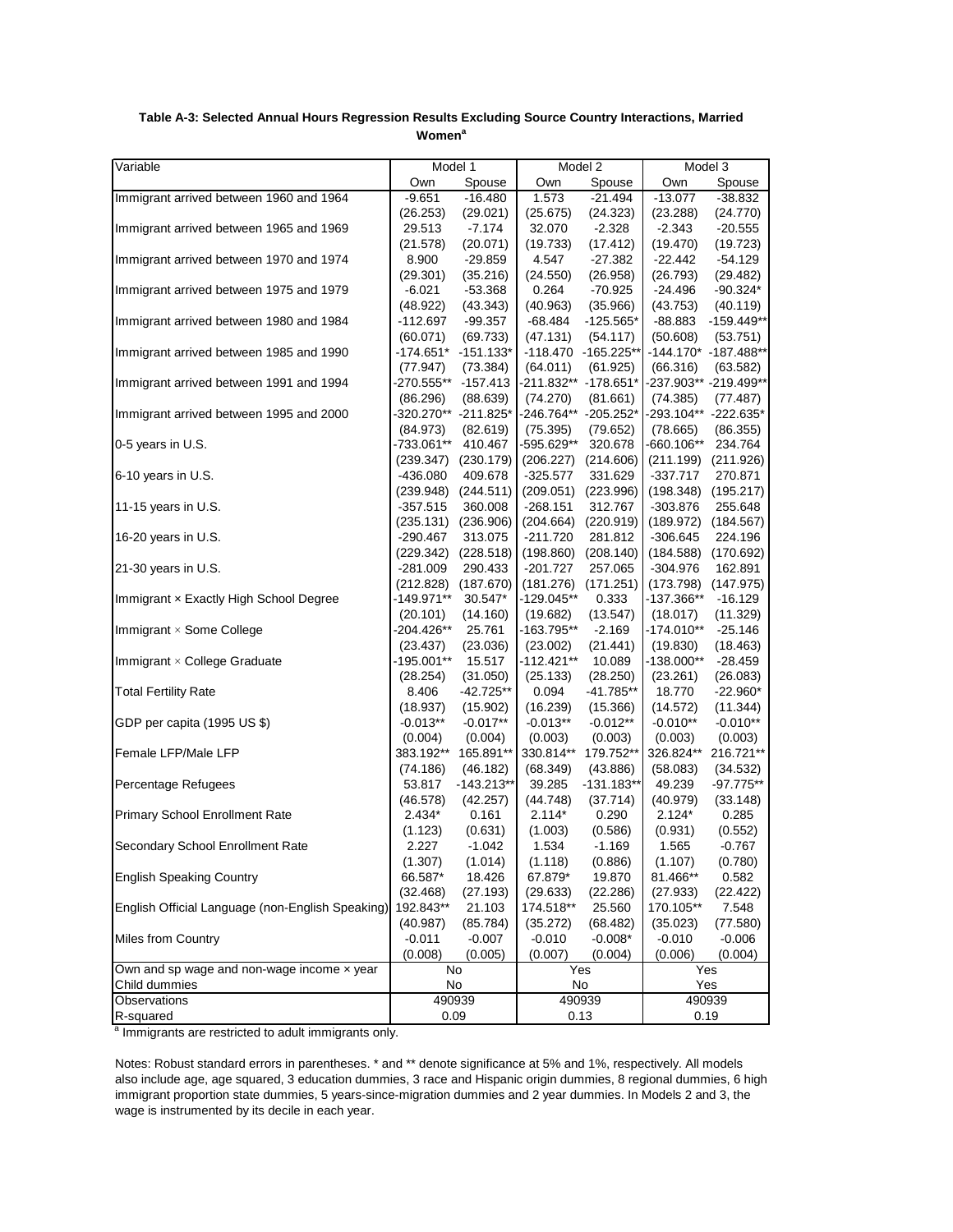| Variable                                         | Model 1               |                                   | Model 2                                   |                         | Model $3$             |                       |  |
|--------------------------------------------------|-----------------------|-----------------------------------|-------------------------------------------|-------------------------|-----------------------|-----------------------|--|
|                                                  | Own                   | Spouse                            | Own                                       | Spouse                  | Own                   | Spouse                |  |
| Immigrant arrived between 1960 and 1964          | 6.601                 | 50.447*                           | 8.076                                     | 48.832*                 | 8.762                 | 49.729*               |  |
|                                                  | (20.163)              | (21.337)                          | (20.535)                                  | (19.280)                | (20.493)              | (19.359)              |  |
| Immigrant arrived between 1965 and 1969          | $-10.134$             | 65.245**                          | $-11.194$                                 | 64.107**                | $-10.782$             | 66.325**              |  |
|                                                  | (26.342)              | (16.218)                          | (26.854)                                  | (16.638)                | (26.920)              | (16.593)              |  |
| Immigrant arrived between 1970 and 1974          | $-21.782$             | 119.361**                         | -31.587                                   | 120.940**               | $-30.808$             | 122.770**             |  |
|                                                  | (35.285)              | (24.978)                          | $(33.321)$ $(24.383)$                     |                         | (33.379)              | (24.371)              |  |
| Immigrant arrived between 1975 and 1979          | 1.442                 | 115.219**                         | $-13.231$                                 | 110.415**               | $-12.377$             | 112.095**             |  |
|                                                  | (31.750)              | (21.079)                          | (30.082)                                  | (20.803)                | (30.070)              | (20.821)              |  |
| Immigrant arrived between 1980 and 1984          | -56.933               | 145.203**                         | -70.886                                   | 152.639**               | -69.968               | 154.400**             |  |
|                                                  | (44.283)              | (31.773)                          | (38.197)                                  | (28.300)                | (38.093)              | (28.108)              |  |
| Immigrant arrived between 1985 and 1990          | $-59.176$             | 145.892**                         | $-68.784$                                 | 157.325**               | $-67.649$             | 159.395**             |  |
|                                                  | (49.598)              | (29.712)                          | $(44.058)$ $(28.302)$                     |                         | (43.926)              | (28.182)              |  |
| Immigrant arrived between 1991 and 1994          | -128.536*             | 148.217**                         |                                           | -143.712** 157.669**    | -141.400**            | 157.828**             |  |
|                                                  |                       |                                   |                                           |                         |                       |                       |  |
| Immigrant arrived between 1995 and 2000          | (53.699)<br>$-66.790$ | (32.132)<br>181.219**             | $(47.280)$ $(29.907)$<br>-69.368          | 206.238**               | (47.321)<br>$-67.553$ | (29.955)<br>208.447** |  |
|                                                  |                       |                                   |                                           |                         |                       |                       |  |
| 0-5 years in U.S.                                | (57.437)<br>-257.677  | (32.531)<br>$-13.277$             | $(52.100)$ $(34.859)$<br>-281.994 -16.473 |                         | (52.010)<br>-280.097  | (35.086)<br>$-20.616$ |  |
|                                                  |                       | (114.888)                         |                                           | $(155.093)$ $(117.664)$ |                       |                       |  |
| 6-10 years in U.S.                               | (159.430)<br>126.986  | 24.051                            |                                           |                         | (155.053)             | (118.560)<br>24.919   |  |
|                                                  |                       | $(148.252)$ $(119.977)$           | 126.448 28.044                            |                         | 125.750               |                       |  |
|                                                  | 157.630               | 53.478                            | 161.190 63.616                            | $(143.462)$ $(119.291)$ | (143.847)<br>160.890  | (120.472)<br>63.656   |  |
| 11-15 years in U.S.                              |                       |                                   |                                           |                         |                       |                       |  |
|                                                  | 219.820               | $(139.503)$ $(115.249)$<br>71.706 | 228.299 82.109                            | $(135.482)$ $(115.106)$ | (135.977)<br>229.469  | (116.154)<br>82.355   |  |
| 16-20 years in U.S.                              |                       | (122.471)                         |                                           |                         | (139.508)             |                       |  |
| 21-30 years in U.S.                              | (144.089)             |                                   |                                           | $(139.087)$ $(120.236)$ | 276.364*              | (120.967)             |  |
|                                                  | 266.120<br>(137.372)  | 143.499<br>(103.524)              | 274.559* 163.630                          | $(134.175)$ $(105.128)$ | (134.577)             | 162.515<br>(105.850)  |  |
| Immigrant x Exactly High School Degree           | -71.583**             | $-64.254**$                       |                                           | -83.558** -72.563**     | -83.935**             | $-73.203**$           |  |
|                                                  | (16.552)              | (14.125)                          | $(16.432)$ $(14.179)$                     |                         | (16.413)              | (14.138)              |  |
| Immigrant × Some College                         |                       | -86.877** -104.177**              |                                           | -93.900** -107.362**    | -93.974**             | $-107.675**$          |  |
|                                                  | (21.348)              | (12.894)                          | $(20.776)$ $(12.213)$                     |                         | (20.694)              | (12.144)              |  |
| Immigrant × College Graduate                     | $-64.388*$            | $-135.060**$                      |                                           | -65.075* -138.102**     | $-64.140*$            | $-137.593**$          |  |
|                                                  | (27.067)              | (20.155)                          | $(25.592)$ $(18.900)$                     |                         | (25.546)              | (18.864)              |  |
| <b>Total Fertility Rate</b>                      | $-24.758*$            | $-17.474$                         | $-26.618$ * $-18.255$                     |                         | $-27.038*$            | $-18.480$             |  |
|                                                  | (12.435)              | (9.250)                           | (12.956)                                  | (9.290)                 | (13.000)              | (9.333)               |  |
| GDP per capita (1995 US \$)                      | 0.005                 | 0.002                             | $0.006*$                                  | 0.003                   | $0.006*$              | 0.003                 |  |
|                                                  | (0.003)               | (0.002)                           | (0.003)                                   | (0.002)                 | (0.003)               | (0.002)               |  |
| Female LFP/Male LFP                              | 56.372                | $-3.181$                          | 63.888                                    | $-9.348$                | 63.023                | $-9.388$              |  |
|                                                  | (73.822)              | (36.970)                          | $(72.843)$ $(37.987)$                     |                         | (72.995)              | (38.314)              |  |
| Percentage Refugees                              |                       | $-163.212$ * $-151.436$ **        |                                           | -165.886* -152.416**    |                       | -165.944* -151.517**  |  |
|                                                  | (69.689)              | (49.466)                          | $(72.260)$ $(49.256)$                     |                         | (72.078)              | (49.318)              |  |
| <b>Primary School Enrollment Rate</b>            | 0.850                 | 0.374                             | 0.827                                     | 0.272                   | 0.831                 | 0.277                 |  |
|                                                  | (0.803)               | (0.568)                           | (0.770)                                   | (0.599)                 | (0.772)               | (0.599)               |  |
| Secondary School Enrollment Rate                 | $-0.615$              | $-0.828$                          | $-0.625$                                  | $-0.995$                | $-0.630$              | $-0.985$              |  |
|                                                  | (0.803)               | (0.567)                           | (0.812)                                   | (0.636)                 | (0.813)               | (0.636)               |  |
| <b>English Speaking Country</b>                  | 11.364                | 28.045                            | 21.277                                    | 40.123                  | 21.417                | 40.103                |  |
|                                                  | (29.039)              | (20.331)                          | (30.119)                                  | (21.960)                | (30.213)              | (22.153)              |  |
| English Official Language (non-English Speaking) | 103.925*              | 45.253                            | 112.020*                                  | 44.910                  | 112.700*              | 44.744                |  |
|                                                  | (46.448)              | (35.801)                          | (49.924)                                  | (36.173)                | (50.194)              | (36.249)              |  |
| Miles from Country                               | $-0.010$              | 0.001                             | $-0.010$                                  | 0.001                   | -0.010                | 0.001                 |  |
|                                                  | (0.007)               | (0.008)                           | (0.007)                                   | (0.008)                 | (0.007)               | (0.008)               |  |
| Own and sp wage and non-wage income x year       |                       | No                                | Yes                                       |                         | Yes                   |                       |  |
| Child dummies                                    |                       | No                                | No                                        |                         | Yes                   |                       |  |
| Observations                                     |                       | 490939                            |                                           | 490939                  |                       | 490939                |  |
| R-squared                                        | 0.15                  |                                   | 0.16                                      |                         | 0.16                  |                       |  |

Table A-4: Selected Annual Hours Regression Results Excluding Source Country Interactions, Married Men<sup>a</sup>

a Immigrants are restricted to adult immigrants only.

Notes: Robust standard errors in parentheses. \* and \*\* denote significance at 5% and 1%, respectively. All models also include age, age squared, 3 education dummies, 3 race and Hispanic origin dummies, 8 regional dummies, 6 high immigrant proportion state dummies, 5 years-since-migration dummies and 2 year dummies. In Models 2 and 3, wage instruments are generated using decile dummies in each year.